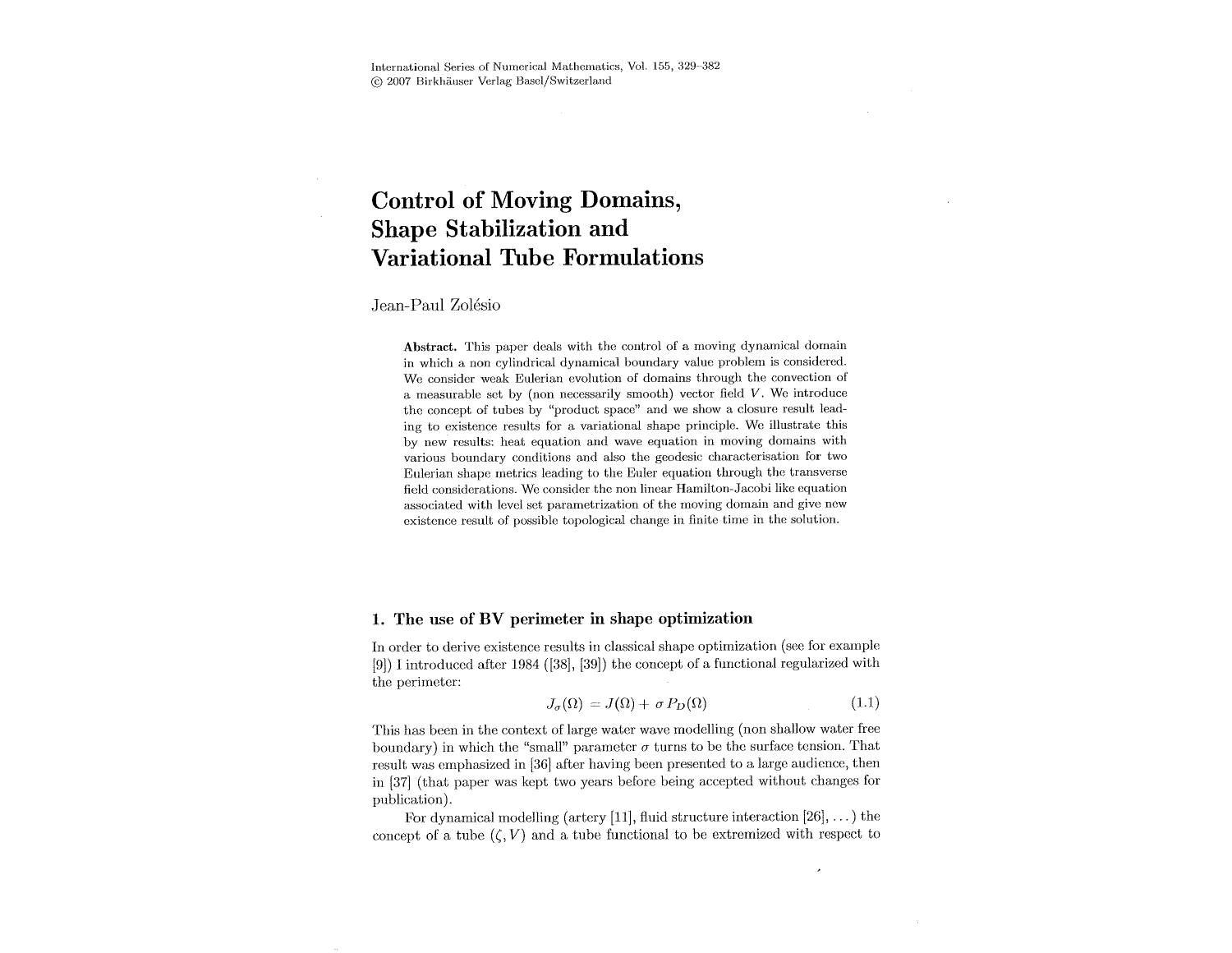## Control of Moving Domains, Shape Stabilization and Variational Tube Formulations

Jean- Paul Zolésio

.

Abstract. This paper deals with the control of a moving dynamical domain in which a non cylindrical dynamical boundary value problem is considered. We consider weak eulerian evolution of domains through the convection of a measurable set by (non necessarily smooth) vector field  $V$ . We introduce the concept of tubes by "product space" and we show a closure result leading to existence results for a variational shape principle. We illustrate this by new results: heat equation and wave equation in moving domains with various boundary conditions and also the geodesic characterisation for two eulerian shape metrics leading to the Euler equation through the transverse field considerations. We consider the non linear Hamilton-Jacobi like equation associated with level set parametrization of the moving domain and give new existence result of possible topological change in finite time in the solution.

## 1. The use of BV perimeter in shape optimization

In order to derive existence results in classical shape optimization (see for example [9]) I introduced after 1984 ([38], [39]) the concept of a functional regularized with the perimeter:

$$
J_{\sigma}(\Omega) = J(\Omega) + \sigma P_D(\Omega) \tag{1.1}
$$

This has been in the context of large water wave modeling (non shallow water free boundary) in which the "small" parameter  $\sigma$  turns to be the surface tension. That result was emphazised in [36] after having been presented to a large audience, then in [37] ( that paper was kept two years before being accepted without changes for publication).

For dynamical modeling ( artery [11], fluid structure interaction [26] ,...) the concept of a tube  $(\zeta, V)$  and a tube functional to be extremized with respect to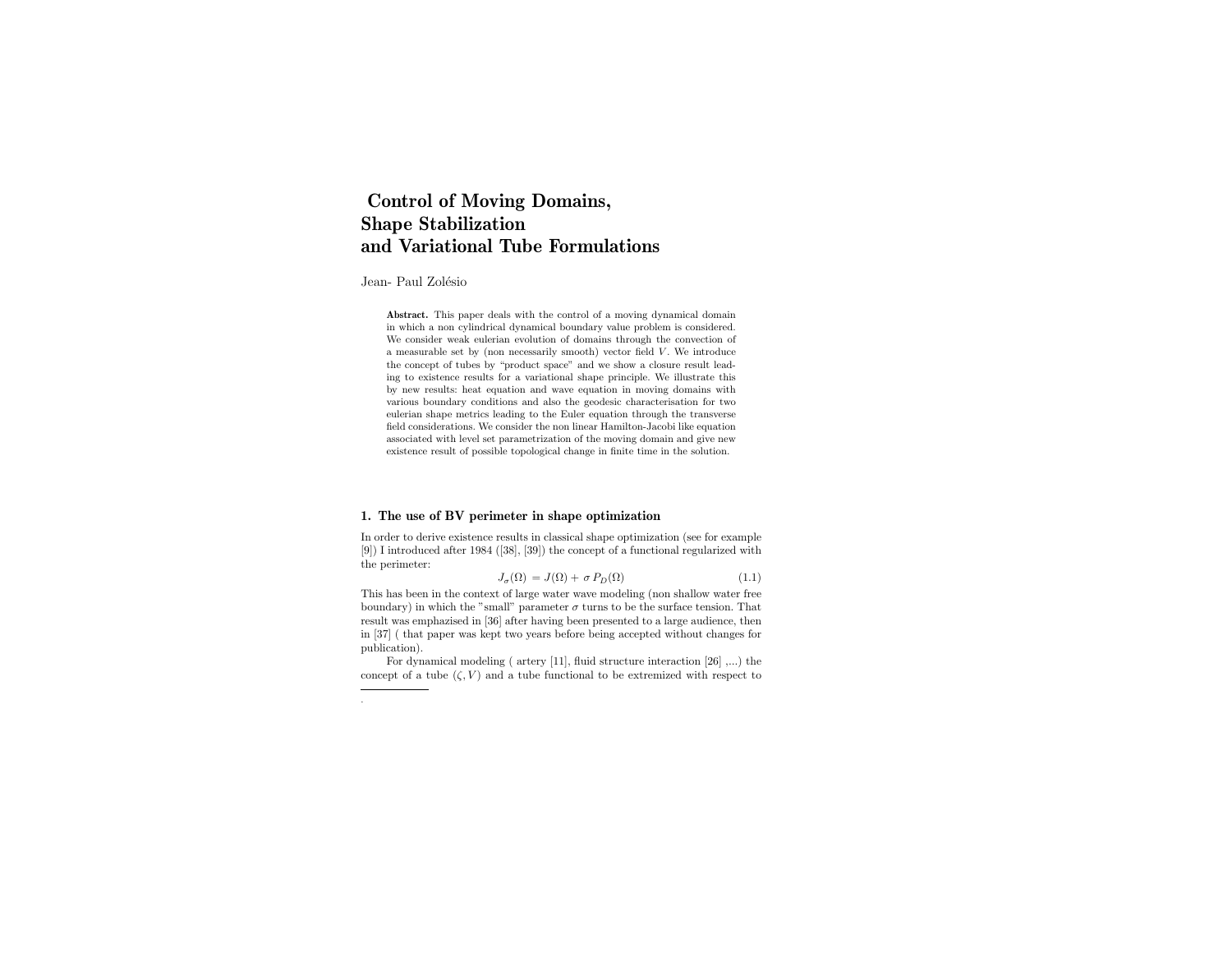the tube was introduced in  $[40],[13],[?]$ ,... in the following form:

$$
J(\zeta, V) = j(\zeta, V) + \sigma \int_0^{\tau} P_D(\Omega_t(V)) dt.
$$
 (1.2)

Following that idea we consider in this paper new control functionals for non cylindrical heat equation, non cylindrical wave equations and shape metrics. Many results are completely new : the optimality conditions and existence results for both heat and wave problems as well as the existence of solution to the level set equation with possible topological change in finite time. The Euler equation for the shape geodesic generalizes in some sense the variational formulation for the incompressible Euler equation. In deriving the new geodesic conditions for the new shape metrics  $\bar{\delta}(\Omega_1, \Omega_2)$  and  $d_E(\Omega_1, \Omega_2)$  we introduce new technical results such as the expression for the boundary shape derivative  $v_{\Gamma_t}'$  and the new weak form for the transverse vector field evolution equation. Also the structure of the adjoint field Λ is clarified when the right hand side is a shape gradient like measure  $\gamma_t^*(g \, \vec{n}_t)$ , then  $\Lambda = \nabla \lambda \nabla \chi_{\Omega_t}$ . The cubic energy expression for the wave equation with homogeneous Dirichlet condition derived in 1984 is also generalized for the first time to the "co-nornal Neumann" condition  $\frac{\partial y}{\partial t}y + \frac{\partial y}{\partial \nu_i^*}y = 0$  on  $\Gamma_t$ .

#### 2. Shape Evolution

Let be given a bounded "universe"  $D$  in  $R^N$  with lipschitzian continuous boundary and consider the set  $L^1(D, \{0, 1\})$  of characterisitc functions  $\zeta \in L^1(D)$  such that  $\zeta^2 = \zeta$ . We shall consider the family of measurable subsets  $\Omega \subset D$  such that  $\zeta = \chi_{\Omega}$  (that family is then defined up to subsets with zero measure in D). The time evolution of  $\Omega$  is described with the help of vector fields. The time interval being denoted by  $I = [0, \tau]$ ,

 $p > 1, V \in E := \{ V \in L^p(I \times D, R^N), \text{ s.t.} div V \in L^p(I \times D), \langle V, n_{\partial D} \rangle = 0 \}$ 

The subspace

 $E^{lip} := E \cap L^1(0, \tau, W^{1,\infty}(D, R^N))$ 

plays an essential role: for any measurable subset  $\Omega_0\subset D$  and any  $V\in E^{lip}$  there exists a unique solution to the convection problem:

$$
\mathbf{C} := L^{1}(0, \tau, L^{1}(D, \{0, 1\})) \cap C^{0}([0, \tau], L^{1}(D))
$$
  

$$
\zeta \in \mathbf{C}, \quad \frac{\partial}{\partial t}\zeta + \nabla_{x}\zeta.V = 0, \quad \zeta(0) = \chi_{\Omega_{0}}
$$
 (2.1)

Indeed it exists the flow mapping  $T_t(V)$  so that  $\zeta(t,.) = \chi_{\Omega_0} o(T_t(V))^{-1}$ . We denote  $\Omega_t(V) := T_t(V)(\Omega_0)$  and shall refer to  $Q_V := \bigcup_{0 \le t \le T} \{t\} \times \Omega_t(V)$  as being a classical tube (roughly speaking the regularity of the moving boundary being "controlled" by the smoothness of V and  $\partial\Omega_0$ ). We consider the family of subsets with finite perimeter in D:

$$
\mathbf{P}_D = \{ \omega \subset D, \ \chi_{\Omega} \in BV(D) \ \}, \ \mathbf{H} = \mathbf{C} \cap L^1(I, BV(D)) \tag{2.2}
$$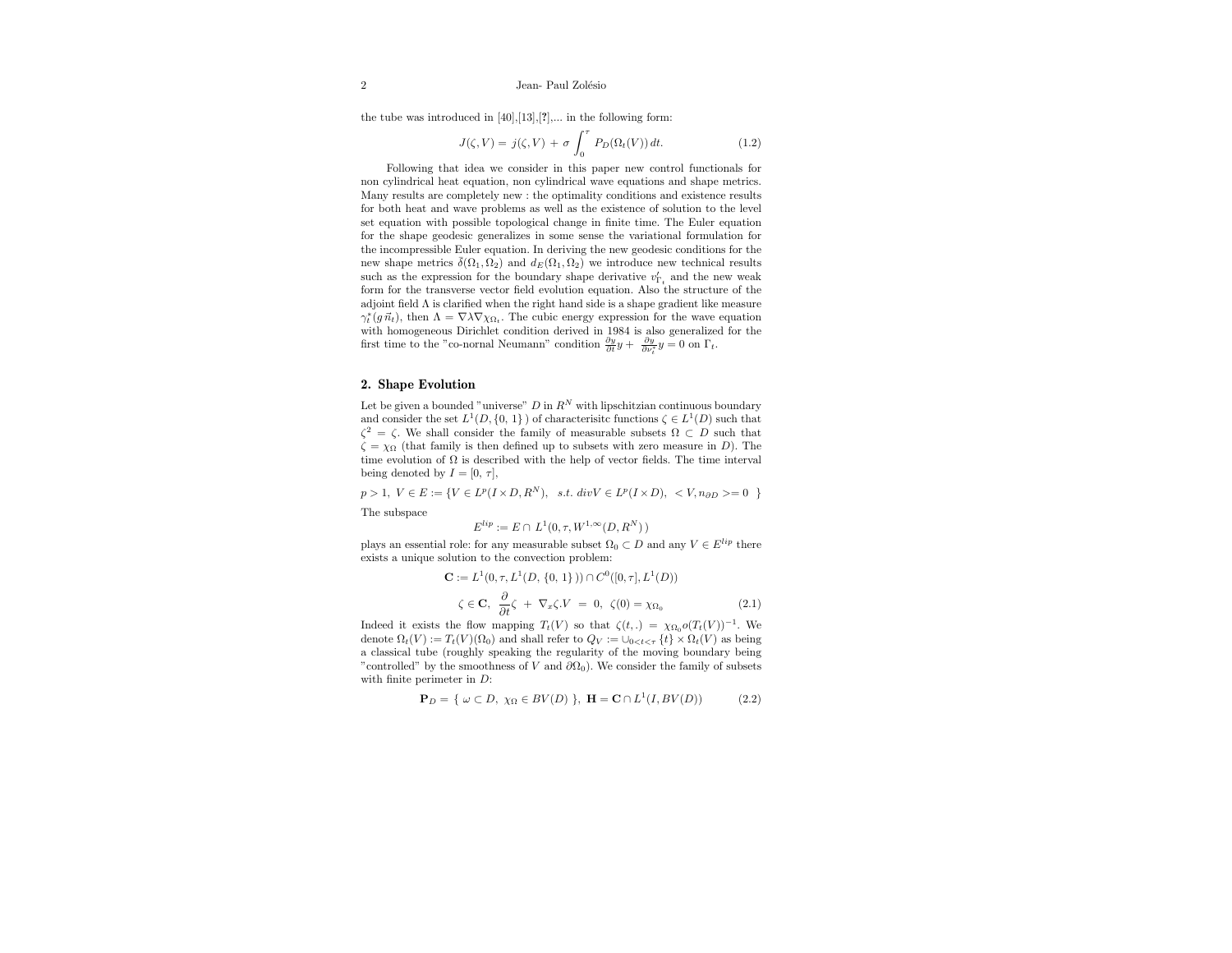A main result for our topic is the following tubes closures:

**Theorem 2.1.** Let  $p > 1$ ,  $\Omega_0 \subset D$  and a sequence  $(\zeta_n, V_n) \in \mathbf{H} \times E$  verifying (2.1) and such that there exists a positive constant  $M > 0$  with

$$
||V_n||_E + \int_0^{\tau} ||\nabla_x \zeta_n||_{M^1(D, R^N)} dt \leq M \tag{2.3}
$$

Then there exists a weakly converging subsequence in  $L^{\infty}(]0, \tau[\times D) \times E$ . Any limiting element  $(\zeta, V)$  belongs to  $\mathbf{H} \times E$ , verifies (2.1) with the bound (2.3). Moreover the convegence is strong in the  $L^1(0,\tau,L^1(D))$  norm and notice that we get the following continuity on the limiting element :  $\zeta \in \mathbf{H}$ .

Proof As 
$$
\zeta \in L^{\infty}
$$
 and  $div V$ ,  $V \in L^{p}(I \times D)$  we have  $\zeta V \in L^{p}$  so that

$$
\frac{\partial}{\partial t}\zeta = -\nabla \zeta.V = -div(\zeta V) + \zeta div V \in L^{p}(0, \tau, W^{-1,1}(D))
$$

. The conclusion follows from the "parabolic Helly compacity results" which is included in [13],[31],[33], (see also the book [26] for a  $p = 2$  version). It states that if a sequence  $\zeta_k$  remains bounded in  $L^1(0, \tau, BV(D))$  with  $\frac{\partial}{\partial t} \zeta_k$  bounded in  $L^p(0,\tau,W^{-1,1}(D))$ , then there exists a subsequence converging strongly in  $L^1(0,\tau,L^1(D)).$ 

As we shall see in section (10) the distribution space  $W^{-1,1}(D)$  can be replaced by the Banach space of  $M<sup>1</sup>(D)$  of bounded measures over the bounded domain D.

We consider the weak closure of the family of classical tubes:

$$
\mathbf{T}_{\Omega_0} := \{ ( \zeta, V) \in \mathbf{H} \times E \text{ s.t. } \exists M > 0, (\zeta_n, V_n) \in \mathbf{H} \times E^{lip} \}
$$
  
weakly converges to  $(\zeta, V)$  with :  $\int_0^{\tau} P_D(T_t(V_n)(\Omega_0)) dt \le M \}$ 

**Corollary 2.2.** The set  $\mathbf{T}_{\Omega_0}$  is weakly closed in  $\mathbf{H} \times E$ 

In section 10 we shall use  $M^1(D)$  and derive a similar closure result with  $p = 1$  but, in order to recover the continuity  $\zeta \in C^0(0, \tau, L^1(D))$ , we shall also need  $p > 1$ . The weak convection (2.1) is studied in [33]. It is interesting to notice that when the initial condition is a smooth enough function  $\Phi_0$  then the solution convects the level sets of  $\Phi_0$ . Also from [10], [1] we know that the oriented distance function  $b_{\Omega_t(V)}$  itself is solution to equation (2.1) with speed vector field  $V(t, p_t(x))$ , where  $p_t = I_d - b_{\Omega_t(V)} \nabla b_{\Omega_t(V)}$  is the projection onto the boundary  $\partial\Omega_t(V)$ . The convection (2.1) generalises to boundary measures as follows:

Let  $\Gamma_t(V) = \partial \Omega_t(V)$  with  $V \in L^1(0, \tau, W_0^{1, \infty}(D, R^N))$  and let  $\Gamma_0$  be a smooth manifold. Then we consider the element

$$
\gamma_t := -\nabla \chi_{\Omega_t(V)} . \nabla b_{\Omega_t(V)}
$$

Which is the usual boundary layer measure:

$$
\langle \gamma_t, \Psi \rangle_{H^{-1}(D) \times H_0^1(D)} = \int_{\Gamma_t(V)} \Psi(x) \, d\Gamma_t(x) \tag{2.4}
$$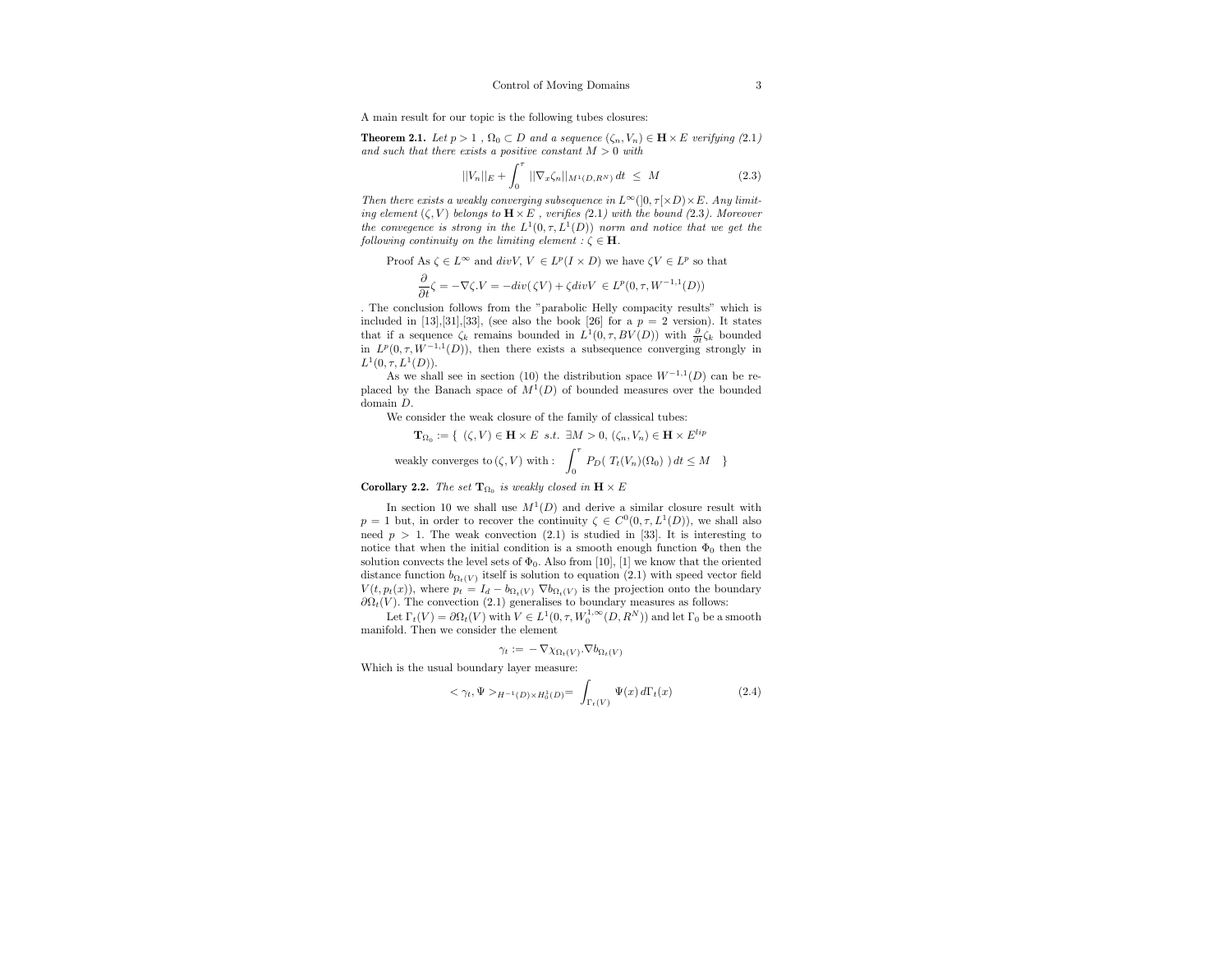That measure solves the following evolution

$$
\gamma(0) = \Gamma_0 := \partial\Omega_0
$$
  

$$
\frac{\partial}{\partial t}\gamma(t) + \nabla\gamma(t) \cdot V(t) + \langle DV(t) \cdot \nabla b_{\Omega_t(V)}, \nabla b_{\Omega_t(V)} \rangle \gamma(t) = 0
$$
 (2.5)

That results enables us to develop a tube variational analysis for the minimization over  $\mathbf{T}_{\Omega_0}$  of functionals in the following form

$$
j(\zeta, V) = \int_0^{\tau} \int_{\Omega_t(V)} F(t, y_{Q_V}, \nabla y_{Q_V}) dx dt + \sigma \int_0^{\tau} P_D(\Omega_t(V)) dt
$$

Where  $y_{Q_V}$  stands for the solution of some boundary value problem associated with the tube  $Q_V$ . We shall propose two examples concerning the heat equation and the wave equation in that non cylindrical evolution domain  $Q_V$ . We shall choose adequate boundary conditions associated with that moving boundary. The equation (2.5) should permit to handle the convergence of boundary integrals and is under consideration in forecoming papers. This will permit to enlarge the present study to functionals  $J$  in the form

$$
J(\zeta, V) = j(\zeta, V) + \int_0^{\tau} \int_{\partial\Omega_t(V)} f(t, y_{Q_V}, \nabla y_{Q_V}) d\Gamma_t dt
$$
  
=  $j(\zeta, V) + \int_0^{\tau} < \gamma(t), f(t, y, \nabla y) > dt.$ 

A main point in that study is that for smooth enough tubes in a minimizing sequence, say  $V_n \in E \cap L^1(0, \tau, W_0^{1,\infty}(D,R^N))$  the tubes  $Q_{V_n}$  is smooth enough so that some classical analysis will furnish the existence and may be uniquiness for the solution  $y_{Q_n}$  to the boundary value problem under concern. The point is that any such analysis fails for non smooth limiting tube in  $\mathbf{T}_{\Omega_0}$ . We shall propose specific choice of function  $F(t, y, \nabla y)$  so that the minimization of  $(\zeta, V)$  will "create" the existence. We deal here with simple linear equation and in a forcoming work we shall extend to Navier Stokes 3D equation.

Indeed that analysis would be efficient with open tubes. There are several obvious ways for dealing with open tubes. For example introducing mollifier on the considered vector fields.We propose here to replace the BV perimeter by the density perimeter that we recall now.

#### 2.1. Boundedness of the Density Perimeter

2.1.1. Density Perimeter. Following [3]  $\vert 4 \vert$ , we consider for any closed set A in D the density perimeter associated to any  $\gamma > 0$  by the following.

$$
P_{\gamma}(A) = \sup_{\epsilon \in (0,\gamma)} \left[ \frac{meas(A^{\epsilon})}{2 \epsilon} \right] \tag{2.6}
$$

Where  $A^{\epsilon}$  is the dilation  $A^{\epsilon} = \bigcup_{x \in A} B(x, \epsilon)$ . We recall some main properties:

The mapping  $\Omega \to P_{\gamma}(\partial \Omega)$  is lower-semi continuous in the H<sup>c</sup>-topology, The property  $P_{\gamma}(\partial \Omega) < \infty$  implies that meas $(\partial \Omega) = 0$  and  $\Omega \setminus \partial \Omega$  is open in D. If  $P_{\gamma}(\partial \Omega_n) \leq m$  and  $\Omega_n$  converges in the H<sup>c</sup>−topology to some open subset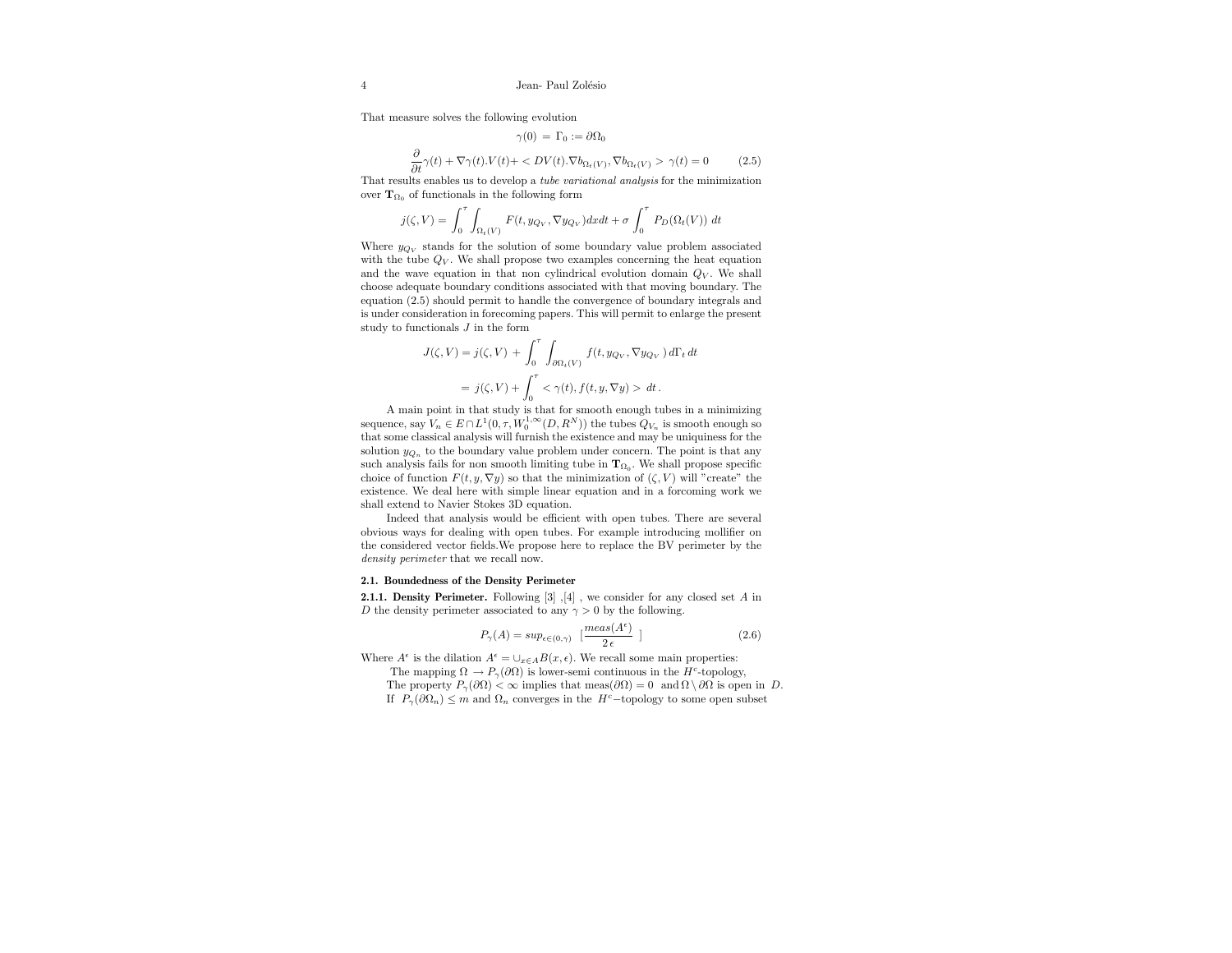$\Omega \subset D$ , then the convergence holds in the  $L^2(D)$ topology. The "parabolic" situation:

whenever  $V \in C^{\infty}(I \times \overline{D})$ , the mapping  $t \to P_{\gamma}(\partial \Omega_t)$  is not continuous. So that mapping cannot be an element of  $H^1(0, \tau)$ . For any smooth vector field,  $V \in C^0([0, \tau], W_0^{1, \infty}(D, R^N)),$  we consider,

$$
\Theta_{\gamma}(V,\Omega_0) = Min \left\{ \int_0^{\tau} (\frac{\partial}{\partial t} \mu)^2 dt | \mu \in \mathbf{M}_{\gamma}(V,\Omega_0) \right\}
$$
 (2.7)

Where

$$
\mathbf{M}_{\gamma}(V,\Omega_0) = \{ \mu \in H^1(0,\tau), P_{\gamma}(\partial \Omega_t(V)) \le \mu(t) \ a.e.t,
$$

$$
\mu(0) \le (1+\gamma) P_{\gamma}(\partial \Omega_0) \}
$$

In general this set is non empty. When that set is empty we put  $\Theta_{\gamma}(V, \Omega_0) = +\infty$ . Notice that even when the mapping  $p = (t \longrightarrow P_{\gamma}(\Omega_t(V)))$  is an element of  $H^1(0,\tau)$  (then  $p \in \mathbf{M}_{\gamma}(V,\Omega_0)$ ), we may have:  $\Theta(V,\Omega_0) < ||p'||_{L^2(0,\tau)}^2$  as the minimizer will escape to possible variation of the function  $p$ .

**Proposition 2.3.** Let 
$$
V \in C^0([0, \tau], W_0^{1, \infty}(D, R^N))
$$
,  $div V = 0$ , we have:

$$
P_{\gamma}(\partial \Omega_t(V)) \le 2P_{\gamma}(\partial \Omega_0) + \sqrt{\tau} \ \Theta(V, \Omega_0)^{1/2}
$$
\n(2.8)

Moreover if  $V_n \in C^0([0, \tau], W_0^{1, \infty}(D, R^N))$ , verifies  $V_n \longrightarrow V$  in  $L^2((0,\tau)\times D, R^N)$  and the uniform boundedness :  $\exists M>0, \Theta(V_n,\Omega_0)\leq M$  Then

 $\Theta(V, \Omega_0) \leq \liminf \Theta(V_n, \Omega_0).$ 

An alternative approach is to consider

$$
\tilde{\Theta}_{\gamma}(V,\Omega_0) := ||p_{\gamma}||_{BV(0,\tau)}, \ \ p_{\gamma}(t) := P_{\gamma}(\partial \Omega_t(V))
$$

We would derive the same kind of estimates.

## 3. Heat Equation with Insulated Boundary

We consider the non cylindrical situation: the boundary  $\Sigma$  is insulated or adiabatic. As the domains move it is not the usual Neumann boundary condition but the one described below.

Non cylindrical evolution problems, such as Navier Stokes equation for moving boundaries in a fluid (see [5]) is a challenging optimal control issue. In the case of linear problems we deal with easier situations. Nevertheless a difficult issue is that we need to handle such problem with non smooth geometry. The study of non cylindrical heat equation is an old story. Far from being exhaustive here let us quote the works by P. Acquistapace [21], and recentely in [23]. In these works the boundary of the moving domain should be smooth enough. The obvious technique was based on the transport into a cylindrical problem which, in terms of an abstract setting, leads to a dynamical system with a non autonomous operator with a moving domain. Here we revisit that analysis in the scope of the optimal control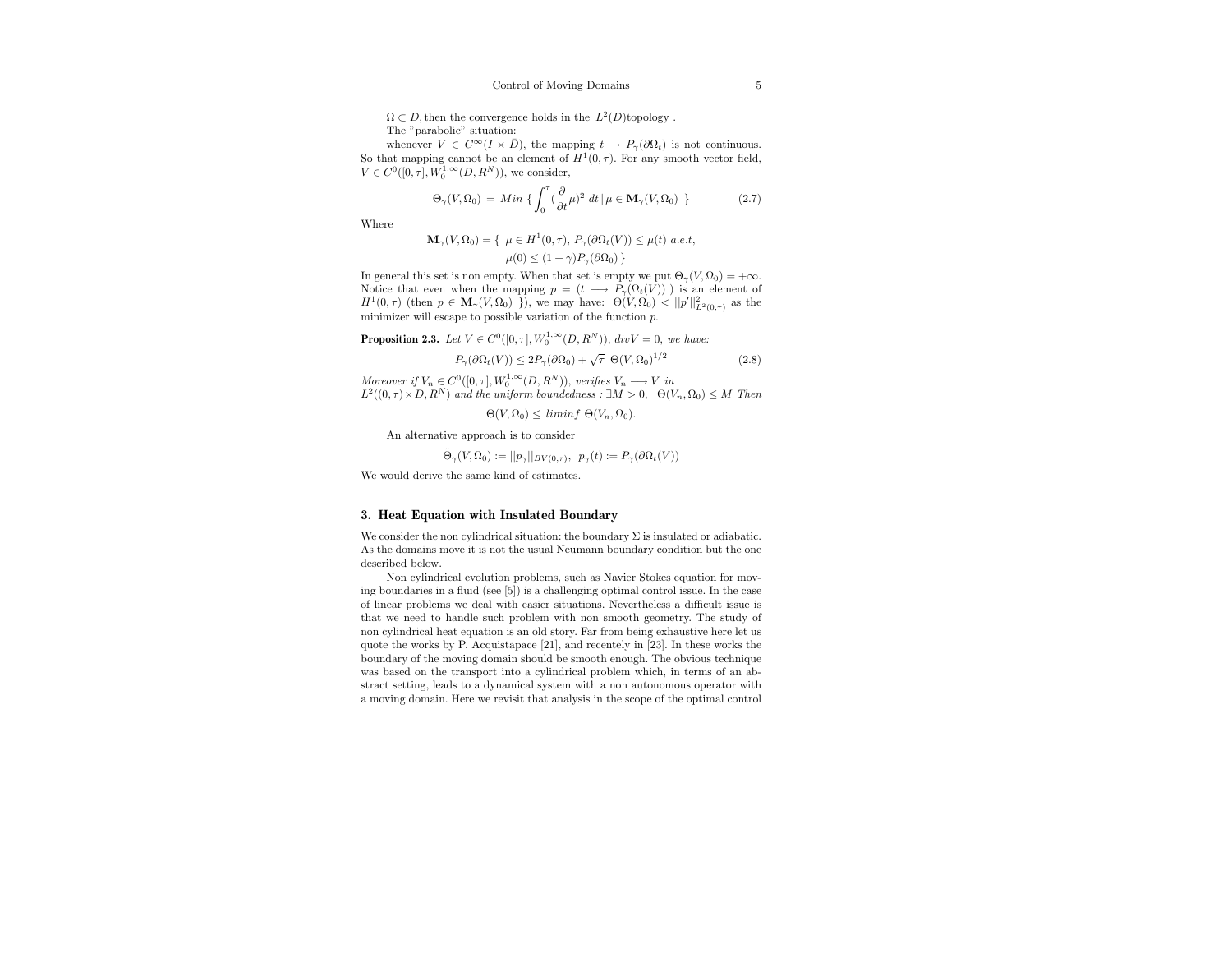## 6 Jean- Paul Zolésio

of the moving domain  $\Omega_t$ . As classically in shape analysis, the control parameter will be the speed vector field  $V(t, x)$  whose flow mapping  $T_t(V)$  builds the non cylindrical evolution domain  $Q_V = \bigcup_{0 \le t \le \tau} {\t\{t\}} \times \Omega_t$ . Let  $V \in C^0([0, \tau], C^1(D, R^N))$ with  $V.n = 0$  on  $\partial D$ , the moving domain is  $\Omega_t := T_t(V)(\Omega_0)$  and its characteristic function is  $\zeta = \zeta_0 \sigma T_t(V)^{-1}$ . We consider the unique solution u to the parabolic problem:

$$
\frac{\partial}{\partial t}u - \Delta u = 0 \text{ in } Q_V, \quad \frac{\partial}{\partial n_t}u + \langle V(t), n_t \rangle u = 0 \quad \text{on the moving boundary}
$$
\n(3.1)

 $\Gamma_t$ ,  $u(0) = u_0$ 

This b.c. cannot be written as  $\frac{\partial}{\partial \nu}u = 0$  on the lateral time-space boundary Σ.

## 3.1. The weak formulation

 $\forall \psi \in C^1([0, \tau] \times R^n)$  with  $\psi(\tau) = 0$ ,

$$
\int_0^{\tau} \int_{\Omega_t} \left( -u \frac{\partial}{\partial t} \psi + \nabla u. \nabla \psi \right) dt dx
$$
\n
$$
= \int_{\Omega_0} \psi(0)(x) dx
$$
\n(3.2)

Introducing  $U(t, x) = u(t) \circ T_t(V)(x)$ , the transported solution on the cylindrical domain, we get  $U$  as solution to the parabolic boundary value problem:

$$
U_t + U(ln J)_t - J^{-1}div(U J DT^{-1} . V(t) \circ T_t(V))
$$
\n
$$
-J^{-1}div(J DT^{-1} . (DT^*)^{-1} . \nabla U) = 0
$$
\n(3.3)

with the boundary condition

$$
\langle DT_t(V)^{-1}.(DT_t(V)^{-1})^*.\nabla U, n \rangle \tag{3.4}
$$

$$
+ < DT_t(V)^{-1}.V(t)\circ T_t(V), n > U = 0.
$$

Given some element  $U_d \in L^2(D)$  and  $\sigma > 0$ , we introduce the cost functional in the following form

$$
j(\zeta, V) = 1/2 \int_0^{\tau} \int_D \zeta((u - U_d)^2 + |\nabla u|^2) dx dt
$$
 (3.5)  

$$
\zeta, V) = j(\zeta, V) + \sigma/2 \int_0^{\tau} (|V(t)|_E^2 + |\nabla \zeta|_{M^1(D, R^N)}) dt.
$$

$$
j_1(\zeta, V) = j(\zeta, V) + \sigma/2 \int_0^{\infty} (|V(t)|_E^2 + |\nabla \zeta|_{M^1(D)})
$$

We consider the minimization problem

$$
Inf \{ j_1(\zeta, V) \mid (\zeta, V) \in \mathbf{T}_{\Omega_0} \}
$$
\n
$$
(3.6)
$$

For elements  $(\zeta, V)$  in  ${\bf T}_{\Omega_0}^{lip}$  we have  $\zeta = \zeta_{\Omega_0} o T_t(V)^{-1}$ . The element  $\zeta$  is uniquely associated to the vector field  $V$ . Stability of weak relaxed solution : Given a tube  $(\zeta,V)\in\mathbf{T}_{\Omega_0}^{lip},$  we consider the solution  $u$  to the weak parabolic problem:

$$
\forall\, \psi\in C^1([0,\tau]\times R^n)
$$
 with  $\psi(\tau)=0,$  ,  $\,{\bf H}=\nabla u$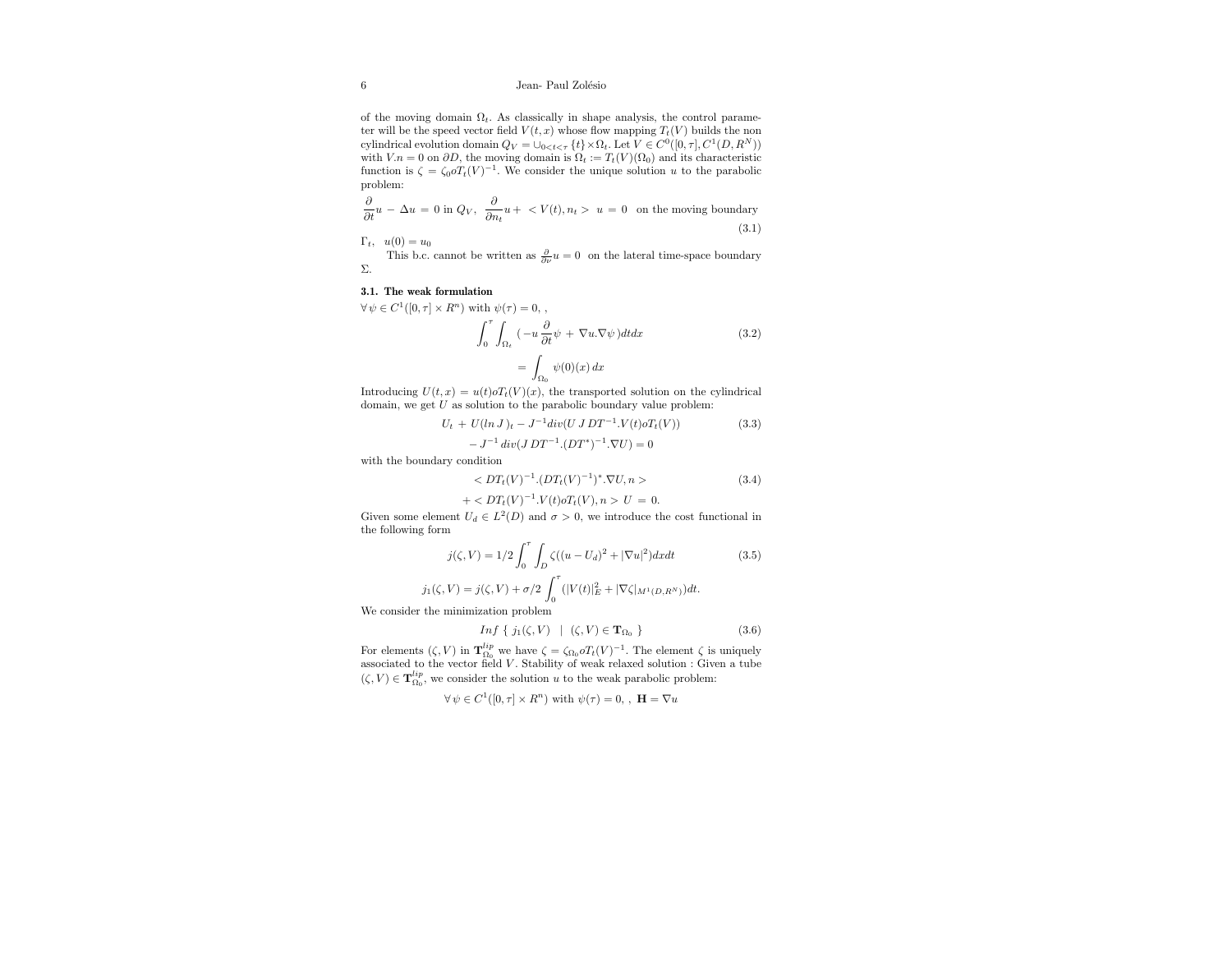$$
\int_0^{\tau} \int_D \zeta(-u \frac{\partial}{\partial t} \psi + \mathbf{H} \cdot \nabla \psi) dt dx = \int_{\Omega_0} \psi(0)(x) dx \tag{3.7}
$$

For the optimal control purpose we introduce the adjoint problem: the weak relaxed dual problem is the following one:

$$
\forall \psi \in C^{1}([0, \tau] \times R^{n}) \text{ with } \psi(0) = 0,
$$

$$
\int_{0}^{\tau} \int_{D} \zeta(p \frac{\partial}{\partial t} \psi + \mathbf{H} \cdot \nabla \psi) dt dx + \int_{0}^{\tau} \int_{\Omega_{t}} p \psi v d\Gamma_{t} dt = \int_{\Omega_{\tau}} \psi(\tau)(x) dx \quad (3.8)
$$

Solution stability : In order to get  $\mathbf{H}^0 = (\nabla u)^0$  in (3.7), we need the tube to be an open set or at least such property for a.e. t concerning the set  $\Omega_t$  such that  $\zeta(t) = \chi_{\Omega_t}$ , a.e.t. A technique to that approch is to "replace" the perimeter by the "density perimeter"  $P_{\gamma}\partial\Omega_t$ . As far as the functional  $j_1$  is concerned, we have the following stability result:

**Proposition 3.1.** Assume that  $(\zeta_v, V_n)$  is a sequence of smooth tubes,  $\zeta_n = \chi_{Q_n}$ , we say that  $Q_n$  is builds by smooth speed vector fields  $V_n$ . For each n we have a solution  $u_n$ . Assume that  $(V_n, \zeta_n)$  converges to  $(V, \zeta)$  in  $\sigma(L^2, L^2) \times L^1$  topology, with  $\zeta_n = \zeta_{\Omega_0} \sigma_t^{-1}(V_n)$ . Moreover assume that  $u_n^0$  (the extension by zero) weakly converges in  $L^2(0, \tau, D)$  to a limit element u as well as  $(\nabla u_n)^0$  to some element **H**. Then  $(u, H) \in L^2(Q)^{N+1}$  and is solution to the problem (3.7) in Q.

In order to prove the existence result for a functional governed by the heat equation we need open sets and Hausdorff complementary convergence, then we modify the optimal control problem as follows:

$$
j_2(\zeta, V) = j(\zeta, V) + \sigma/2 \int_0^{\tau} (||V(t)||_E + ||P_\gamma(\partial \Omega_t)||_{BV(0, \tau)}) dt \qquad (3.9)
$$

We consider the minimization problem

$$
Inf\{j_2(\zeta, V) \mid (\zeta, V) \in \mathbf{T}^{lip} \}.
$$
\n(3.10)

Let  $(V_n, \zeta_n)$  be a minimizing sequence. The tube  $Q_n$  is smooth and the solution  $u_n$ of heat equation is classically defined. Obviously the null-extensions to the cylinder  $[0, \tau] \times D$  of both  $u_n$  and the gradients  $\nabla u_n$  are bounded in  $L^2([0, \tau] \times D)$ . We consider a weakly converging subsequence, still denoted  $u_n$ , weakly converging to u and  $\nabla u_n$  weakly converging to some vector field Z. On the other hand, as the  $BV(0, \tau)$  norm of  $P_{\gamma}(\partial \Omega_t^n)$  is bounded there exists a subsequence, still denoted  $\Omega^n$ , such that  $P_\gamma(\partial \Omega_t^n)$  converges in  $L^1(0, \tau)$  to some integrable function f. Then for almost every  $t, P_{\gamma}(\partial \Omega_t^n) \to f(t)$ . As a result  $a.e.t, P_{\gamma}(\partial \Omega_t^n) \leq M(t)$  then for almost every time t, the open set  $\Omega_t^n$  converges to some open set  $\Omega_t$  both in  $H^c$ and  $L^p$  topologies,  $meas(\partial \Omega_t) = 0$  and  $P_\gamma(\partial \Omega_t) \leq \liminf_{n \to \infty} P_\gamma(\partial \Omega_t^n) = f(t)$ 

Let  $\phi \in \mathbf{D}([0, \tau] \times D)$  such that  $a.e.t, \phi(t) \in \mathbf{D}(\Omega_t)$ . For  $n \geq N_t$  we have  $\phi(t)\in\mathbf{D}(\Omega_t^n)$  so that , a.e.  $t,$  we have :

$$
\int_{\Omega_t^n} \langle \nabla u_n(t), \phi(t) \rangle \, dx = - \int_{\Omega_t^n} u_n(t) \, div \phi(t) \, dx
$$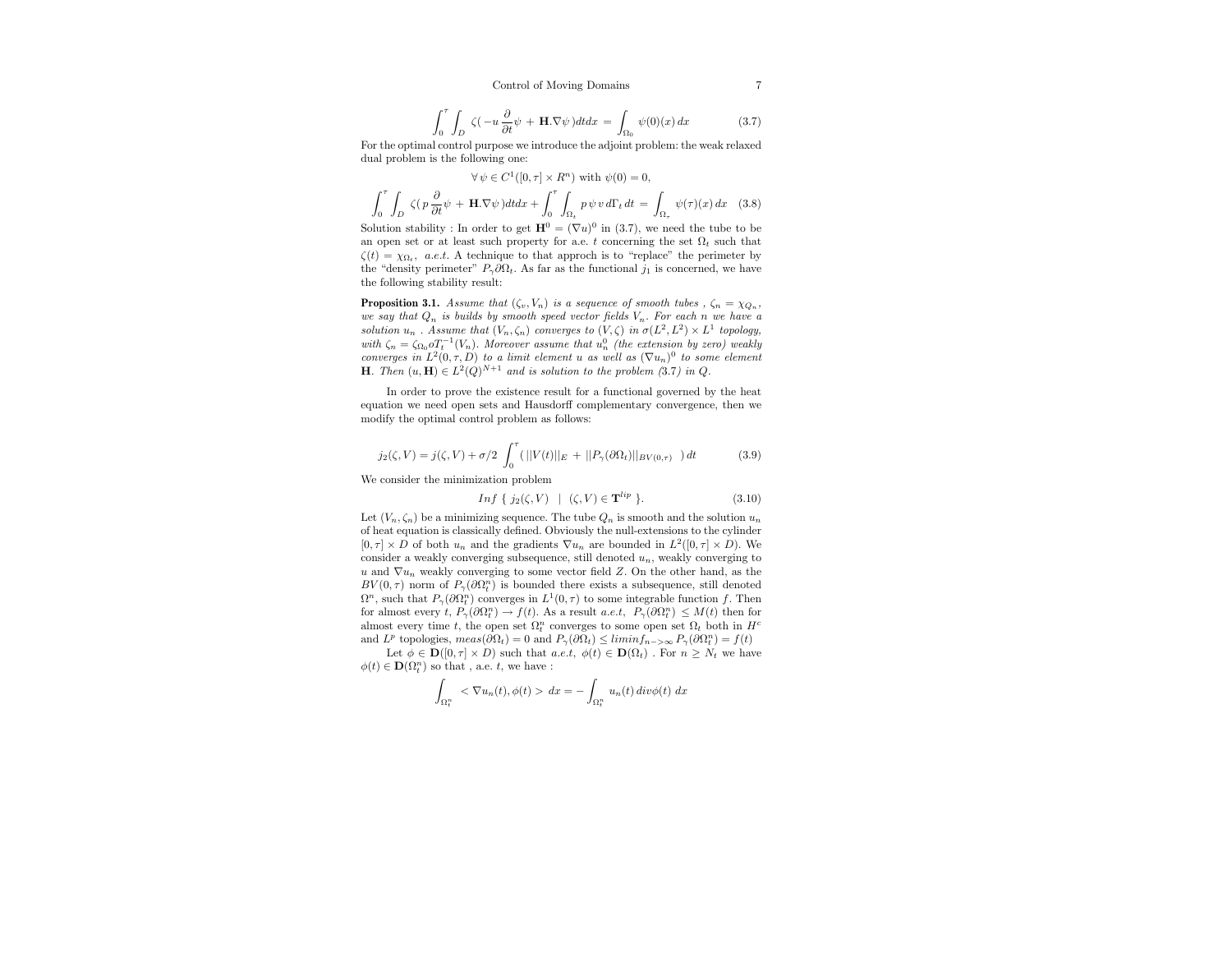Obviously,

$$
\int_D \langle \nabla u_n(t), \phi(t) \rangle \, dx = \int_{\Omega_t^n} \langle \nabla u_n(t), \phi(t) \rangle \, dx,
$$

and the same concerning u, so that in the limit we get  $Z = \nabla u$ .

We consider the Gateaux derivative of that functional, for  $(\zeta, V) \in {\bf T}_{\Omega_0}^{lip}$  that is for  $V \in E^{lip}$  and  $\zeta(t) = \chi_{\Omega_0} o T_t(V)^{-1}$ .

#### 3.2. The Dual Problem

$$
-\frac{\partial}{\partial t}p - \Delta p = 0 \text{ in } Q_V \tag{3.11}
$$

$$
p(\tau) = u_{\tau} \tag{3.12}
$$

$$
\frac{\partial}{\partial n_t} p = 0 \quad \text{on the moving boundary } \Gamma_t \tag{3.13}
$$

The adjoint weak formulation is the following one:

 $\forall \psi \in C^1([0, \tau] \times R^n)$  with  $\psi(0) = 0$ ,

$$
\int_0^{\tau} \int_{\Omega_t} (p \frac{\partial}{\partial t} \psi + \nabla u \cdot \nabla \psi) dt dx + \int_0^{\tau} \int_{\partial \Omega_t} p \psi v d\Gamma_t dt = \int_{\Omega_\tau} \psi(\tau)(x) dx
$$
 (3.14)

Setting  $P = poT_t(V)$  we get the same equation as (3.3), but with final condition at  $t = \tau$ , and the following boundary condition:

$$
(DT_t(V)^{-1}.(DT_t(V)^{-1})^*.\nabla P, n> + P
$$

$$
+ \langle V(t) \circ T_t(V), (DT_t(V)^{-1})^* . n \rangle P = 0. \tag{3.15}
$$

## 4. Energy stabilization in Wave equation by moving domain

We consider the wave equation in a moving domain and the variation of the "acoustic" energy with respect to the dynamical boundary. We analyse passive and active controls in order to decrease the enegy for given initial conditions under Dirichlet or Neumann boundary conditions.

In 1985 [34] , 1987 [35] we addressed the shape stabilization issue for the wave equation in a moving domain under homogeneous Dirichlet boundary conditions. We revisit that results for Neumann homogeneous boundary conditions in view of modeling of smart actuators acting as a periodical ( may be small) moving part of the boundary in the acoustic wave equation. As in the previous work the key point is that the time derivative of the energy turns out to be a cubic term with respect to the normal component of the boundary speed.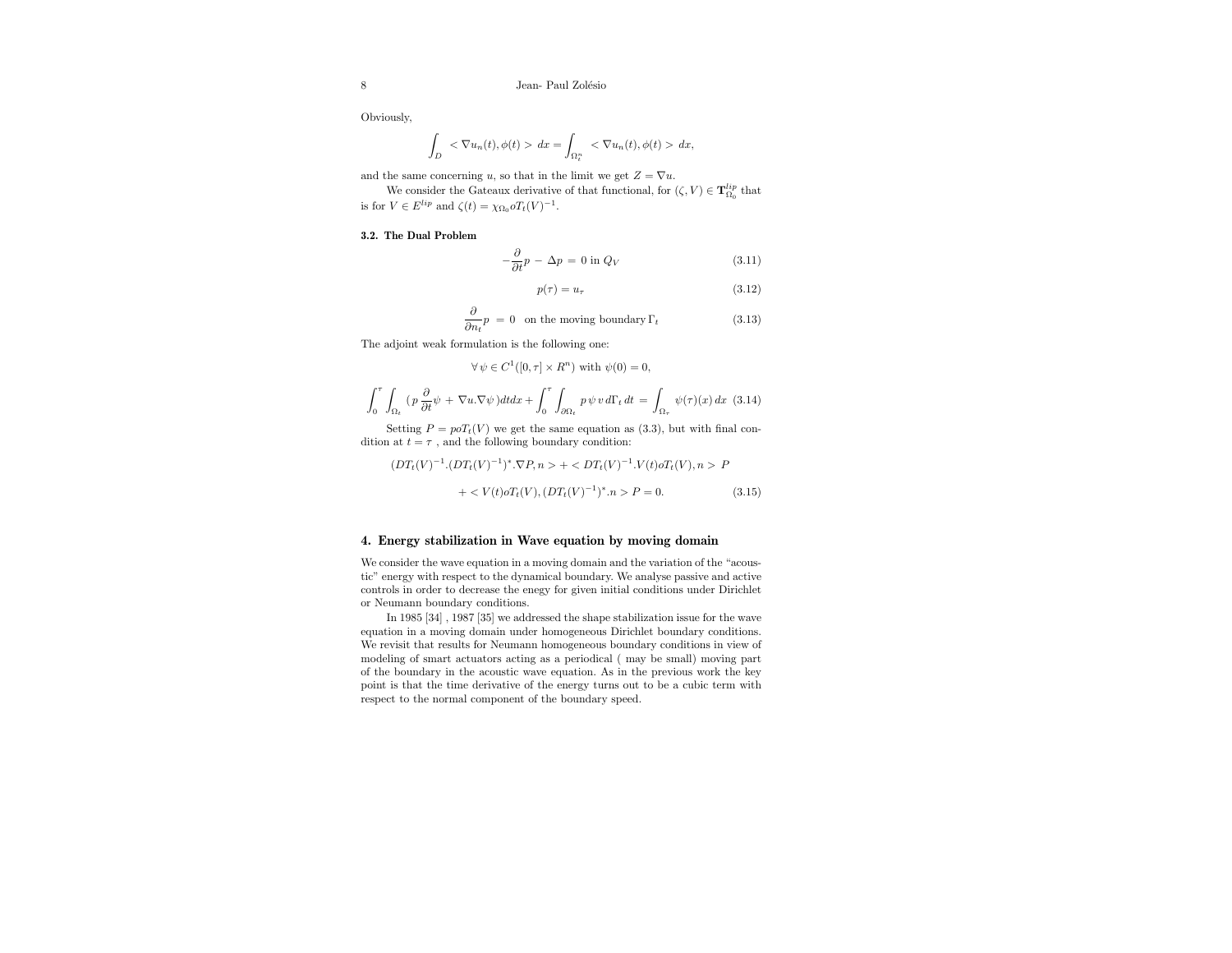## 4.1. Wave Equation

Let  $(a, b) \in H^1(\Omega) \times L^2(\Omega)$  be the initial datum. We consider the wave equation :

$$
\frac{\partial^2}{\partial t^2}y - \Delta y = 0 \text{ in } Q,\tag{4.1}
$$

with inital conditions:

$$
y(0) = a, \frac{\partial}{\partial t}y(0) = b \text{ in } \Omega,
$$
\n(4.2)

and one of the three boundary conditions

$$
y = 0 \text{ on } \partial \Omega_t \tag{4.3}
$$

or

$$
\frac{\partial}{\partial n_t} y(0) = 0 \text{ on } \partial \Omega_t \tag{4.4}
$$

or

$$
\frac{\partial}{\partial n_t} y(0) + \langle V(t), n_t \rangle y_t = 0 \text{ on } \partial \Omega_t.
$$
 (4.5)

We refer to problem  $(4.1)$ ,  $(4.2)$ ,  $(4.3)$  as the Dirichlet problem, and to  $(4.1)$ ,  $(4.2)$ , (4.5) as the Neumann problem which is known ([46]) to be well posed in the energy norm when the boundary is smooth enough. Note that the system  $(4.1)$ ,  $(4.2)$ ,  $(4.4)$ is not known to be well posed.

## 4.2. Energy Functional

Let

$$
E(t) = 1/2 \int_{\Omega_t} (y_t^2 + |\nabla y|^2) dx,
$$
\n(4.6)

and

$$
\mathbf{E}_t(V) = \int_0^t E(s) \, ds \tag{4.7}
$$

## 4.3. Weak formulation of the Neumann problem (4.1), (4.2), (4.5)

Let y be such that  $y(0) = a$  in  $\Omega$  with y and  $y_t \in L^2(0, \tau, L^2(\Omega_t(V))$  together with  $\nabla y \in L^2(0, \tau, L^2(\Omega_t(V)), R^N)$ , and verifying,  $\forall \psi \in C^1([0, \tau], H^1(R^N))$  with  $\psi(\tau) = 0$ :

$$
\int_0^{\tau} \int_{\Omega_t(V)} \left( \langle \nabla y, \nabla \psi \rangle - y_t \psi_t \right) dt + \int_{\Omega} b \psi(0) dx = 0. \tag{4.8}
$$

Lemma 4.1. The following equation holds:

$$
\int_0^{\tau} \int_{\Omega_t(V)} z \psi_t dx dt = -\int_0^{\tau} \int_{\Omega_t(V)} z_t \psi dx dt - \int_0^{\tau} \int_{\partial \Omega_t(V)} z \psi < V(t), n_t > d\Gamma_t dt
$$
\n
$$
+ \int_{\Omega_{\tau}(V)} z(\tau, x) \psi(\tau, x) dx - \int_{\Omega_0(V)} z(\tau, 0) \psi(\tau, 0) dx. \tag{4.9}
$$

Then from (4.8) we get the boundary condition (4.5) on the moving boundary.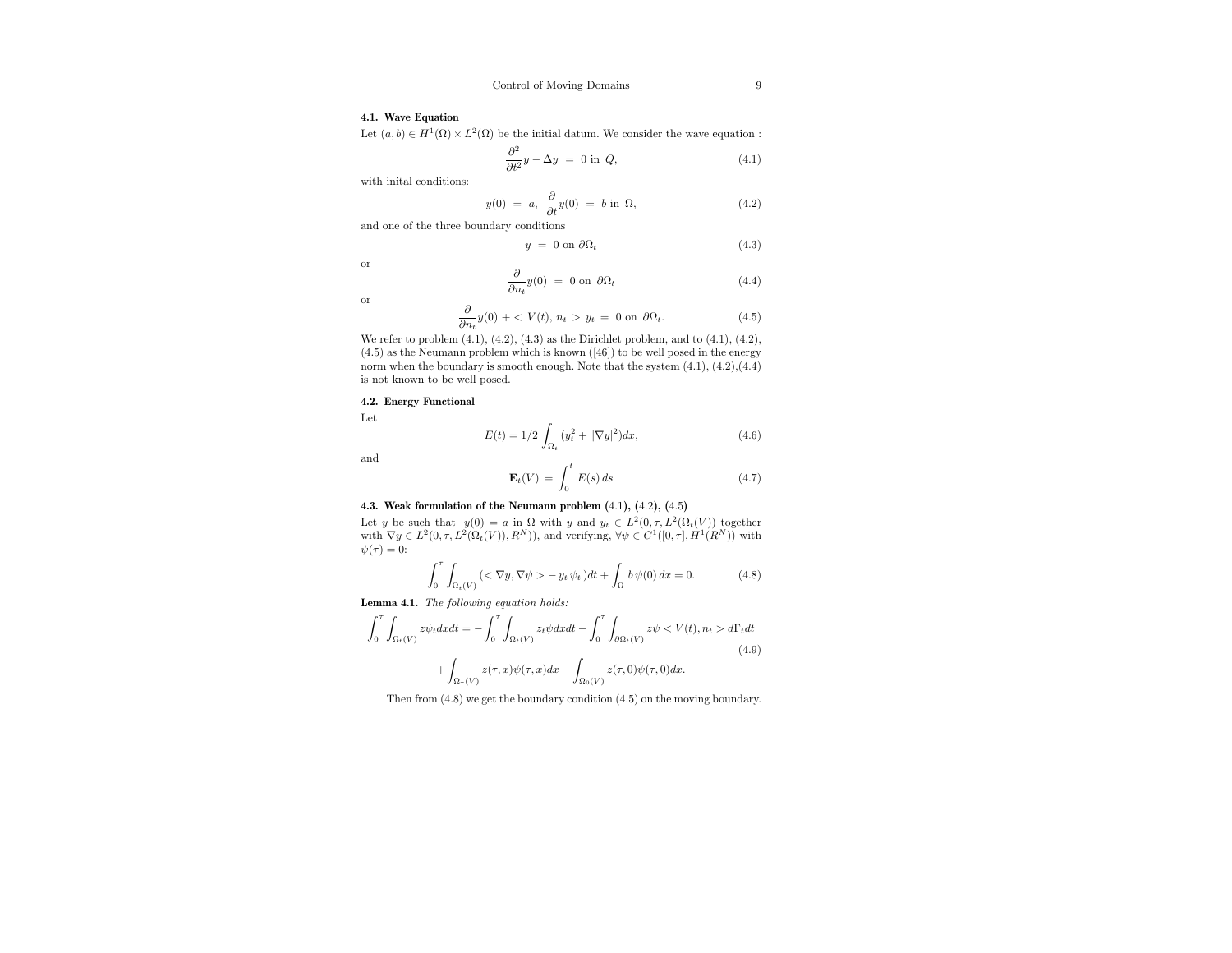## 4.3.1. Hyperbolic adjoint problem.

$$
\frac{\partial^2}{\partial t^2}p - \Delta p = 2\Delta y \text{ in } Q,\tag{4.10}
$$

with inital conditions:

$$
p(t) = 0, \frac{\partial}{\partial t}p(t) = y(t) \text{ in } \Omega_t(V) \tag{4.11}
$$

and one of the two boundary conditions

$$
p = 0 \text{ on } \partial \Omega_t,\tag{4.12}
$$

or (respectively)

$$
\frac{\partial}{\partial n_t}p(t) + \langle V(t), n_t \rangle p_t = -2\frac{\partial y}{\partial n} \text{ on } \partial \Omega_t.
$$
 (4.13)

4.4. Derivative with respect to the vector field V

We have

$$
2\mathbf{E}'_t(V,W) = \int_0^t \int_{\Omega_t} 2(\nabla y.\nabla y' + y_t y_t') dx dt + \int_0^t \int_{\Gamma_t} ((y_t)^2 + |\nabla y|^2) < Z(t), \ n_t > d\Gamma_t dt \tag{4.14}
$$

where  $Z(t)$  is the transverse field (see section 4.5). Making use of Green's theorem and of lemma 4.1 we get:

$$
= \int_0^t \int_{\Omega_t} 2(-\Delta y y' - y_{tt}y') dx dt + \int_0^t \int_{\Gamma_t} (2 \frac{\partial y}{\partial n_t} y' + ((y_t)^2 + |\nabla y|^2) z) d\Gamma_t dt
$$
  

$$
- \int_0^{\tau} \int_{\partial \Omega_t(V)} y_t y \langle V(t), n_t \rangle d\Gamma_t dt + \int_{\Omega_{\tau}(V)} (y_t y)(\tau, x) dx - \int_{\Omega_0} (y_t y)(0, x) dx
$$
  
As  $\Delta y = y_{tt}$  we get :

$$
= -4 \int_0^t \int_{\Omega_t} \Delta y y' dx dt + \int_0^t \int_{\Gamma_t} (2 \frac{\partial}{\partial n_t} y y' + ((y_t)^2 + |\nabla y|^2) z) d\Gamma_t dt \qquad (4.15)
$$

$$
- \int_0^{\tau} \int_{\partial \Omega_t(V)} y_t y \langle V(t), n_t \rangle d\Gamma_t dt + \int_{\Omega_{\tau}(V)} (y_t y)(\tau, x) dx - \int_{\Omega_0} (y_t y)(0, x) dx
$$
  
We have now to consider the two different boundary conditions:

4.4.1. Dirichlet Condition 4.3.

$$
2\mathbf{E}'_t(V,W) = -4\int_0^t\int_{\Omega_t}\Delta y y' dxdt + \int_0^t\int_{\Gamma_t}(2\frac{\partial}{\partial n_t}yy' + ((y_t)^2 + |\nabla y|^2)z)\,d\Gamma_t dt
$$
  

$$
\int_{\Omega_T(V)}(y_t\,y)(\tau,x)dx - \int_{\Omega_0}(y_t\,y)(0,x)dx
$$

From  $y(t, x(t)) = 0$  we get  $\frac{\partial}{\partial t}y(t, x(t)) = y_t(t, x) + \nabla y(t, x) \cdot V(t, x) = 0$  so that  $y_t = -\frac{\partial}{\partial n_t} y \langle V(t), n_t \rangle$ , then:

$$
2\mathbf{E}_t'(V,W)=-4\int_0^t\int_{\Omega_t}\Delta y y' dxdt
$$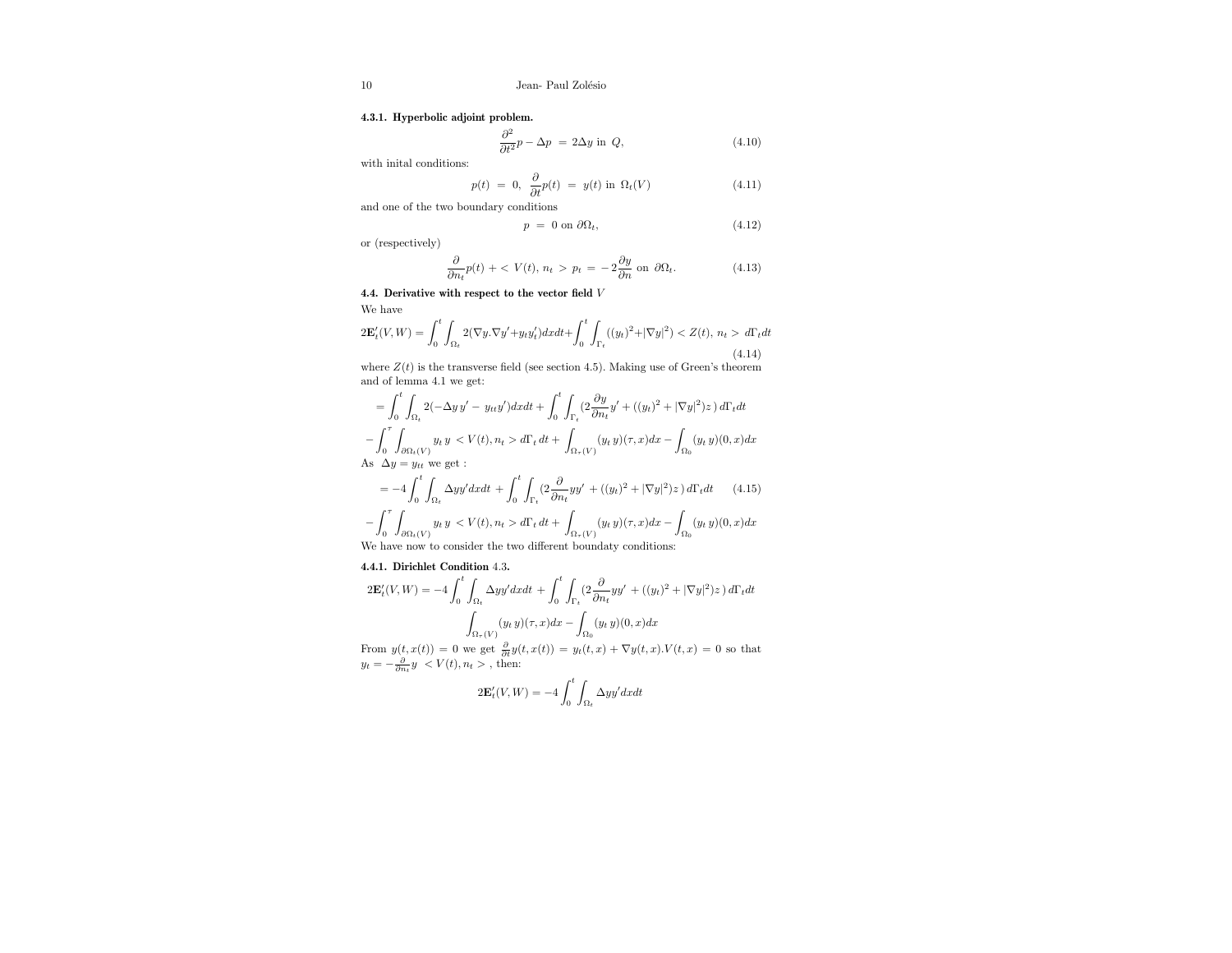$$
+ \int_0^t \int_{\Gamma_t} (2 \frac{\partial}{\partial n_t} y y' + (\frac{\partial}{\partial n_t} y)^2 \left( \langle V(t, n_t \rangle^2 + 1) \langle Z(t), n_t \rangle \right) d\Gamma_t dt + \int_{\Omega_\tau(V)} (y_t y)(\tau, x) dx - \int_{\Omega_0} (y_t y)(0, x) dx
$$

4.4.2. Neumann condition (4.5).

$$
2\mathbf{E}'_t(V,W) = -4\int_0^t \int_{\Omega_t} \Delta y y' dx dt
$$
  
+ 
$$
\int_0^t \int_{\partial\Omega_t} ((y_t)^2 + |\nabla y|^2) < Z(t), n_t > d\Gamma_t dt
$$
  
+ 
$$
\int_0^{\tau} \int_{\partial\Omega_t(V)} \frac{\partial}{\partial n_t} y \quad (y < V(t), n_t > +2y') d\Gamma_t dt
$$
  
+ 
$$
\int_{\Omega_T(V)} (y_t y)(\tau, x) dx - \int_{\Omega_0} (y_t y)(0, x) dx
$$

4.4.3. Characterisation of  $y'$  for the Neumann condition (4.5). From (4.8) we obtain that

$$
\int_0^{\tau} \int_{\Omega_t(V)} (\nabla y' \cdot \nabla \psi - y'_t \psi_t) dx dt + \int_0^{\tau} \int_{\partial \Omega_t(V)} (\nabla y \cdot \nabla \psi - y_t \psi_t) Z(t) . n_t ds_t dt = 0.
$$

Then we obtai  $y'$  being solution to the homogeneous wave equation :

$$
-\Delta y' + \frac{\partial^2 y'}{\partial t^2} = 0
$$

Concerning the boundary condition, we make use of the following "boundary version" of lemma 4.1

Lemma 4.2.  $It\ holds$  :

$$
\int_0^\tau \int_{\partial\Omega_t(V)} f \psi_t ds_t =
$$
  

$$
- \int_0^\tau \int_{\partial\Omega_t(V)} (f_t \psi + (H(t) f \psi + \frac{\partial f}{\partial n_t} \psi + \frac{\partial \psi}{\partial n_t} f) < V(t), n_t >) ds_t dt \quad (4.16)
$$

Making use of Green's theorem and of lemma 4.1 we get:

$$
\int_0^{\tau} \int_{\Omega_t(V)} (\nabla y'. \nabla \psi - y'_t \psi_t) dx dt = \int_0^t \int_{\Omega_t} (-\Delta y' \psi + y'_{tt} \psi) dx dt
$$

$$
+ \int_0^t \int_{\partial \Omega_t} (\frac{\partial y'}{\partial n_t} + y'_t \psi < V(t), n_t > ) \psi \ d\Gamma_t dt
$$

$$
- \int_{\Omega_\tau(V)} (y_t y)(\tau, x) dx + \int_{\Omega_0} (y_t y)(0, x) dx
$$
While from lemma 4.2, with  $f = y_t < Z(t), \nabla b_{\Omega_t(V)} >$ , we have :

$$
\int_0^{\tau} \int_{\partial \Omega_t(V)} (\nabla y. \nabla \psi - y_t \psi_t) Z(t) . n_t ds_t dt = \int_0^{\tau} \int_{\partial \Omega_t(V)} (\nabla y. \nabla \psi) Z(t) . n_t
$$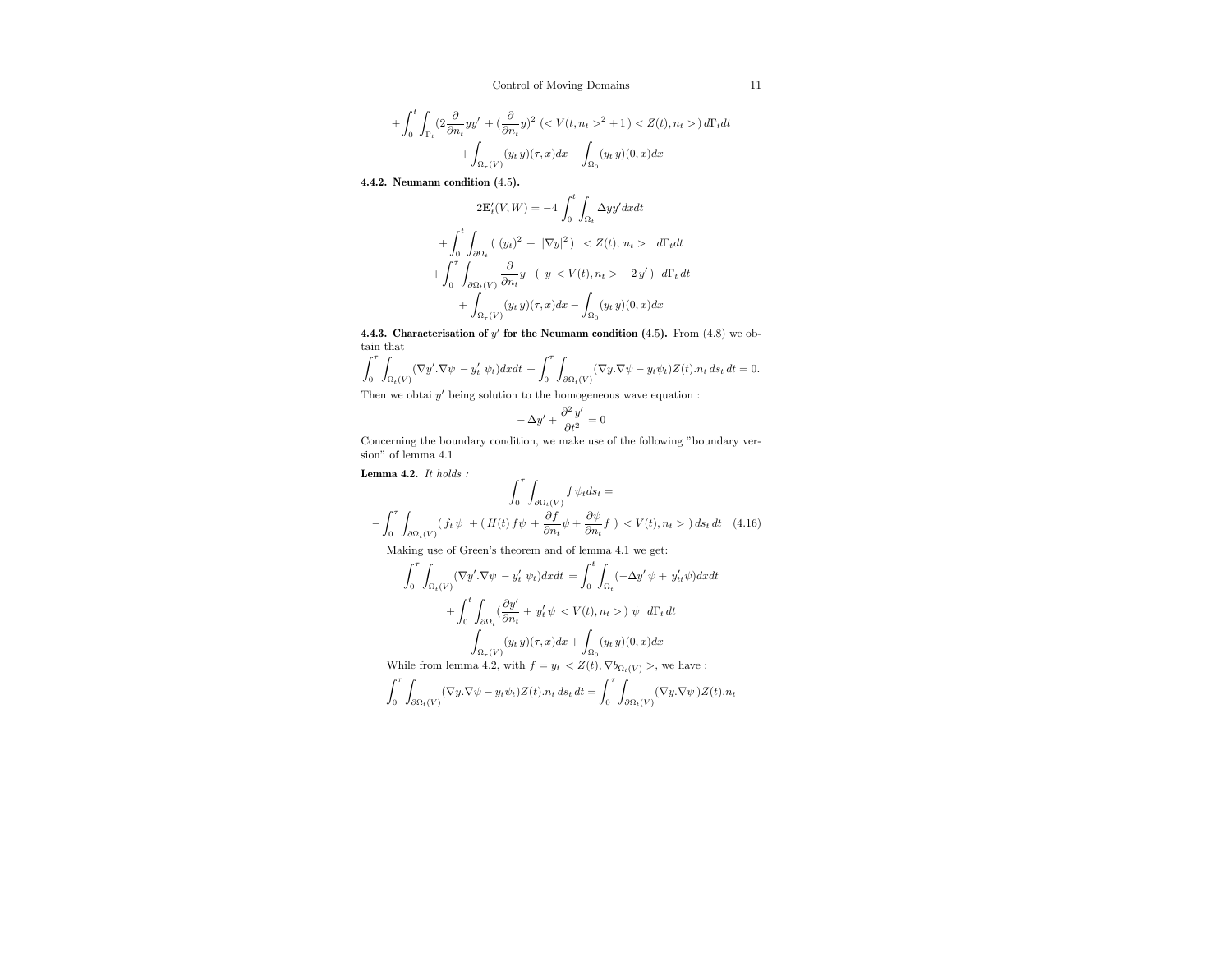+ 
$$
f_t \psi
$$
 +  $(H(t) f \psi + \frac{\partial f}{\partial n_t} \psi + \frac{\partial \psi}{\partial n_t} f) < V(t), n_t > ) ds_t dt$ 

then

$$
\frac{\partial y'}{\partial n_t} + v y'_t - \operatorname{div}_{\partial \Omega_t(V)}( y(t))
$$
  
+ 
$$
+ (f_t + H(t) f < V(t), n_t > + \frac{\partial f}{\partial n_t} < V(t), n_t > .
$$

Where  $f = y_t \langle Z(t), \nabla b_t \rangle$  and

∂

$$
f_t = y_{tt} < Z(t), n_t > +y_t < \frac{\partial}{\partial t} Z(t), n_t > +y_t < Z(t), \nabla \left( \frac{\partial}{\partial t} b_{\Omega_t(V)} \right) > \frac{\partial}{\partial t} \left( \frac{\partial}{\partial t} b_{\Omega_t(V)} \right)
$$

But

$$
\nabla\big(\frac{\partial}{\partial t}b_{\Omega_t(V)}\big) = -D^2b_{\Omega_t(V)}\cdot V(t)op_t - D^*\big(\ V(t)op_t\big)\cdot\nabla b_{\Omega_t(V)}
$$

So that

$$
(f_t)|_{\partial\Omega_t(V)} = y_{tt} < Z(t), n_t > +y_t < Z'(t), n_t > \\
-y_t < Z(t), D^2_{\Omega_t(V)} \cdot V(t) + D^* V(t) \cdot n_t > \, .
$$

Concerning the term  $\frac{\partial}{\partial n_i} f$  we have

$$
\frac{\partial}{\partial n_t}f = -\frac{\partial}{\partial n_t}y(t) < Z(t), \, n_t > -y(t) < DZ(t). \, n_t, \, n_t > \, .
$$

That is

$$
\frac{\partial y'}{\partial n_t} + \langle V(t), n_t \rangle y'_t = \operatorname{div}_{\partial \Omega_t(V)}( \langle Z(t), n_t \rangle \nabla_{\partial \Omega_t(V)} y(t) ) \tag{4.17}
$$

 $+( y_{tt} < Z(t), n_t > +y_t < Z'(t), n_t > -y_t < Z(t), D^2b_{\Omega_t(V)}.V(t)+D^*V(t).n_t >$ 

$$
+H(t) y_t < Z(t), n_t > \langle V(t), n_t >
$$
  

$$
- \left( \frac{\partial}{\partial n_t} y(t) < Z(t), n_t > + y(t) < DZ(t).n_t, n_t > \right) < V(t), n_t >.
$$

The Gradient  $\mathbf{G}(V)$  of the functional  $\mathbf{E}(V)$  is such that

$$
\mathbf{E}'(V;W):=\int_0^\tau\int_D\ <\mathbf{G}(t,x),\,W(t,x)>_{R_x^N},dxdt,
$$

where the space integral over  $D$  should be understood as distribution over  $D$ with compact support included in the moving boundary. In order to get an explicit expression of that gradient we could introduce an adjoint state  $\bar{p}$  in order to "eliminate"  $y'$  from the previous expression of the derivative. That adjoint will permit to use the characterization of  $y'$  whose previous problem leads to explicit expressions in terms of normal fields  $\langle V(t), n_t \rangle$  but also  $\langle Z(t), n_t \rangle$  on the moving boundary. On that Neumann boundary condition (4.5) which, in the weak formulation, corresponds to "free test functions"  $\psi$  lying in the whole linear space  $H := H<sup>1</sup>(0, \tau, L<sup>2</sup>(D)) \cap L<sup>2</sup>(0, \tau, H<sup>1</sup>(D))$  we shall make use of the min max Lagrangian approach that we briefly describe here :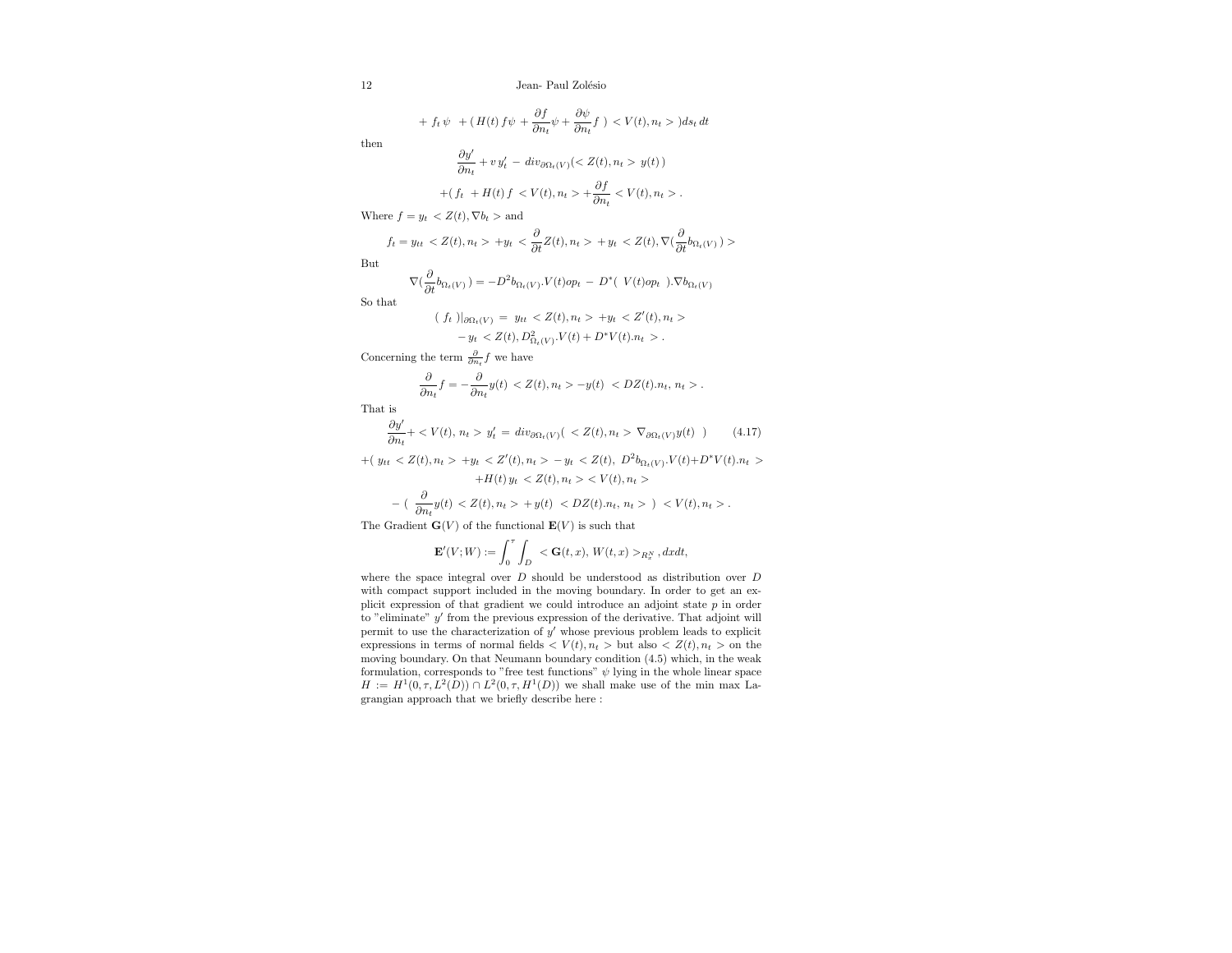## 4.4.4. Min Max approach. We have

 $\mathbf{E}_{\tau}(V) = Min_{\phi \in H} Max_{\psi \in H} \{ \mathbf{L}(\phi, \psi) \mid \psi(\tau) = 0, \phi(0) = a \},$ 

where the Lagrangian is

$$
\mathbf{L}(\phi,\psi)=\int_0^\tau\int_{\Omega_t(V)}[1/2((\phi_t)^2+|\nabla \phi|^2)+\nabla \phi.\nabla \psi-\phi_t\,\psi_t\;]dxdt+\int_{\Omega_0}b\psi(0)dx
$$

Proposition 4.3. We have

$$
\mathbf{E}_{\tau}'(V, W) = \int_0^{\tau} \int_{\partial \Omega_t(V)} [1/2((y_t)^2 + |\nabla y|^2) + \nabla y. \nabla p - y_t p_t] < Z(t), n_t > ds_t \, dt,\tag{4.18}
$$

where the *adjoint* state solves:

$$
\forall \phi \in H, \ \phi(0) = 0, \ \int_0^{\tau} \int_{\Omega_t(V)} [\phi_t y_t + \nabla \phi \cdot \nabla y + \nabla \phi \cdot \nabla p - \phi_t p_t] dx dt = 0 \tag{4.19}
$$

That is

$$
\int_0^{\tau} \int_{\Omega_t(V)} \left[-\Delta p + p_{tt}\right] \phi dx dt + \int_0^{\tau} \int_{\partial\Omega_t(V)} \left(\frac{\partial}{\partial n_t} p - \langle V(t), n_t \rangle p_t\right) \phi d\Gamma_t dt
$$

$$
= -\int_0^{\tau} \int_{\Omega_t(V)} -2\Delta y \phi dx dt
$$

$$
-\int_0^{\tau} \int_{\partial\Omega_t(V)} \left(\frac{\partial}{\partial n_t} y + \langle V(t), n_t \rangle p_t\right) \phi d\Gamma_t dt
$$

And as , from  $(4.5) < V(t), n_t > y_t = \frac{\partial}{\partial n_t} y$  we get :

$$
\int_0^{\tau} \int_{\Omega_t(V)} \left[ -\Delta p + p_{tt} \right] \phi dx dt + \int_0^{\tau} \int_{\partial \Omega_t(V)} \left( \frac{\partial}{\partial n_t} p - \langle V(t), n_t \rangle p_t \right) \phi d\Gamma_t dt
$$

$$
= - \int_0^{\tau} \int_{\Omega_t(V)} -2 \Delta y \phi dx dt
$$

$$
- \int_0^{\tau} \int_{\partial \Omega_t(V)} 2 \frac{\partial}{\partial n_t} y \phi d\Gamma_t dt
$$

So that  $p$  solves the following *backward* wave equation:

$$
p(\tau) = 0, \ -\Delta p + p_{tt} = 2 \, \Delta y
$$

With the boundary condition :

$$
\frac{\partial}{\partial n_t} p - \langle V(t), n_t \rangle p_t = -2 \frac{\partial}{\partial n_t} y. \tag{4.20}
$$

Notice that this backward problem is well posed as it boundary condition (3.14) is similar to (4.5). This is not obvious, but we have to keep in mind that when reversing the time variable (i.e. taking  $s = \tau - t$ ) then we consider the function  $\tilde{p}(s) = p(\tau - s)$  which is defined in the reverse tube which is itself built from the "initial domain"  $\Omega_{\tau}(V)$  by the speed vector field  $\tilde{V}(s) := -V(\tau - s)$  so that the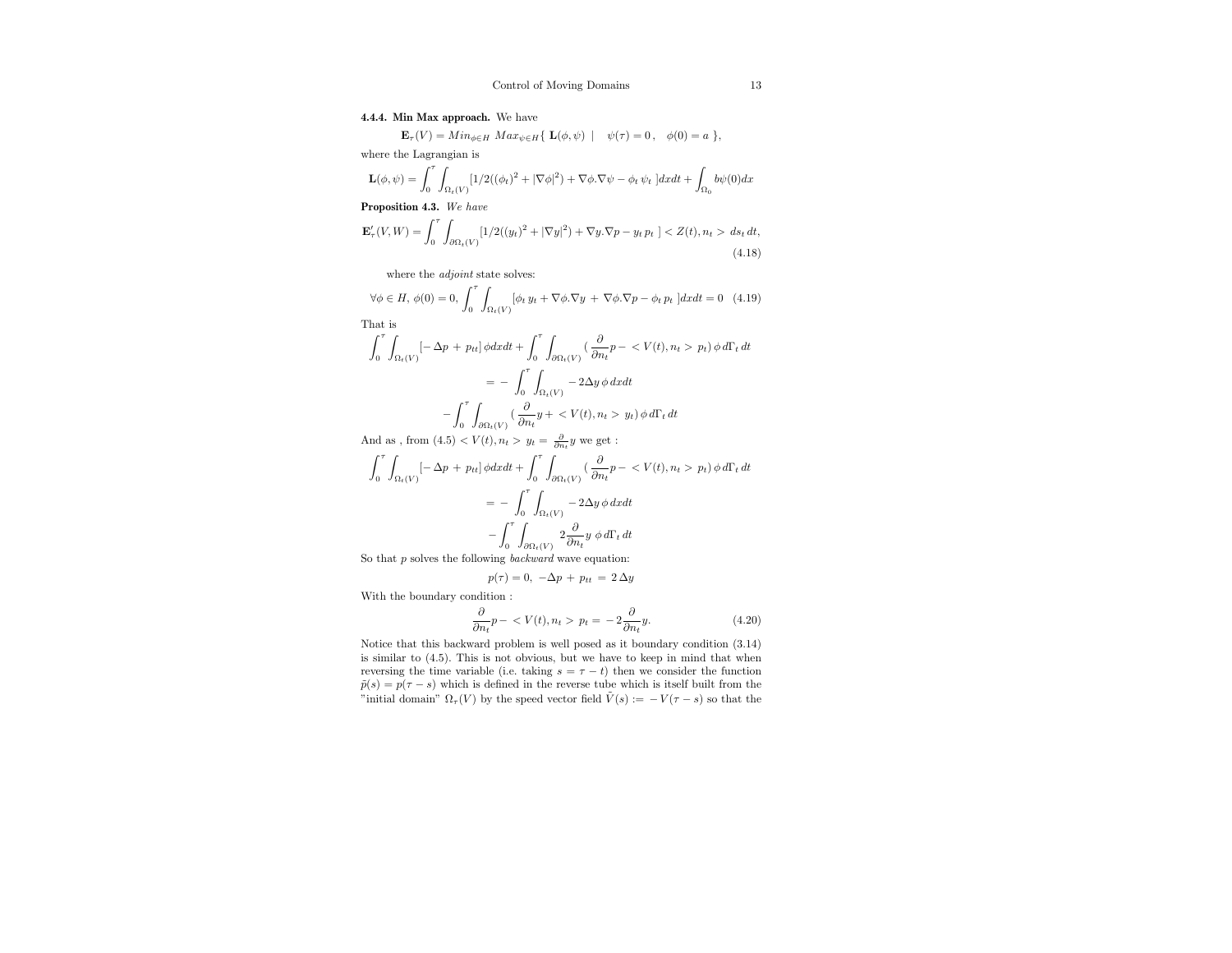sign is unchanged in the difference which occurs in the boundary condition (3.14) expressed in terms of V and p or in terms of  $\tilde{V}$  and  $\tilde{p}$ .

## 4.5. Transverse derivative

For two given vector fields  $V$  and  $W$  the *transverse* field  $Z$  is the solution to the Lie bracket evolution

$$
H_V.Z = W
$$
, where  $H_V.Z := \frac{\partial}{\partial t} Z + [Z, V], [Z, V] := DZ.V - DV.Z.$  (4.21)

4.5.1. Free divergences vector fields. For the sake of simplicity we assume first that V and W are free divergence vector fields:  $divV = divW = 0$ . Then the transverse field Z is itself a free divergence field. We consider the operator

 $H_V \in \mathbf{L}(\mathbf{D}(D, R^N), \mathbf{D}(D, R^N)).$ 

Its transposed  $H_V^* \in \mathbf{L}(\mathbf{D}'(D,\,R^N),\mathbf{D}'(D,\,R^N))$  is given by :

$$
H_V^* \Lambda := -\frac{\partial}{\partial t} \Lambda - D\Lambda.V - D^* V \Lambda.
$$
 (4.22)

Lemma 4.4. We have :

$$
H_V.(\zeta \, \vec{e}) = \left(\frac{\partial}{\partial t} \zeta + \nabla \zeta . V\right) \vec{e} + \zeta \, H_V. \vec{e},\tag{4.23}
$$

$$
H_V^*(\zeta \vec{f}) = -(\frac{\partial}{\partial t}\zeta + \nabla \zeta.V)\vec{f} - \zeta H_V^* \cdot \vec{f}.
$$
 (4.24)

We see that if  $(\zeta, V)$  is a tube then the two previous expressions simplify as the first term vanishes by (2.1). In particular, we have

$$
H_V^* .(\zeta\,\nabla\lambda) = -\zeta\, (\frac{\partial}{\partial t}\nabla\lambda + D\nabla\lambda.V+D^*V.\nabla\lambda) = -\zeta\nabla(\,\frac{\partial}{\partial t}\lambda + \nabla\lambda.V\,).
$$

Then if we set the "scalar" operator  $h_V$  by:

$$
h_V.\psi := \frac{\partial}{\partial t}\psi + \nabla\psi.V
$$

we get,  $(\zeta, V)$  being a tube,

$$
H_V^*(\zeta \nabla \lambda) = -\zeta \nabla (h_V. \lambda). \tag{4.25}
$$

Notice that when  $div V = 0$  the adjoint operator verifies  $h_V^* = -h_V$ . By "reversing" the time, that operator  $h_V$  is then self adjoint.

4.5.2. Adjoint for the transverse field Z. Assume we have a functional derivative in the form

$$
J'(V, W) = \int_0^{\tau} \int_{\Gamma_t(V)} g(t) \, < Z(t), n_t > d\Gamma_t \, dt.
$$

Let us consider  $\tilde{g}$  as being any extension of  $g(t)$  to D ( the most usefull choice being  $\tilde{g}(t) = g(t)op_t$ , where  $p_t := I_d - b_{\Omega_t} \nabla b_{\Omega_t}$ , the projection mapping is well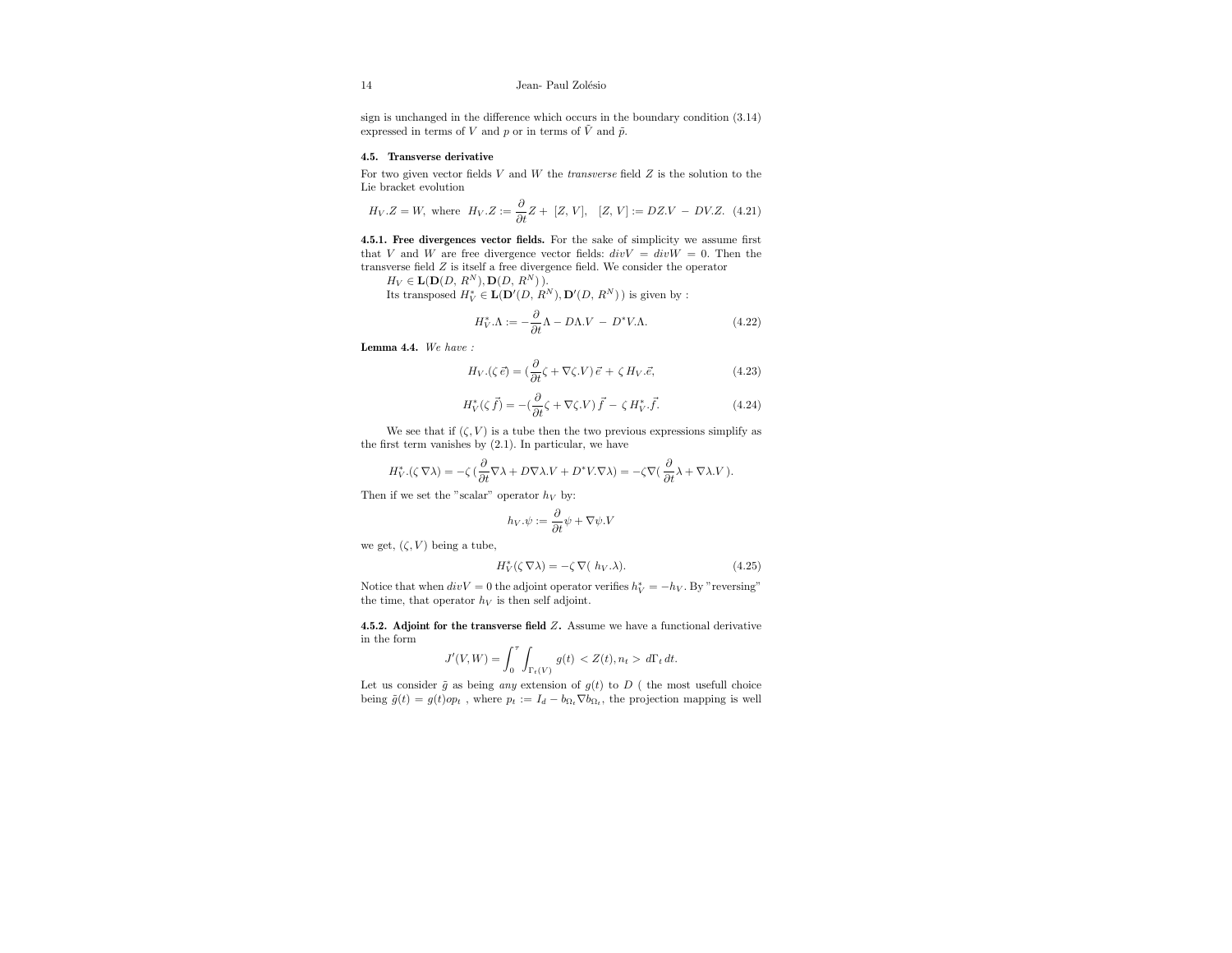defined in a neighbourhood of the moving boundary when it is smooth enough, see  $([24]), ([1]).$  Then, as the fields are divergence free, we have

$$
J'(V,W) = \int_0^{\tau} \int_{\Omega_t(V)} \operatorname{div}(\tilde{g}(t) \, Z(t)) \, dx \, dt = \int_0^{\tau} \int_D \chi_{\Omega_t(V)} < \nabla \tilde{g}(t), \, Z(t) > \, dx \, dt
$$

Then considering the adjoint problem

$$
H_V^*\Lambda = \chi_{\Omega_t(V)} \nabla \tilde{g}(t), \quad \Lambda(\tau) = 0,
$$
\n(4.26)

we get

$$
J'(V, W) = \int_0^{\tau} \int_D \langle H_V^* . \Lambda, Z \rangle_{R^N} dx dt = \int_0^{\tau} \int_D \langle \Lambda, H_V . Z \rangle_{R^N} dx dt
$$

$$
= \int_0^{\tau} \langle \Lambda, W \rangle_{R^N} dx dt.
$$

Thus  $\Lambda$  is the linear mapping  $W \to J'(V;W)$ . Let us consider the adjoint problem (4.26) : we search for a solution in the form

$$
\Lambda(t,x) = \chi_{\Omega_t(V)}(x) \nabla_x \lambda(t,x).
$$

Then, as

$$
H_V^*(\chi_{\Omega_t} \nabla \lambda) = \chi_{\Omega_t(V)} \nabla (h_V^* \lambda),
$$

it is sufficient to choose  $\lambda$  as solution to the  $scalar$   $adjoint$  backward problem:

$$
-\frac{\partial}{\partial t}\lambda - \nabla\lambda.V = \tilde{g}, \quad \lambda(\tau) = 0.
$$
 (4.27)

Therefore we see that the solution  $\Lambda$  to the problem (3.14) is given by  $\Lambda$  =  $\chi_{\Omega_t(V)} \nabla \lambda$  where  $\lambda$  is the solution to the problem (4.27), and that expression is independent of the choice of the extension  $\tilde{g}$  of g outside the lateral boundary of the tube. Let us consider any extension such that  $\frac{\partial}{\partial n_t}\tilde{g}(t) = 0$  on  $\partial\Omega_t(V)$  (this is the case when we choose  $\tilde{g}(t) = g \circ p_t$ . Then the term  $\nabla \lambda \tilde{g}(t)$  simplifies to  $\nabla_{\Gamma_t} g(t)$ which is the tangential gradient of  $g(t)$  on the surface  $\Gamma_t := \partial \Omega_t(V)$ . Finally, assuming the vector fields  $V, W$  to be divergence free (that is the measure of the moving domains to be preserved), we consider the tangential equation

$$
\lambda_t + \nabla_{\Gamma_t(V)} \lambda.V = g(t) \ \ \text{on} \ \Gamma_t \, , \quad \lambda(\tau) = 0, \ \ \text{on} \ \Gamma_\tau \eqno{(4.28)}
$$

and

$$
J'(V;W) = \int_0^{\tau} \int_{\Gamma_t} g(t) < Z(t), n_t > d\Gamma_t dt = \int_0^{\tau} \langle \Lambda(t), W(t) \rangle dt
$$
\n
$$
= \int_0^{\tau} \int_D \langle -\chi_{\Omega_t(V)} \nabla \lambda, W \rangle dx dt = \int_0^{\tau} \int_{\Omega_t(V)} \frac{div(\lambda W) dx dt}{\Gamma_t} dt
$$
\n
$$
= \int_0^{\tau} \int_{\Gamma_t(V)} \lambda(t) < W(t), n_t > d\Gamma_t dt,
$$

As a result :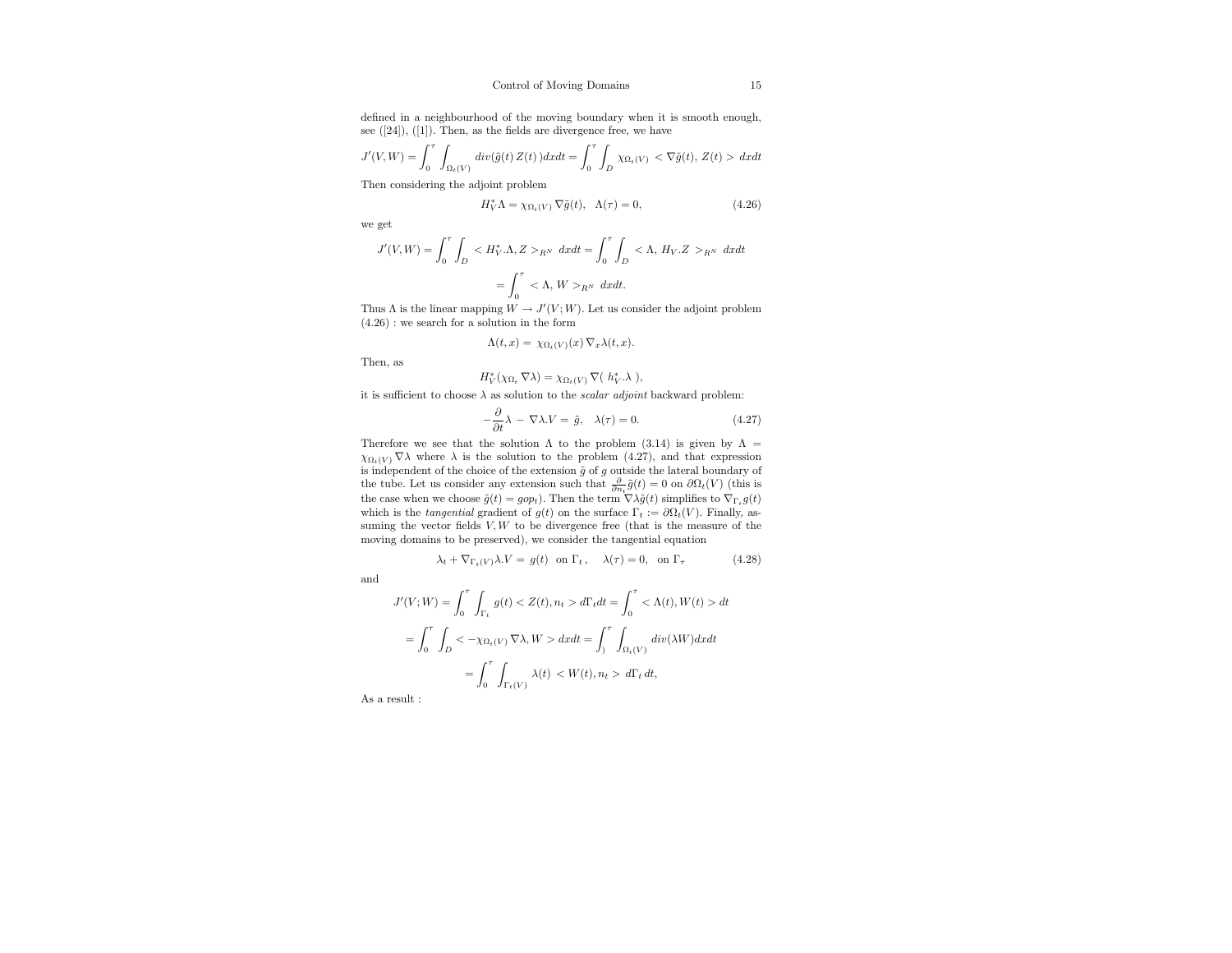**Proposition 4.5.** Let V, W be given in  $L^1(0, \tau, W_0^{1,\infty}(D, R^N))$ , and

 $g \in L^1(0,\tau,L^1(\Gamma_t(V)).$  Consider the solution  $\lambda$  to the tangential backward problem (4.28). Then we have

$$
\int_0^{\tau} \int_{\Gamma_t(V)} g(t) < Z(t), n_t > d\Gamma_t \, dt = \int_0^{\tau} \int_{\Gamma_t} \lambda(t) < W(t), n_t > d\Gamma_t \, dt
$$

4.6. Optimal control problem for moving domain in D with given measure.

We consider divergence free fields V, W, Z and we introduce

$$
\lambda_t + \nabla_{\Gamma_t(V)} \lambda V = 1/2((y_t)^2 + |\nabla y|^2) + \nabla y.\nabla p - y_t p_t, \quad \lambda(\tau) = 0.
$$

Then we get:

$$
\mathbf{E}_{\tau}'(V,W) = \int_0^{\tau} \int_{\partial \Omega_t(V)} \lambda \langle W(t), n_t \rangle ds_t dt.
$$
 (4.29)

In order to consider the vector field  $V$  as a control parameter we shall now "increase" the cost functional by a "small" term (which would be "the price" of the control  $V$ :

$$
\sigma > 0, \ \mathbf{E}_{\tau,\sigma}(V) = \mathbf{E}_{\tau}(V) + \sigma/2 ||\Delta V||^2 \tag{4.30}
$$

The gradient of  $\mathbf{E}_{\tau,\sigma}(V)$  is given by:

$$
\mathbf{E}_{\tau,\sigma}'(V;W) = \int_0^{\tau} \int_{\partial\Omega_t(V)} \lambda(t) < W(t), n_t > d\Gamma_t \, dt + \sigma \int_0^{\tau} \int_{\Gamma} < \Delta^2 V, \, W > \, dxdt
$$

 $J_0$   $J_D$ <br>The Optimal Speed Synthesis is the following *equation* :

$$
V^*(t) = (\Delta^2)^{-1} \cdot \lambda(t) \nabla \chi_{\Omega_t(V^*)} + \nabla_x \Pi(t), \tag{4.31}
$$

$$
\lambda_t + \nabla_{\Gamma_t(V^*)}\lambda.V^* = 1/2((y_t)^2 + |\nabla y|^2) + \nabla y.\nabla p - y_t p_t, \quad \lambda(\tau) = 0,
$$
  

$$
p(\tau) = 0, \quad \frac{\partial}{\partial n_t}p - \langle V(t), n_t \rangle p_t = -2\frac{\partial}{\partial n_t}y,
$$
  

$$
y(0) = 0, \ y - t(0) = b, \ \frac{\partial}{\partial n_t}y - \langle V(t), n_t \rangle y_t = 0.
$$

4.6.1. General case:  $V$  is not a divergence free vector field. We shall just notice the (small) changes in the previous analysis: the adjoint problem is

$$
H_V^* \Lambda = -\frac{\partial}{\partial t} \Lambda - D\Lambda V - D^* V \Lambda - (div V) \Lambda.
$$

$$
H_V^* (\zeta \vec{f}) = (-\frac{\partial}{\partial t} \zeta - \nabla \zeta V) \vec{f} + \zeta H_V^* \vec{f}
$$

So that if  $(\zeta, V)$  is a tube we simply get as before

$$
H_V^*(\zeta \vec{f}) = \zeta H_V^* \cdot \vec{f}.
$$

Now

$$
H_V^*(\nabla \lambda) = -\nabla \lambda_t - D(\nabla \lambda).V - D^*V.\nabla \lambda - div V \, \nabla \lambda
$$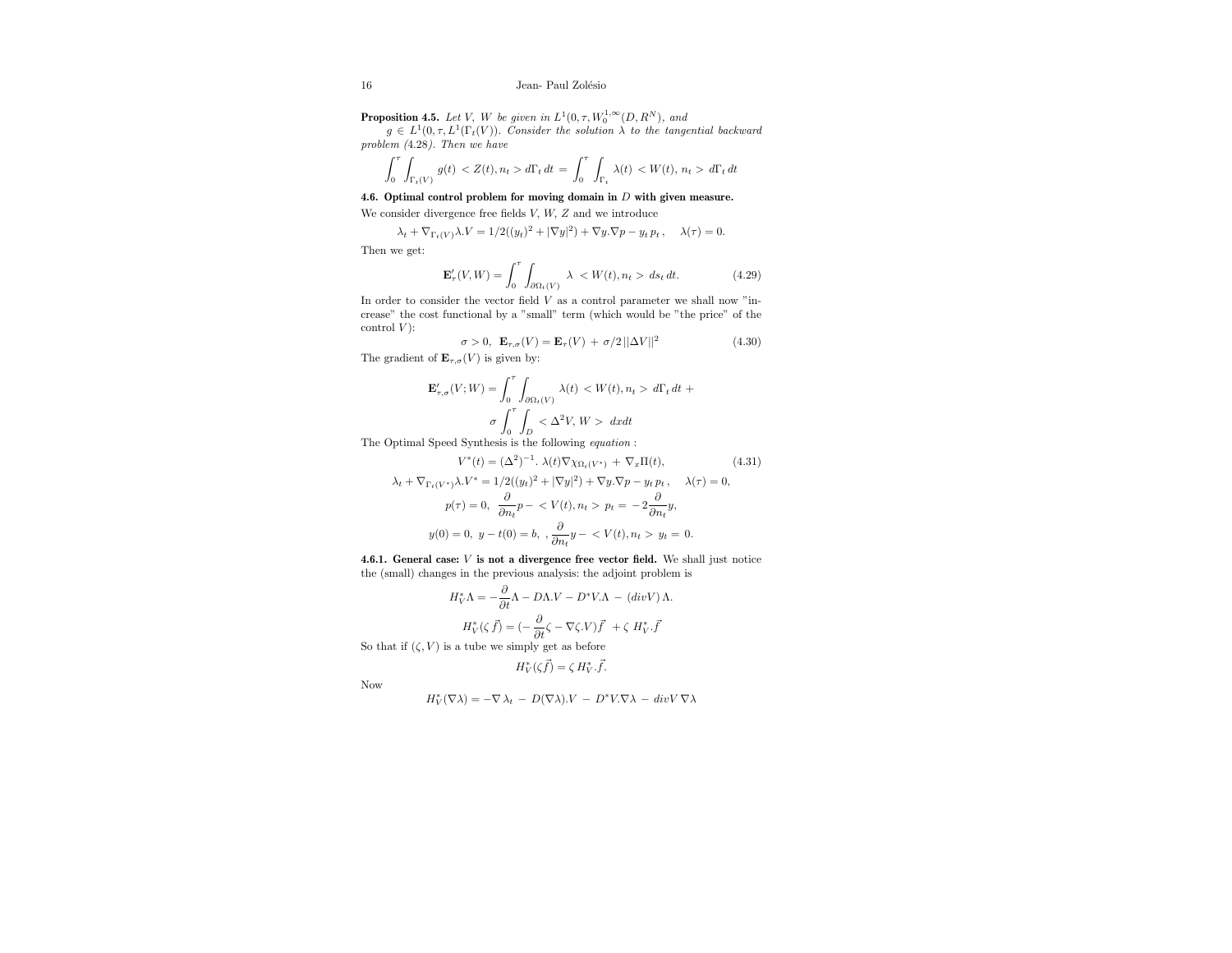$$
= -\nabla \lambda_t - \nabla (\nabla \lambda V) - \text{div} V \nabla \lambda,
$$

and

$$
H_V^*(\chi_{\Omega_t(V)} \nabla \lambda) = -\chi_{\Omega_t(V)} [\nabla (\frac{\partial}{\partial t} \lambda + \nabla \lambda.V) + \text{div} V \nabla \lambda ]
$$

∂

But also :

$$
H_V^*(-\lambda \nabla \chi) = \left(\frac{\partial}{\partial t}\lambda + \nabla \lambda V\right)\nabla \chi + \lambda \left(\nabla \left(\frac{\partial}{\partial t}\chi + \nabla \chi V\right) + \operatorname{div} V \nabla \chi\right)
$$

$$
= \left(\frac{\partial}{\partial t}\lambda + \nabla \lambda V + \lambda \operatorname{div} V\right) \nabla \chi
$$

Hence we have :

**Proposition 4.6.** Let  $\lambda \in L^1(0, \tau, L^1(\Gamma_t))$  solve the backward problem

$$
\frac{\partial}{\partial t}\lambda + \nabla\lambda.V + \lambda \operatorname{div}V = g, \text{ on } \Gamma_t, \lambda(\tau) = 0.
$$

Then we have:

$$
\int_0^\tau \int_{\Gamma_t} g \, d\Gamma_t dt = \int_0^\tau \int_{\Gamma_t} \, \lambda \,  d\Gamma_t dt.
$$

4.6.2. Optimality condition : the general case. We consider the minimization of the previous functional  $\mathbf{E}_{\sigma}(V)$  without any constraint on the divergence of the vector field  $V.$  We obtain the following characterisation:

$$
V^*(t) = \frac{1}{\sigma} \left(\Delta^2\right)^{-1} \cdot \lambda(t) \nabla \chi_{\Omega_t(V^*)},\tag{4.32}
$$

$$
\lambda_t + \nabla_{\Gamma_t(V^*)}\lambda.V^* + \lambda \operatorname{div}V^* = 1/2((y_t)^2 + |\nabla y|^2) + \nabla y.\nabla p - y_t p_t, \quad \lambda(\tau) = 0,
$$
  

$$
p(\tau) = 0, \quad \frac{\partial}{\partial n_t}p - \langle V(t), n_t \rangle p_t = -2\frac{\partial}{\partial n_t}y,
$$
  

$$
y(0) = 0, \quad y - t(0) = b, \quad \frac{\partial}{\partial n_t}y - \langle V(t), n_t \rangle p_t = 0.
$$

In order to simplify that system, an idea would be to search for a solution  $V^*$  proportional to the normal field  $n_{\Gamma_t(V^*)}$ .

A possibility is to parametrize the domain as a level set of some function  $\Phi(t, x)$  say

$$
\Omega_t := \{ x \in D \mid \Phi(t, x) > 0 \}
$$

Then the vector field can be taken as

$$
V(t,x)=-\frac{\partial}{\partial t}\Phi\,\frac{\nabla\Phi}{||\nabla\Phi||}
$$

which indeed is proportional to  $n_{\Gamma_t} = \frac{\nabla \Phi}{|\nabla \Phi|}$ . In this case the equation for the scalar boundary adjoint term  $\lambda$  drastically simplifies to the following:

$$
\frac{\partial}{\partial t}\lambda + \lambda \operatorname{div} V = g := 1/2((y_t)^2 + |\nabla y|^2) + \nabla y.\nabla p - y_t p_t.
$$

In the last section we shall investigate the fixed point theory for solving that non-linear problem in terms of level sets.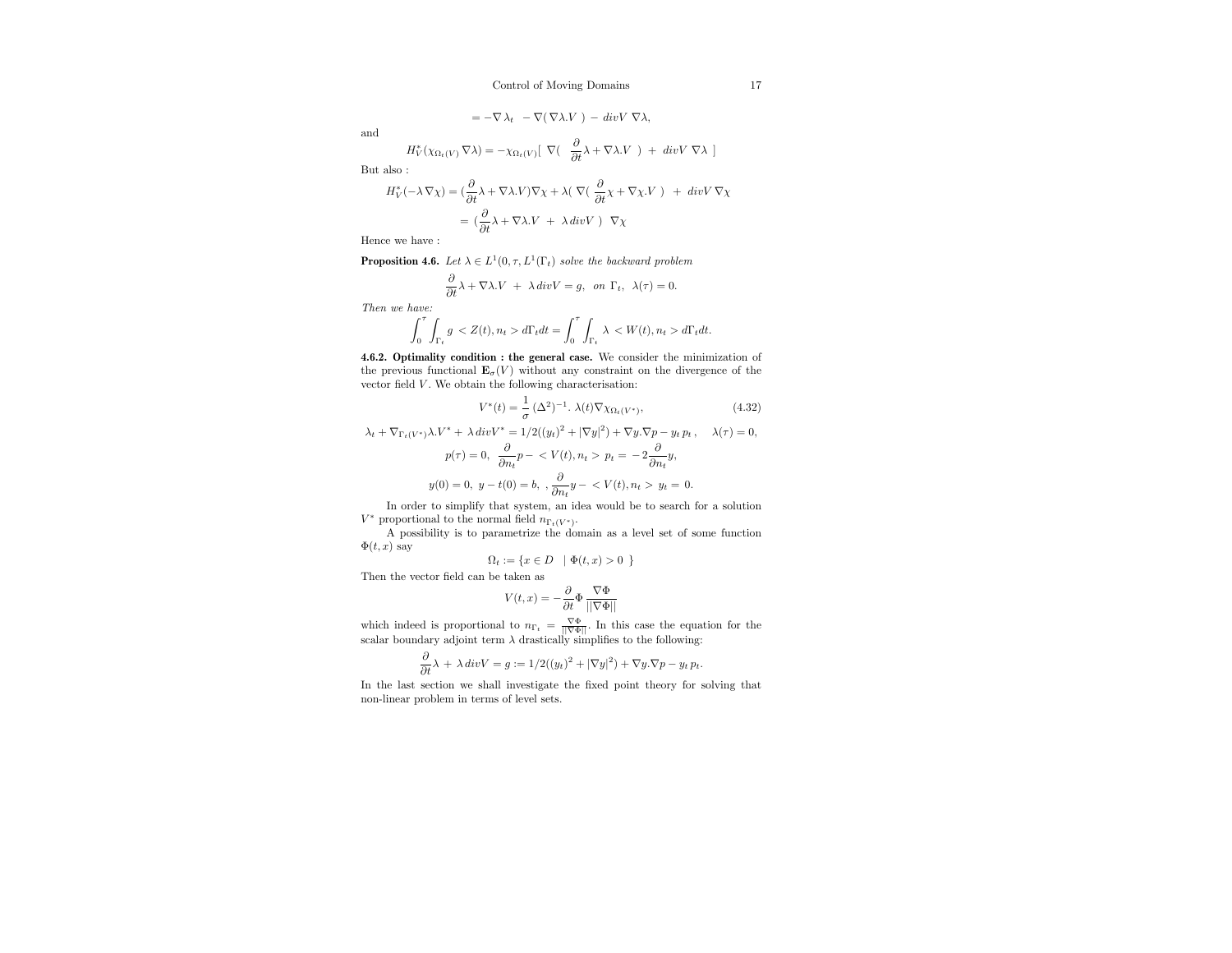#### 18 Jean- Paul Zolésio

In order to avoid the analysis of the free boundary value problem ( the first order necessary optimality condition) we propose here a different analysis which may be "suboptimal" but permits to handle algorithms for the decay of the energy functional  $\mathbf{E}(V)$ . It is based on the so called *cubic* derivative, that is the cubic (with respect to the normal componant  $v(t) = \langle V(t), n_t \rangle$  expression for the energy density time derivative  $E'(t)$ . We recall now these old results and extend to the previous Neumann condition (4.5) for the wave equation in a moving domain.

#### 4.7. Time Derivative of the Energy: a passive shape control approach

The cubic expression for the energy derivative was established for the homogeneous Dirichlet condition. We extend it here, as a new result, to the previous "Neumann condition"  $\frac{\partial}{\partial \nu^*} u = 0$  on the moving boundary:

4.7.1. Dirichlet Problem. We recall [34] the cubic expression of the derivative for the wave equation with Dirichlet boundary condition (4.3) on the moving domain.

**Proposition 4.7.** Let y be the solution of (4.1),(4.2),(4.3), and  $v(t) = \langle V(t), n_t \rangle$ be the normal component of the speed vector field at the moving boundary  $\partial\Omega_t$ . Then

$$
E'(t) = 1/2 \int_{\partial\Omega_t} \left(\frac{\partial}{\partial n_t} y\right)^2 (v^3(t) - v(t)) d\Gamma_t \tag{4.33}
$$

Proof: Assuming smooth enough solution  $y$ , we get

$$
\begin{split} E'(t) =&\ \int_{\Omega_t} \frac{\partial}{\partial t} y \, \frac{\partial^2}{\partial t^2} y + \nabla y. \nabla (\frac{\partial}{\partial t} y) \, dx \, + \, \int_{\Gamma_t} \, 1/2 \big( \, (\frac{\partial}{\partial t} y)^2 + \, ||\nabla y||^2 \, \big) \, \, v \, \, d\Gamma_t \\ =&\ \int_{\Omega_t} \frac{\partial}{\partial t} y \, (\, \frac{\partial^2}{\partial t^2} y - \Delta y \, ) dx + \int_{\Gamma_t} \big[ \, 1/2 \big( \, (\frac{\partial}{\partial t} y)^2 + \, ||\nabla y||^2 \big) v \, + \, \frac{\partial}{\partial n_t} y \frac{\partial}{\partial t} y \, \big] d\Gamma_t \end{split}
$$

using the boundary condition we conclude the proof.

## Corollary 4.8.

$$
E(t) = 1/2 \int_{\Omega} (a^2 + |\nabla b|^2) dx + 1/2 \int_0^t \int_{\partial \Omega_s} (\frac{\partial}{\partial n_s} y(s))^2 (v^3(s) - v(s)) d\Gamma_s ds
$$
\n(4.34)

$$
\mathbf{E}_{t}(V) = tE(0) + 1/2 \int_{0}^{t} (t - s) \int_{\partial \Omega_{s}} (\frac{\partial}{\partial n_{s}} y)^{2} (v^{3}(s) - v(s)) d\Gamma_{t} ds.
$$
 (4.35)

## 4.8. Neumann condition (4.5)

Proposition 4.7 extends to the Neumann condition with some generalisation in the cubic expression.

**Proposition 4.9.** Let y be the solution of  $(4.1), (4.2), (4.5)$   $v(t) = \langle V(t), n_t \rangle$  be the normal component of the speed vector field at the moving boundary  $\partial\Omega_t$ . Then

$$
E'(t) = 1/2 \int_{\partial \Omega_t} (y_t)^2 (v^3(t) - v(t)) d\Gamma_t + 1/2 \int_{\partial \Omega_t} |\nabla_{\Gamma_t} y|^2 v(t) d\Gamma_t.
$$
 (4.36)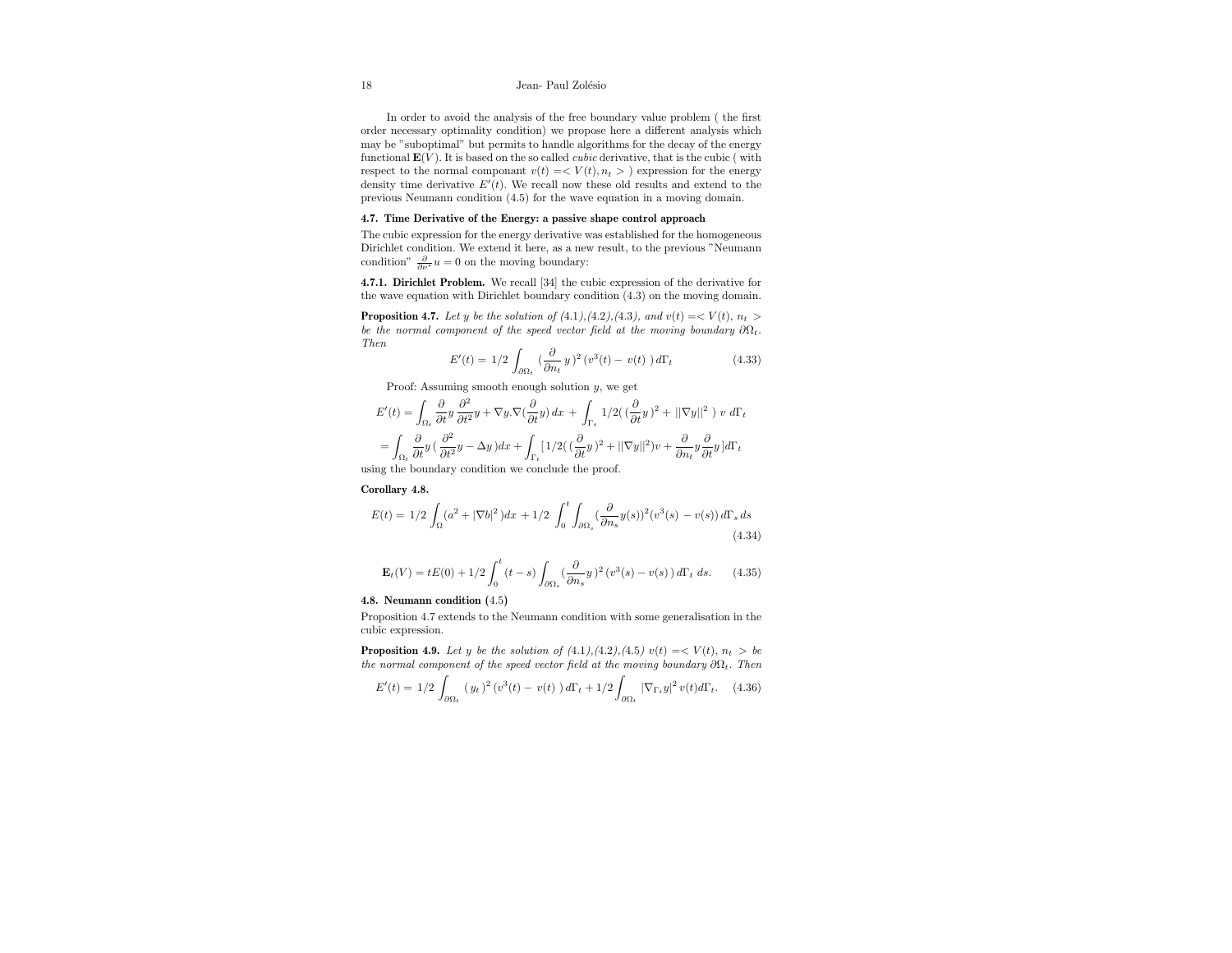In view of (4.36) the energy derivative, as in the previous Dirichlet case, is governed by a cubic in  $v = \langle V(t), n_t \rangle$  at the boundary, here it takes a different form:

$$
E'(t) = 1/2 \int_{\partial\Omega_t} ((y_t)^2 v^3(t) + (|\nabla_{\Gamma} y|^2 - (y_t)^2) v(t)) ds_t.
$$
 (4.37)

Corollary 4.10.

$$
E(t) = E(0) + 1/2 \int_0^t \int_{\partial\Omega_s} (y_t(s))^2 (v^3(s) - v(s)) d\Gamma_s ds
$$
  
+1/2  $\int_0^t \int_{\partial\Omega_s} |\nabla_{\Gamma_s} y(s)|^2 v(s) d\Gamma_s$  (4.38)

$$
\mathbf{E}_{t}(V) = tE(0) + 1/2 \int_{0}^{t} (t - s) \int_{\partial\Omega_{s}} [(y_{s})^{2} (v^{3}(s) - v(s)) + |\nabla_{\Gamma_{s}} y(s)|^{2} v(s)] d\Gamma_{s} ds
$$
\n(4.39)

## 4.9. Energy derivative in term of the normal derivative of  $y$ .

Making use of (4.5) we rewrite (4.37) in term of the *normal derivative*  $\frac{\partial y}{\partial n_t}$ , as it was the case for the expression we got for the Dirichlet case, we obtain a much more suitable expression (4.40). What is to be observed is that in (4.40) "the minus sign of (4.37) has been changed" for a plus (as  $(\frac{\partial y}{\partial n})^2+|\nabla_\Gamma y|^2=|\nabla y|^2$ ) ) , which will make all the difference in the next result:

$$
E'(t) = 1/2 \int_{\partial \Omega_t(V)} \frac{1}{v} \left( |\nabla y(t)|^2 v^2 - \left( \frac{\partial y(t)}{\partial n} \right)^2 \right) ds_t.
$$
 (4.40)

#### 4.10. The case for a damped material

Assume that the Neumann boundary condition takes the slightly different following form: let  $d_0 > 0$  and

$$
\frac{\partial y}{\partial n_t} + (d_0 + \langle V(t), n_t \rangle) y_t = 0 \text{ on } \partial \Omega_t(V). \tag{4.41}
$$

Then we get:

$$
E'(t) = 1/2 \int_{\partial \Omega_t} ((y_t)^2 v^3(t) + (|\nabla_{\Gamma} y|^2 - (y_t)^2) v(t)) ds_t
$$
 (4.42)  
+ 
$$
\int_{\partial \Omega_t} d_0 (y_t)^2 (v^2 + 1/2 d_0 v - 1).
$$

The integrand in the additive term is negative for  $v^2$  "small enough", that is

$$
v_{+}^{*} < v < v_{+}^{*}
$$
\n
$$
\text{With } v_{+,-}^{*} = -1/4 \, d_{0} \, + -\sqrt{1+1/16} \, d_{0}^{2}
$$
\n
$$
E'(t) = 1/2 \int_{\partial\Omega_{t}(V)} \frac{1}{v} \left( |\nabla y(t)|^{2} \, v^{2} - \left( \frac{\partial y(t)}{\partial n_{t}} \right)^{2} \right) ds_{t}.
$$
\n(4.43)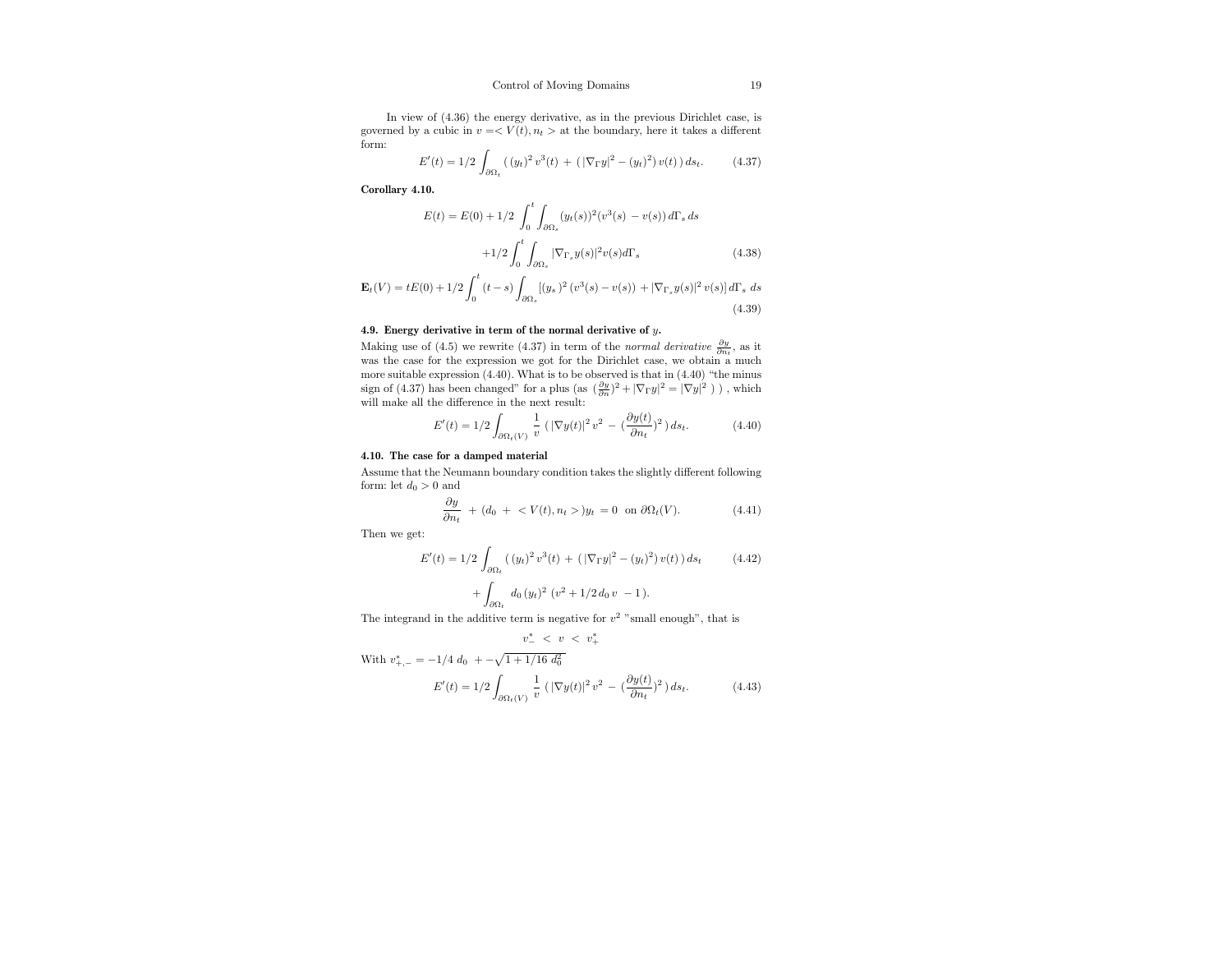#### 4.11. Passive boundary control

4.11.1. Dirichlet problem. In order to have a decay of  $E(t)$  we can, formally, choose the normal speed component  $v(t)$  on the moving boundary such that  $E'(t) \leq 0$ . For this it is sufficient to impose the following condition

$$
0 \le v(t) \le 1 \text{ or } v(t) \le -1. \tag{4.44}
$$

4.11.2. Neumann problem. In the same formal approach, following (4.37) the sufficient condition in order to derive  $E'(t) \leq 0$  would be to "choose" the normal speed verifying the following conditions (which are in fact an equation on  $v$ ):

$$
v(t) \ge 0 \text{ and } v(t)^2 \ge (\frac{|\nabla_{\Gamma_t} y(t)|^2}{(y_t)^2} - 1), \text{ or } v(t) \le 0 \text{ and } v(t)^2 \le (\frac{|\nabla_{\Gamma_t} y(t)|^2}{(y_t)^2} - 1).
$$
\n(4.45)

Obviously (4.45) is "often" an empty condition.

In view of (4.40) we shall obtain a negative derivative  $E'(t) \leq 0$ , for the energy if the integrand is non positive at almost every  $x \in \partial \Omega_t(V)$ .

**Proposition 4.11.** Assume  $\nabla y(t, x)$  different from zero for a.e.(t,),  $x \in \partial \Omega_t(V)$ , then let

$$
K(t, x) = \left(\frac{\left(\frac{\partial y(t)}{\partial n_t}\right)^2}{|\nabla y|^2}\right)^{1/2} \le 1.
$$

Assume that the speed field V verifies:

If 
$$
v(t, x) > 0
$$
, then  $v(t, x) \le K(t, x)$ ; if  $v(t, x) < 0$ , then  $v(t, x) \le -K(t, x)$  (4.46)

Then  $E'(t) \leq 0$  and that inequality is strict if, on a subset of  $\partial \Omega_t(V)$  of non zero measure one of the inequalities (4.46) is strict.

Notice that the conditions (4.46) is not really a feedback loop between the state  $y(t)$  and the control v at the boundary, but we cannot say that, as in the Dirichlet case, the synthesis (4.46) is a passive control. It can be written in more compact form as follows:

$$
a.e.t, a.e. x \in \partial\Omega_t(V), \ \ v(t, x) \in \mathbf{K} = ]-\infty, \ -K(t, x)] \cup [0, \ K(t, x)] = \mathbf{K}^- \cup \mathbf{K}^+.
$$
\n
$$
(4.47)
$$

#### 4.12. An example

In order to satisfy 4.47 choose

$$
v(t, x) = 1/\sqrt{2} K
$$
 or  $v(t, x) = -\sqrt{2}K$ . (4.48)

then the integrand term in the expression  $(4.40)$  of  $E'(t)$  takes the following form:

$$
-\frac{1}{\sqrt{2}}\left|\frac{\partial y}{\partial n}\right| |\nabla y| \quad \text{(when} \ \ v=-\sqrt{2} \ K \ \text{or} \ \ v=+1/\sqrt{2}K\text{)}.
$$
 (4.49)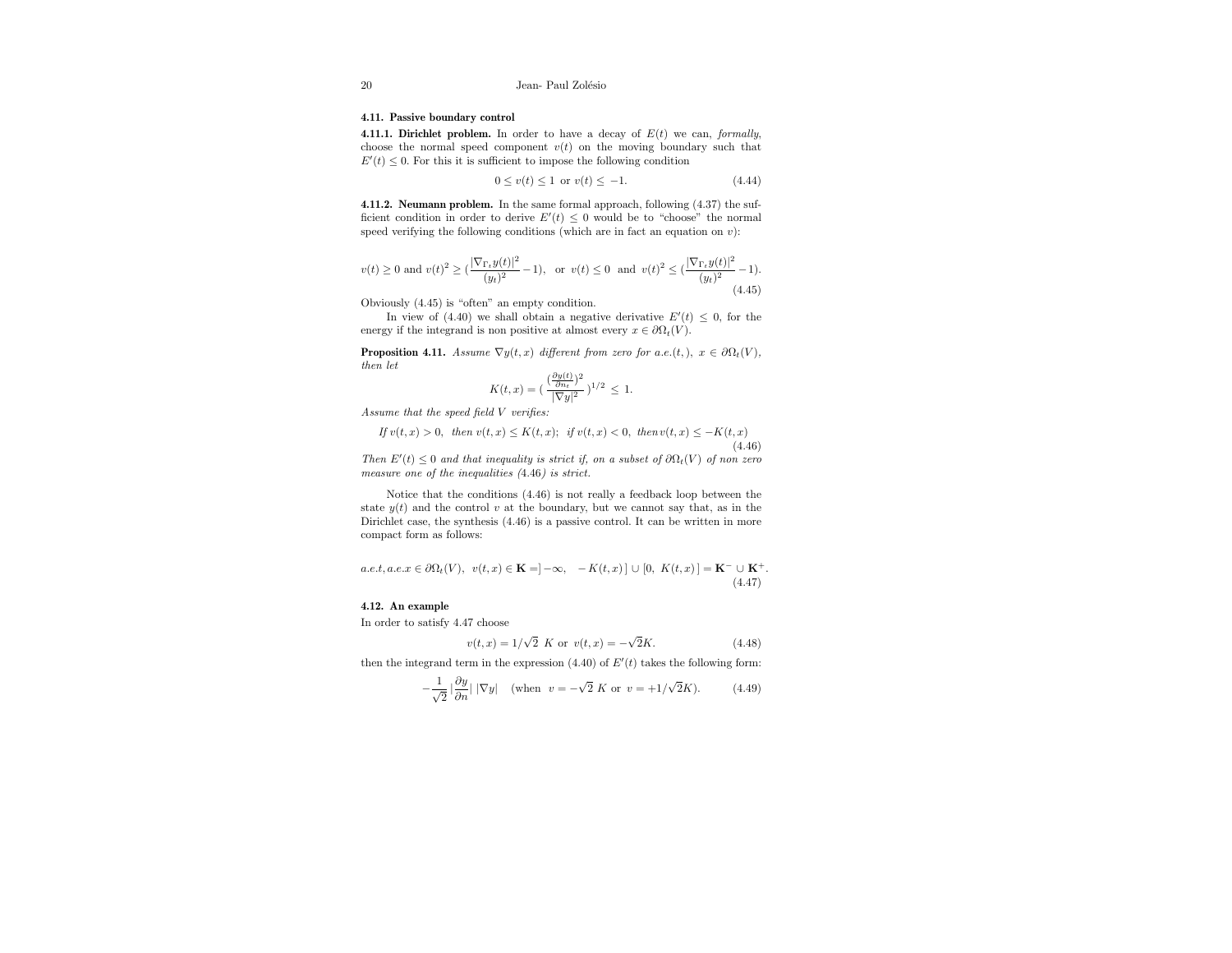Proposition 4.12. Assume v satisfies  $(4.48)$ , then

$$
E'(t) = -\frac{1}{2\sqrt{2}} \int_{\partial\Omega_t(V)} \, |\frac{\partial y}{\partial n_t}| \, ||\nabla y|| \, ds_t \leq -\frac{1}{2\sqrt{2}} \int_{\partial\Omega_t(V)} |\frac{\partial y}{\partial n_t}|^2 ds_t. \tag{4.50}
$$

#### 4.13. Smart material modeling.

We impose a constraint on the normal componantof the speed field which translates the fact that during the time, the shape evolution is periodical or "locally periodical". Assume that only small parts of the boundary centered on given points  $x_1, ..., x_m$  of  $\partial\Omega_0$  are moving with the speed of a "rigid body motion" for example.

**4.13.1. One actuator.** Assume a single "small part"  $\gamma_t$  of the boundary  $\partial \Omega_t(V)$ is moving, keeping zero curvatures, and with a constantspace normal speed  $v(t)$ . That is that  $\Omega_t(V)$  is a moving domain those boundary  $\partial \Omega_t(V)$  moves under a normal a speed  $V(t, x) \cdot n_t = v$  that is zero out of  $\bar{\gamma}_t$ . Now we assume  $v(t,.)$  to be constant on  $\gamma_t$  and  $\gamma_0$  flat (without curvatures) so that in fact  $\gamma_t = \gamma_0 + d(t)\vec{n}_0$  (is moved by translations). The boundary  $\partial\Omega_t = (\partial\Omega_0 - \bar{\gamma}_0) \bigcup \bar{\gamma}_t \bigcup \mathbf{O}_t$ . where  $\mathbf{O}_t$ is a cylindrical (variable with t) open set on which V is tangential but  $v = 0$ . Of course the moving boundary  $\partial \Omega_t(V)$  is not of class  $C^1$  but is Lipschitzian smooth (which is enough for justifying the previous considerations.) From (4.40) we obtain:

$$
E'(t) = 1/2 \frac{1}{v(t)} \left( v(t)^2 \int_{\gamma_t} ||\nabla y(t,x)||^2 dx - \int_{\gamma_t} \left( \frac{\partial y(t,x)}{\partial n_t} \right)^2 dx \right). \tag{4.51}
$$
  
le introduce

We introduce

$$
\mathbf{K}_{\gamma_0}(t) = \frac{\int_{\gamma_t} \left(\frac{\partial y(t,x)}{\partial n_t}\right)^2 dx}{\int_{\gamma_t} ||\nabla y(t,x)||^2 dx} \le 1.
$$
 (4.52)

**Proposition 4.13.** Assume that  $\int_{\gamma_t} ||\nabla y(t,x)||^2 dx$  is different from zero, and  $v(t)$ verifies:

$$
v(t) > 0 \text{ and } v(t) \le \mathbf{K}_{\gamma_0}(t), \text{ or } v(t) < 0 \text{ and } v(t) \le -\mathbf{K}_{\gamma_0}(t). \tag{4.53}
$$

That is

$$
v(t) \in \left] -\infty, \ -\mathbf{K}_{\gamma_0}(t) \right] \bigcup \left[ 0, \ \mathbf{K}_{\gamma_0}(t) \right]
$$

Then  $E'(t) \leq 0$ .

For example chose

$$
v(t) = +1/\sqrt{2} \mathbf{K}_{\gamma_0}(t)
$$
 or  $v(t) = -\sqrt{2} \mathbf{K}_{\gamma_0}(t)$ .

Then we get:

$$
E'(t)=-\frac{1}{2\sqrt{2}}\ (\int_{\gamma_t}\ (\frac{\partial y(t,x)}{\partial n_t})^2\ dx)^{1/2}\ (\int_{\gamma_t}\ ||\nabla y(t,x)||^2\ dx)^{1/2}.\eqno(4.54)
$$

This displacement is periodical by the choice of adequate time intervals.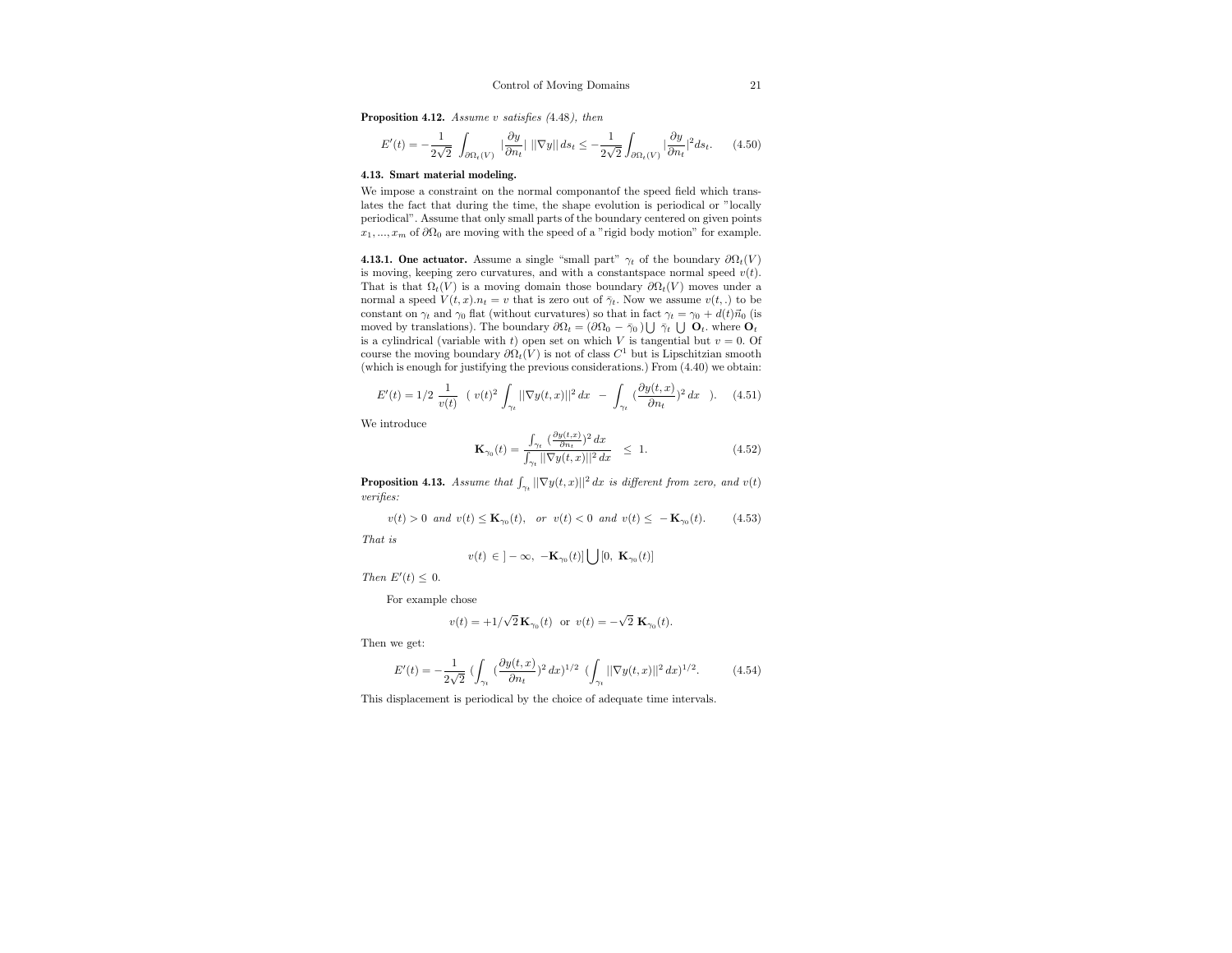22 Jean- Paul Zolésio

## 5. The level set Approach for Moving Domain : Asymptotic Analysis

The boundary of a moving domain  $\Omega_t \subset D$  can be parametrized as a *level set* of a one parameter smooth function  $\Phi(t,.) \in H^1(D)$  such that, for example,  $\Phi(t,.)+1 \in$  $H_0^1(D)$  (that is to say that  $\Phi(t,.) = -1, x \in \partial D$ ).

In that situation

$$
\Omega_t := \{ \ x \in D, \ s.t. \ \Phi(t, x) > 0 \ \} \tag{5.1}
$$

is a quasi open subset in  $D$  (it is an open subset up to *zero capacity* subset), and verifies  $\bar{\Omega}_t \subset D$ .

Of course for a given open tube  $Q = \bigcup_{0 \leq t \leq \tau} \{t\} \times \Omega_t \quad \subset ]0, \tau[ \times D$ , such function  $\Phi$  is *not unique*.

#### 5.1. Intrinsic geometry function

It is classical that  $\Phi(t) = \Phi(t,.)$  can be decomposed as

$$
\Phi(t) = \Phi(t)^* o \beta_{\Phi(t)},\tag{5.2}
$$

where the *monotone rearrangement*  $\Phi(t)^*$  is a monotone (increasing) mapping defined from the interval  $[0, meas(D)]$  into  $R$ , while the *intrinsic geometry mapping*  $\bar{\beta}(t) = \beta_{\Phi(t)}$  is defined from D into the interval  $[0, meas(D)]$  as :

$$
\bar{\beta}(t)(x) = meas(\{ y \in D \text{ s.t. } \Phi(t)(y) < \Phi(t)(x) \} ). \tag{5.3}
$$

Assume that

$$
\partial \Omega_t = \{ x \in D \text{ s.t. } \Phi(t)(x) = 0 \} = \Phi(t)^{-1}(0). \tag{5.4}
$$

Then we verify that this property  $(5.4)$  just depends on the *intrinsic geometry mapping*  $\bar{\beta}(t)$ , that is : (5.4) holds true for any monotone increasing continuous mapping  $\Phi(t)^*(s)$ .

The *intrinsic* view point consists in taking  $\Phi(t)^*(s) = s, \ \forall s \in [0, \text{meas}(D)]$ In that situation we see that  $\Phi(t) = \bar{\beta}(t)$ , that is to say that (5.3) holds for the function  $\Phi(t) = \bar{\beta}(t)$ :

$$
\forall x \in D, \ \overline{\beta}(t)(x) = meas(\{ y \in D \ s.t. \ \overline{\beta}(t)(y) < \overline{\beta}(t)(x) \ \}) \tag{5.5}
$$

and

$$
\partial \Omega_t = \bar{\beta}(t)^{-1}(0)
$$

. (5.1) can be rewritten as

$$
\Omega_t = \{ x \in D \text{ s.t. } \Phi(t)(x) > 0 \} = \{ x \in D \text{ s.t. } \overline{\beta}(t)(x) > 0 \}
$$
 (5.6)

Of course there are several functions  $\bar{\beta}(t)$  verifying (5.6) and (5.5).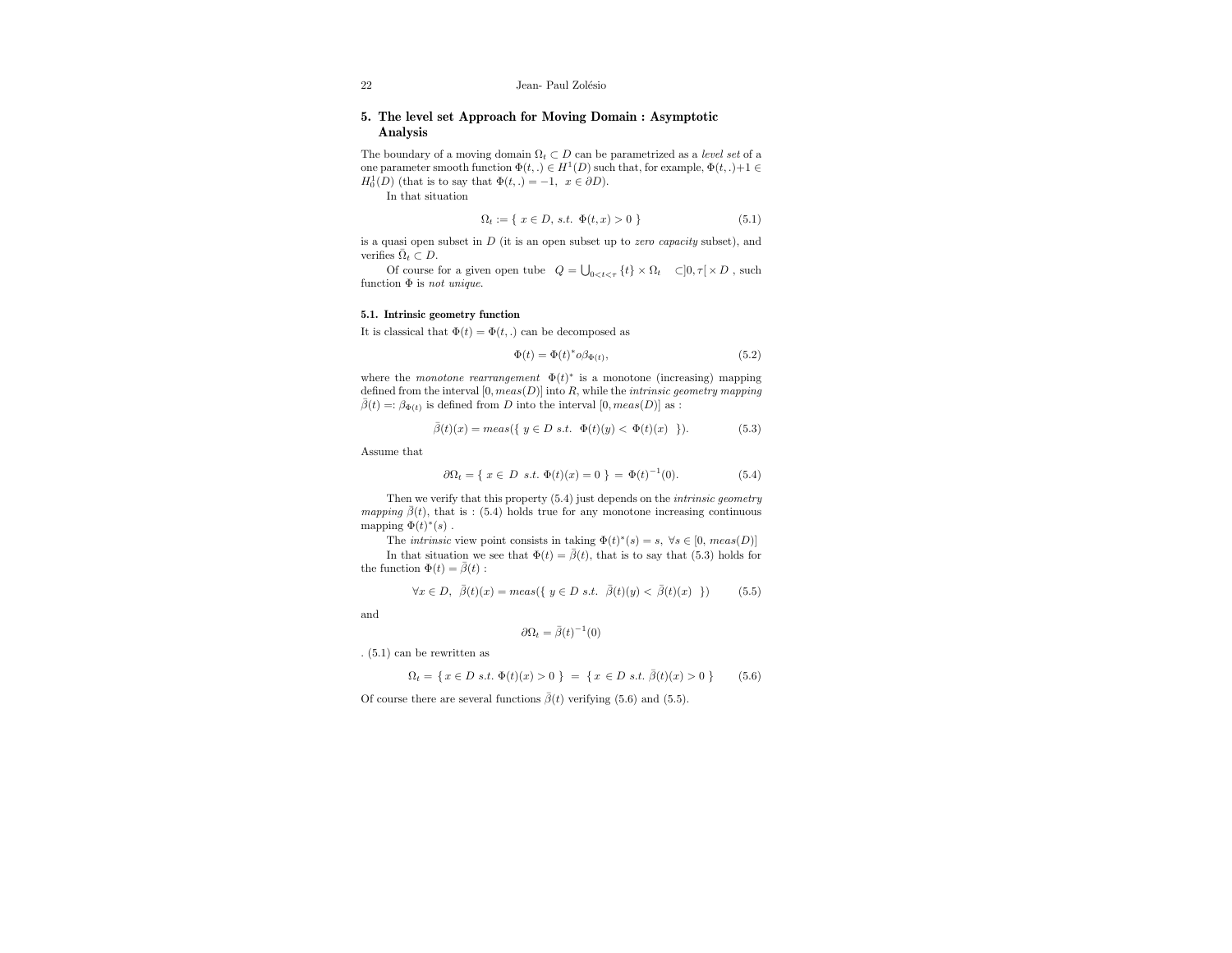#### 5.2. Speed vector field

Assuming  $(5.1)$ , it is classical  $([8],[24])$  that a speed vector (whose flow mapping carries that moving domain) is

$$
V^{\phi}(t,x) = -\frac{\partial}{\partial t}\phi(t,x) \frac{\nabla_x \phi(t,x)}{\|\nabla_x \phi(t,x)\|^2}.
$$
\n(5.7)

Any other field building this tube is of the form  $W = V^{\phi} + Z$  with  $Z(t), n_t \geq 0$ on  $\Gamma_t$ .

We understand that the presence in the denominator of the term  $||\nabla_x \phi||$ will not help to define correctely the flow mapping of that vector field  $V^{\phi}$ . At least we shall have to control the term  $||V^{\phi}(t,x)||_{R^N} = |\frac{\partial \phi}{\partial t}|/||\nabla_x \phi||$  in order to use the shape differential equation technique. The way to bypass that difficulty is as follows. Consider any shape gradient descent method for minimizing a shape functional  $J(\Omega)$  whose shape gradient  $G(\Omega) \in \mathbf{D}'(R^N, R^N)$  is a vector distribution with compact support included in the boundary of the domain (which, in smooth situation, takes the form  $G(\Omega) = \gamma_{\partial\Omega}^* (gn)$  where g, the shape gradient density is a scalar distribution on the boundary with zero transverse order,  $n$  beeing the normal field). The Shape differential equation consists in solving the non linear problem (see [7], [8],...,[24]) :

$$
\forall t, \ \ 0 \le t \le \tau, \ \ V(t,.) = -A^{-1}.G(\Omega_t(V)) \tag{5.8}
$$

leading to the decrease of the functional :

$$
J(\Omega_t(V)) \leq J(\Omega_0) - \alpha \int_0^t ||V(s,.)||^2_{\mathbf{D}(A^{1/2})} ds . \tag{5.9}
$$

Let  $V^*$  be a solution to (5.8), the problem is then to find a function  $\phi$ such that the associated vector speed  $V^{\phi}$  builds the same tube  $Q^* = Q_{V^*}$ . The necessary and sufficient condition (under some smoothness) is that the normal components of the two vector fields are equal on the lateral boundary  $\Sigma_V$ , that is

$$
-\frac{\partial}{\partial t}\phi/|\nabla_x \phi| = \langle V^*(t), n_t \rangle \quad \text{on} \ \partial\Omega_t(V^*). \tag{5.10}
$$

Assume that  $\phi$  solves the equation (5.10) on the lateral boundary  $\Sigma_{V^*}$ , by "multiplying" that equation by the non negative term  $|\nabla \phi(t)|$ , we obtain that  $\phi$  solves the problem :

$$
\frac{\partial}{\partial t}\phi(t,x) + \langle \nabla_x \phi(t,.) , V^*(t) \rangle = 0 \text{ on } \partial \Omega_t(V^*). \tag{5.11}
$$

An obvious way to solve that pb (5.11) is to consider the global convection problem:

$$
\frac{\partial}{\partial t}\phi(t,x) + \langle \nabla_x \phi(t,.) , \bar{V}^*(t) \rangle = 0 \text{ in } D,
$$
\n(5.12)

where  $\bar{V}^*$  is any admissible extension to the cylinder  $(0, \tau) \times D$  of the vector field  $V^*|_{\Sigma_{V^*}}$  ( the restriction of  $V^*$  to the lateral boundary of the tube  $Q_{V^*}$ ). A possible choice of such vector field  $\bar{V}^*$  is V itself, but there are many other examples,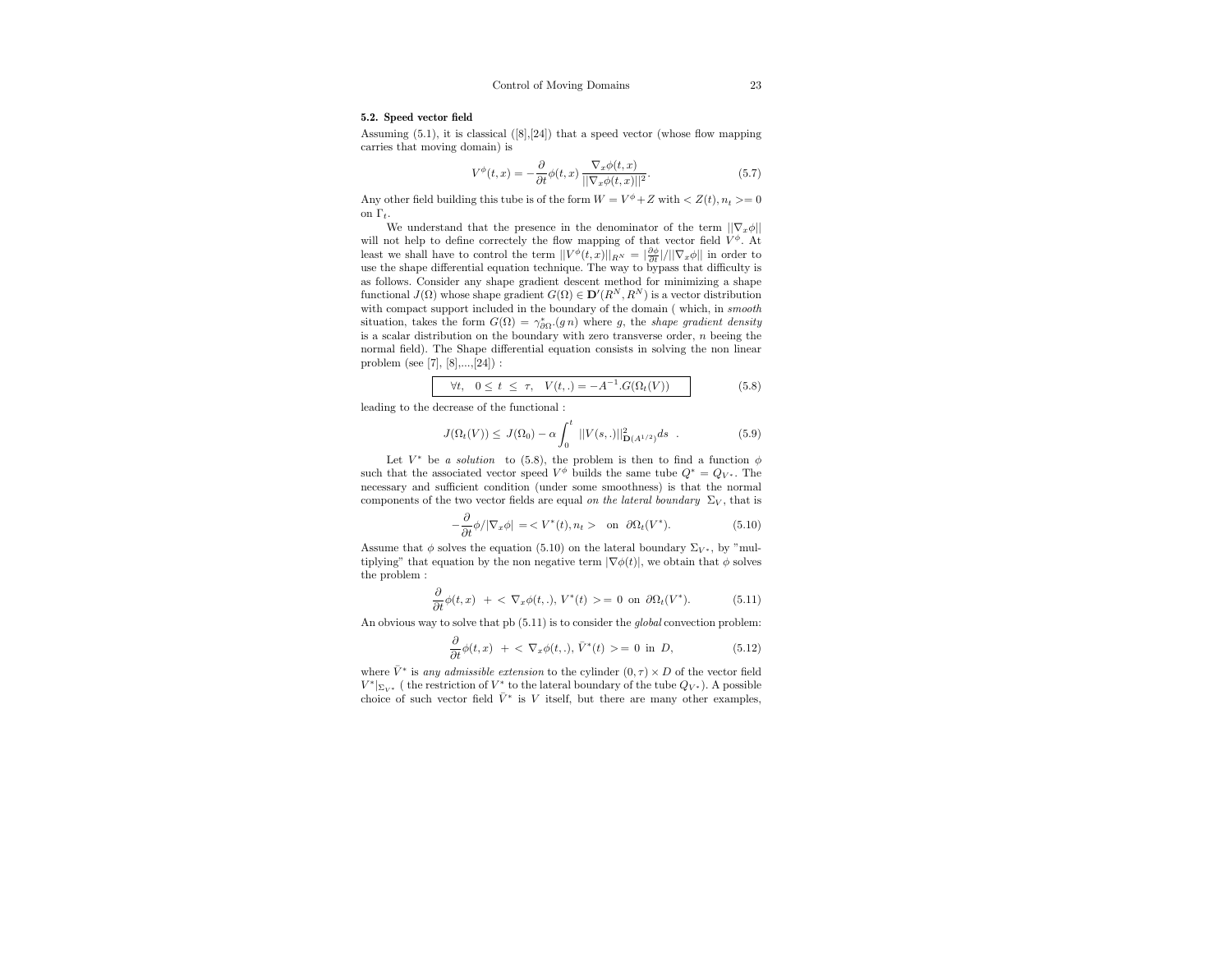one of them is  $\bar{V}^* = V^*op^*$  where  $p^*$  stands for the projection mapping or the local (or narrow)  $(p^*)^h$  projection onto the boundary  $\partial \Omega_t(V^*)$ . In this paper we furnish existence and uniquiness results for this convection problem (5.12) when  $\bar{V}^*$ ,  $div\bar{V}^*$  are in  $L^1(0,\tau,L^2(D))$  while the initial data satisfies  $\phi_0 \in L^{\infty}(D)$ .

Let  $V^*$  and  $\phi$  be solutions to (5.8) and (5.12), respectively, then we get

$$
\frac{\partial}{\partial t}\phi(t,x)/|\nabla \phi|=<\nabla_x\phi(t,.)/|\nabla \phi|,\bar V^*>,\nonumber
$$

so that

$$
\vert \frac{\partial}{\partial t} \phi(t, x) / \vert \nabla \phi \vert \vert \leq \vert \vert \bar{V}^*(t, x) \vert \vert_{R^N}.
$$
 (5.13)

Assume that  $\bar{V}^* = V^*$ , then if  $V^* \in E = L^1(0, \tau, L^2(D, R^N))$  wuth  $\phi$  being solution to (5.12), we get  $V^{\phi} \in E$ . Assume that  $div V^{\phi} \in E$  then for any given  $\phi_0 \in L^{\infty}(D)$  we get the existence of a solution to (5.12). In the classical setting (developed in [7],  $[8]$ ,...) the shape gradient G of the shape functional J is bounded (in some "negative" Sobolev space of distributions over the universe  $D$ ) and continuous ( with respect to the *Courant metric*, see [24]), then ,  $\forall k, k \ge 1$ , the shape differential equation posesses smooth solutions  $V^* \in \mathbf{C}^{0,k} = C^0([0,\tau], C^k(\bar{D}, R^{\bar{N}})) \subset E$ . Then the flow mapping  $T_t(V^*)$  is classically defined and the unique solution to the convection problem 5.12, if  $\bar{V}^*$  is also chosen in  $\mathbf{C}^{0,k}$ , is given by

$$
\phi(t) = \phi_0 \, o \, T_t (\bar{V}^*)^{-1}.\tag{5.14}
$$

As  $t \to T_t(\bar{V}^*)^{-1}$ .  $\in \mathbb{C}^{1,k}$  (see [5]) assuming the initial data  $\phi_0 \in C^k(\bar{D})$ , we get  $\phi \in \mathbb{C}^{0,k-1}(D \setminus K_{\phi})$ , with the compact set  $K_{\phi} = \{x \in D \text{ s.t. } \nabla \phi(x) = 0 \}$ .

As  $\phi(t) = \phi_0 \sigma T_t^{-1}$ , we get  $\nabla \phi(t) = (D_t T_t)^{-1} \nabla \phi_0 \sigma T_t^{-1}$  so that  $K_{\phi_0}$  is void implies that ,  $\forall t$ ,  $K_{\phi(t)}$  is empty. Then  $V^{\phi} \in \mathbb{C}^{0,k-1}$  (assuming now that  $k \geq 2$ ) and  $\Omega_t(V^{\phi} = \Omega_t(\bar{V}^*)\Omega_t(V^*)$  (In other words, the three vector fields  $V^*$ ,  $\bar{V}^*$ ,  $V^{\phi}$ build the same tube  $Q_V$  as they have the same normal speed v on the lateral boundary  $\Sigma_V$ ). From (5.8) we get

$$
-\frac{\partial}{\partial t}\phi(t,x) + \langle \nabla_x \phi(t,.), A^{-1}.G(\Omega_t(V^{\phi})) \rangle = 0
$$
\n(5.15)

which is a Hamilton-Jacobi like equation for the function  $\phi$ . From 5.9, we get

$$
J(\Omega_t(V)) \leq J(\Omega_0) - \alpha \int_0^t \|\frac{\partial \phi(s,.)}{\partial t} / \nabla_x \phi(s,.)\|_{\mathbf{D}(A_k^{1/2})}^2 ds. \tag{5.16}
$$

Briefly we could say that the shape differential equation 5.8 is solved by the fixed point method (see [7], [26] ) in a classical setting which does not permit the change of topology in the moving domain. We introduce here the weak setting which permits to handle that equation with possible topological changes by avoiding any homeomorphism.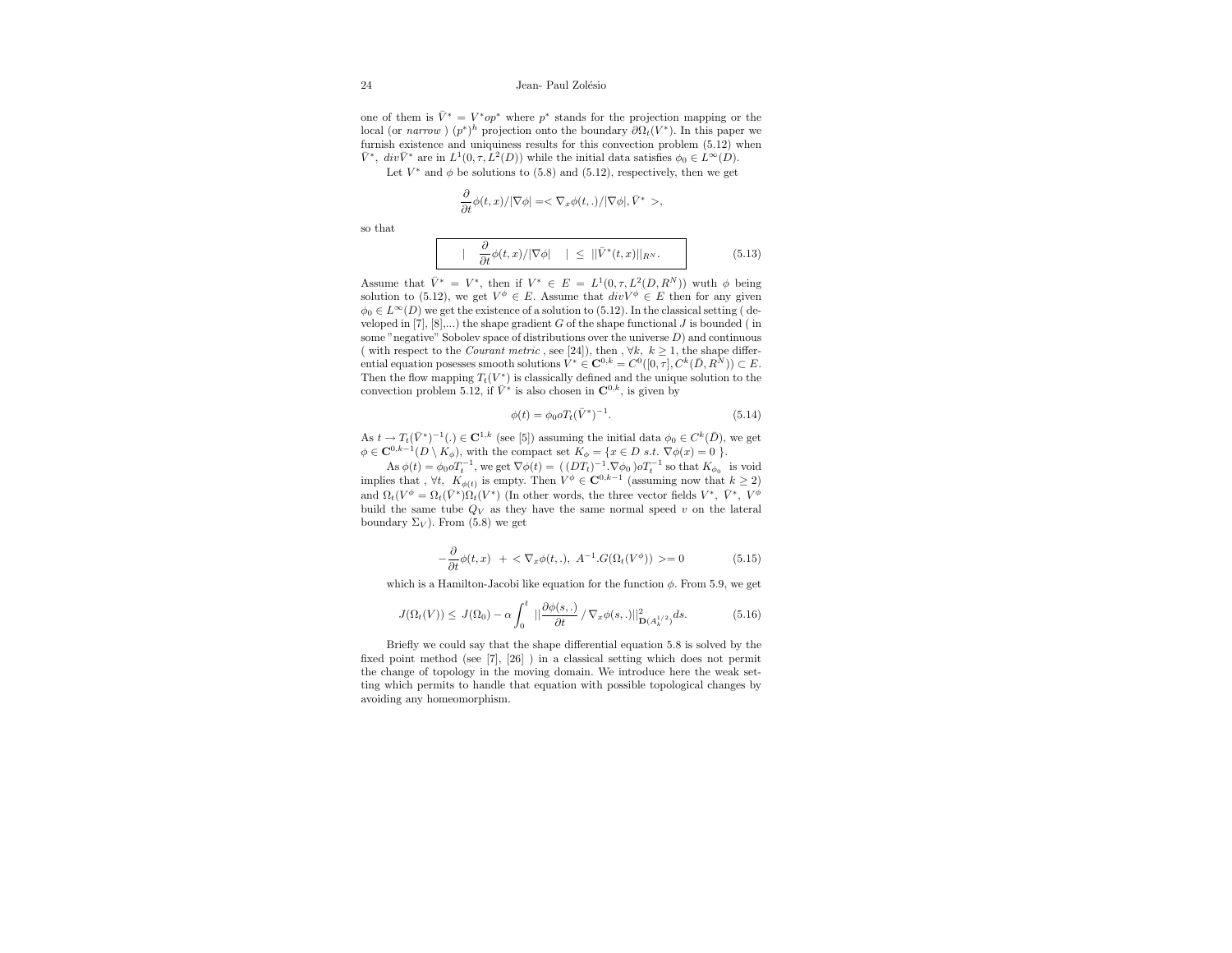#### 5.3. Example of the operator A

Let D be a bounded domain in  $R^N$  with smooth boundary. Let  $\vec{G}$  be a vector distribution with compact support in D, that is  $\vec{G} \in \mathbf{E}'(D, R^N)$ , of the form  $\vec{G} =$  $γ_Γ.(g\vec{n})$ , where Γ is the boundary, a manifold of regularity  $C^1$ , of the domain  $Ω$ , with  $\bar{\Omega} \subset D$ . The trace (or restriction )operator is  $\gamma_{\Gamma} \in \mathbf{L}(H_0^1(D,R^N), H^{1/2}(\Gamma,R^N))$ and its adjoint operator is  $\gamma_{\Gamma}^*\in {\bf L}(H^{-1/2}(\Gamma,R^N),H^{-1}(D,R^N))$ ; the normal field on  $\Gamma$  outgoing from  $\Omega$  is denoted by n and g given in  $L^1(\Gamma)$ , is a scalar function defined on the boundary Γ. We consider the linear operator

 $A \in {\bf L}(H_0^1(D,R^N),H^{-1}(D,R^N))$  defined by

 $A.F = (-\Delta F_1, ..., -\Delta F_N)$  for any  $F_i \in H_0^1(D), 1 \le i \le N$ .

We consider the element  $U \in H_0^1(D, R^N)$ ,  $U = -A^{-1} \cdot \vec{G}$ . It solves the problem  $-\Delta U_i = 0$  in  $D \setminus \Gamma$ ,  $[DUn] = g \vec{n}$  in  $H^{-1/2}(\Gamma)$ , where  $[\vec{E}]_{\Gamma}$  stands for the jump term on Γ.

#### 5.4. Shape Gradient Estimate.

In order to perform the fixed point approach in the non linear shape differential equation  $(5.8)$  we require the shape gradient G to verify an estimate as follows: there exist two positive constants s and M such that :

 $\forall \Omega \subset D$ , s.t.  $\partial \Omega$  is a  $C^1$  manifold,  $||G(\Omega)||_{H^{-s}(D,R^N)} \leq M$  (5.17)

We can immediately give several such examples. Consider the following *distributed* functionals : E being a mesurable subset in  $\Omega$ ,  $y = y(\Omega) := (-\Delta)^{-1} \cdot f$ , f given in  $L^2(D)$ ,

$$
J(\Omega) = \int_{E} (y - Y_d)^{1/2} dx.
$$
 (5.18)

The Eulerian derivative is given by:

$$
dj(\Omega, V) =
$$

with

$$
\langle G(\Omega), W \rangle = \int_{\Omega} \langle A'(W). \nabla y, \nabla p \rangle dx
$$

$$
+ \int_{\Omega} \left( \langle \nabla f, W \rangle p - \chi_E(y - Y_d) \langle \nabla y, W \rangle \right) dx, \tag{5.19}
$$

where the symmetric matrix  $A'(W) := 2\epsilon(W) - divW I_d$ 

is an element of  $C^0([0, \tau], C^0(\overline{D}, R^{N^2}) \subset L^{\infty}([0, \tau] \times D, R^{N^2})$  (with  $2\epsilon(W) :=$  $DW + DW^*$ ). The usual estimates holds:

$$
||y(\Omega)||_{H_0^1(D)} \le 1/\sqrt{\lambda_1(D)} \, ||f||_{L^2(D)},
$$

so that  $||p(\Omega)||_{H_0^1(D)} \leq M$  and then there exist a constant  $C > 0$  such that for all  $W\in W^{1,\infty}_0(D,R^N)$  we have

$$
| < G(\Omega), W > \le C \, ||W||_{W^{1,\infty}(D,R^N)}.
$$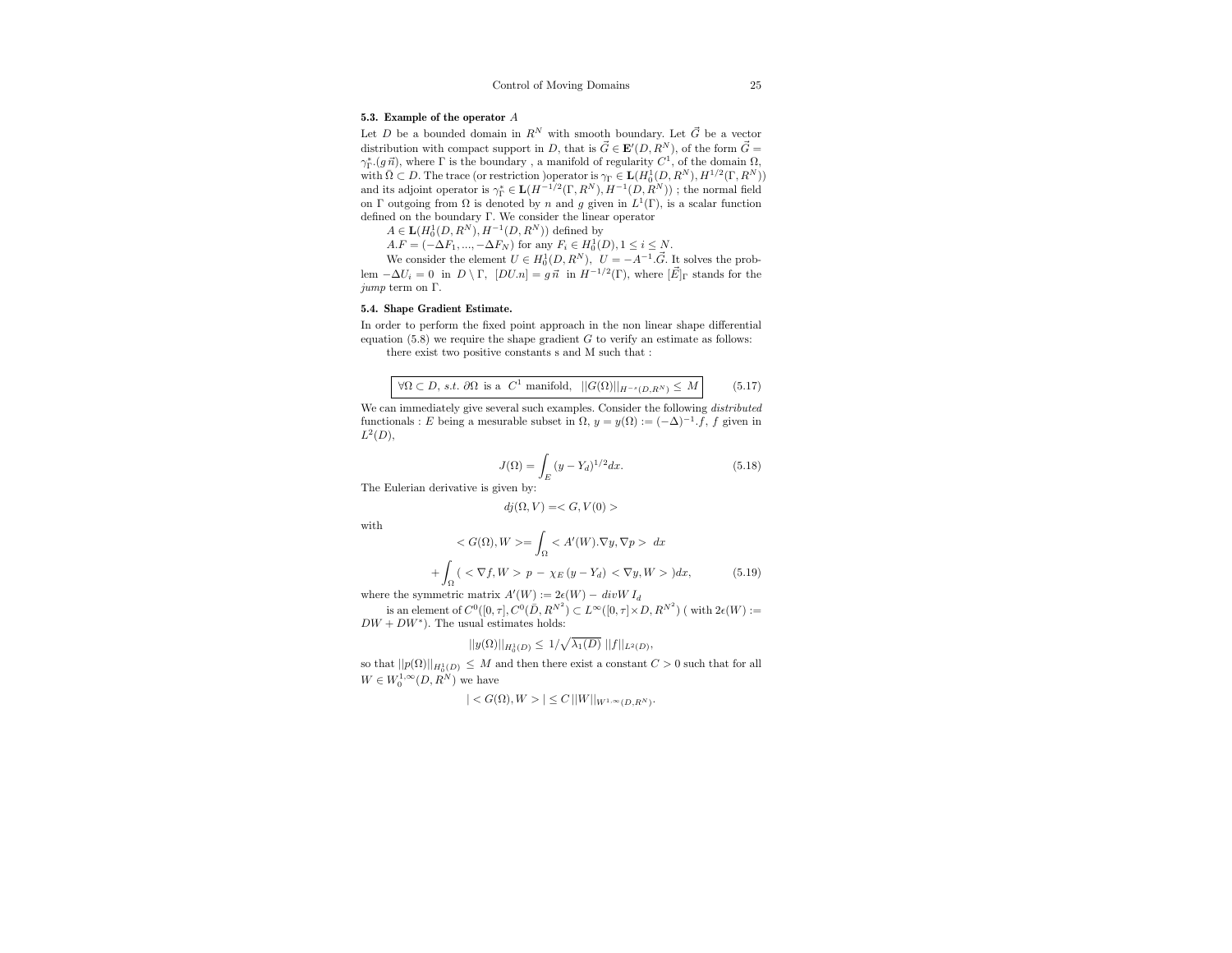As for  $s > 1 + \frac{1}{N}$  we have  $H_0^s(D, R^N) \subset W^{1,\infty}(D, R^N)$ , we get the boundedness of the gradient in  $H^{-s}(D, R^N)$ : There exists a positive constant  $C(||f||_{L^2(D)}, \lambda_1(D), ||Y_d||_{L^2(E)})$  such that

 $\forall \Omega \subset D, ||G(\Omega)||_{H^{-s}(D,R^N)} \leq C.$ 

Choose for example  $s = 2$  and the operator  $\mathbf{A} := A^2 \in \mathbf{L}(H_0^2(D, R^N), H^{-2}(D, R^N)),$  we have

$$
<{\bf A}.W,W>_{H^{-2}(D,R^N)\times H^2_0(D,R^N)}=\int_D\,\Sigma_{i=1,..,N}\,(\Delta W_i)^2\,dx=\int_D||\Delta W||^2\,dx.
$$

#### 5.5. Existence of solution to the Shape Differential Equation (5.8).

The domain is bounded in  $R^N$ . For  $k \geq 1$  we consider:

$$
F^{k} = \{ V \in C^{0}([0, 1], C^{k}(\bar{D}, R^{N}) \cap H_{0}^{1}(D, R^{N})) \}
$$

Given a domain  $\Omega_0 \subset D$  we consider the family

 $\mathbf{O}_{D,\Omega_0}^k := \{ \Omega \subset D, \ \partial \Omega \in C^1, \ \exists V \in F^k, \ s.t. \ \Omega = T_1(V)(\Omega_0) \ \},\$ 

The family  $\mathbf{O}_{D,\Omega_0}^k$  is equipped with the courant metric  $d_k$  , it is a complete metric space. Let  $\Omega \in \mathbf{O}_{D,\Omega_0}^k$ , we consider  $B^k(\Omega) = \{ \Omega' \in \mathbf{O}_{D,\Omega_0}^k \text{ s.t. } d_k(\Omega,\Omega') \leq 1 \}$ . Then, for  $k \geq 2$ ,  $B^K(\Omega)$  is compact in  $\mathbf{O}_{D,\Omega_0}^{k-1}$ . Let us consider

$$
\mathbf{F}_{D,\Omega_0}^k = \{ (t \to \Omega_t) \in C^0([0,1], \mathbf{O}_{D,\Omega_0}^k) \}
$$

and the Shape Gradient mapping

$$
G\in C^0(\mathbf{O}_{D,\Omega_0}^1\mathbf{E}'(D,R^N)).
$$

Where  $\mathbf{E}'D, R^N$  is the linear space of vector Distributions on the the open set D with compact support ( and then with finite order). In practice that shape gradient mapping will range in some "negative Sobolev " space over D, say:

$$
G \in C^0(\mathbf{O}_{D,\Omega_0}^1 \ H^{-s}(D,R^N) \cap \mathbf{E}'(D,R^N) )
$$

We assume that  $G(.)$  verifies the boundedness assumption (5.17). We apply the Leray fixed point theorem on the closed convex

$$
K_M = \{ V \in F^1 \text{ s.t. } ||V(t)||_{C^1(\bar{D}, R^N)} \le M \}
$$

and the mapping

$$
f: V \in K_M \to \Omega_t(V) \in \mathbf{K}^k_{D,\Omega_0} \to G(\Omega_t(V)) \in \mathbf{F}^k_{D,\Omega_0} \to -\mathbf{A}^{-1}.G(\Omega_t(V)) \in F^k_{D,\Omega_0}.
$$

When M is large enough, the mapping f ranges in  $K_M$ :  $f(K_m) \subset K_M$ .

Theorem 5.1. The gradient mapping g being continuous and bounded (5.17), there exists a vector field  $V \in F^1$  such that  $f(v) = V$ . In other words, there exists  $V \in F^1$  solution to the shape differential equation (5.8).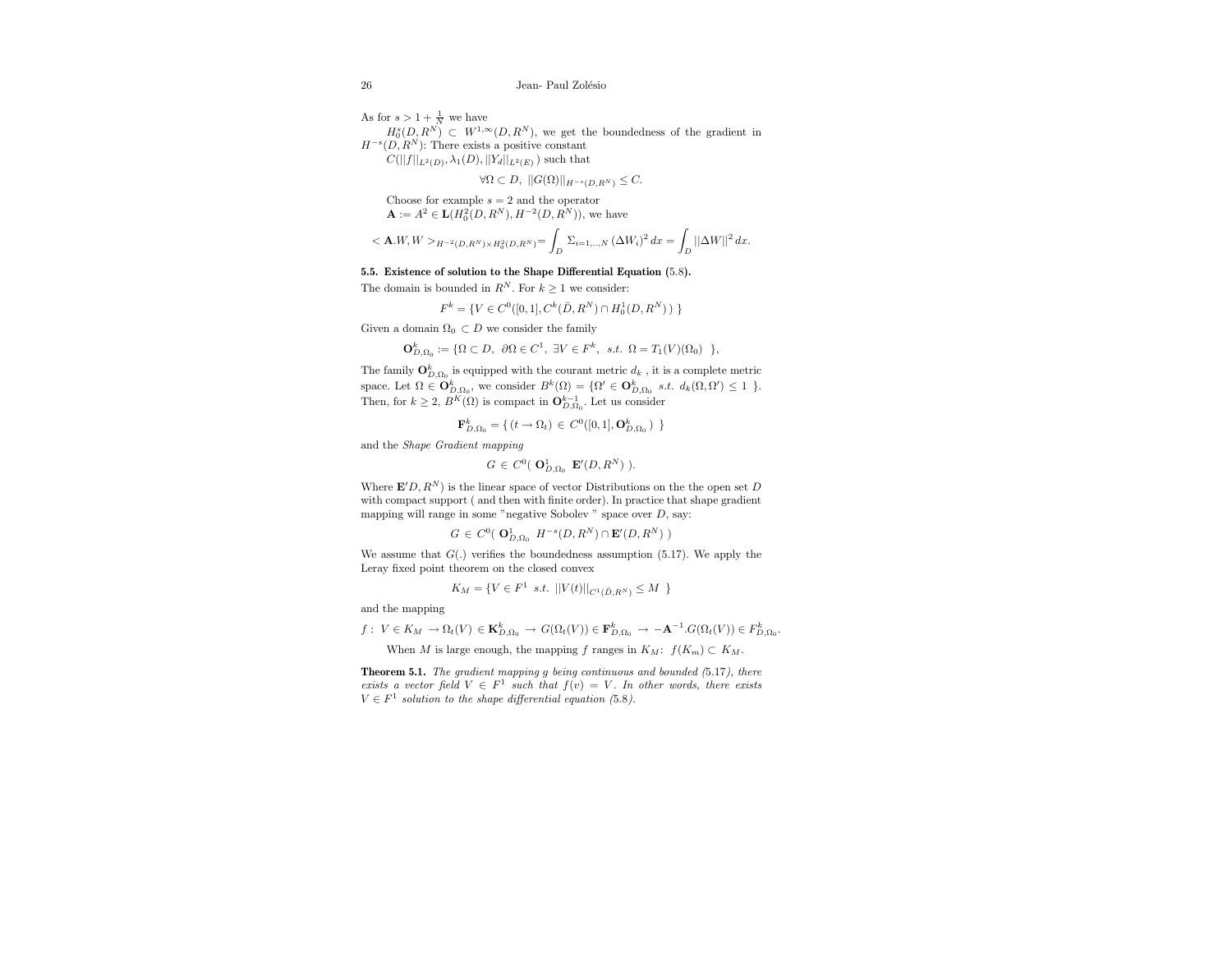The proof follows from the equicontinuity of the family of mapings  $(t \rightarrow$  $T_t(V)$ , when V describes the convex set  $K_M$  and from the complete continuity (compactness) of the linear injection maping  $H^s(D) \subset H^{s-\epsilon}(D)$ ,  $\epsilon > 0$  as D is a smooth domain. (see [7]or [6] for a complete proof and several weaker results in that direction).

#### 5.6. Asymptotic Domains

Under the global continuity and boundedness assumption  $(5.17)$  we can successively apply the previous existence result on all time interval  $[n, n + 1]$  so that we derive the existence of a continous solution  $V$  to equation (5.8) for any time  $t > 0$ . The asymptotic problem is then to characterise the situation in the limit as  $t \to \infty$ . From the decrease of the shape functional J whose G is the shape gradient under consideration we get, for any solution  $V^*$  of equation  $(5.8)$ :

$$
j(\Omega_t(V) \leq J(\Omega_0) - \alpha \int_0^t ||V(s)||^2 ds,
$$

Thus, assuming  $J(.) > 0$  ( or more generally with a finite lower bound) we have

$$
\int_0^\infty \, ||V^*(s)||^2 \, ds \; < \; J(\Omega_0),
$$

and hence,

$$
V^* \in L^2(R_+, C^1(\bar{D}, R^N) \cup H_0^1(D, R^N) ).
$$

From (5.8) we get

$$
G^*(t) := G(\Omega_t(V^*)) \ \in \ L^2(0, \infty, \ H^{-1}(D, R^N)).
$$

Thus there exist sequences  $t_n \to \infty$  such that  $V^*(t_n) \to 0$  and  $G^*(t_n) \to 0$ , in the respective topologies.

The main question is what is arriving to the domains  $\Omega_{t_n}$ . From classical compactness of family of open subsets in  $D$  in the complementary Hausdorff topology, there exists an open set  $\Omega_{\infty}$  in D such that  $\Omega_{t_n} \to \Omega_{\infty}$  in the complementary Hausdorff topology. The main property for our purpose is the well known following "compactivorous" stability :

$$
\forall \psi \in \mathbf{D}(\Omega_{\infty}), \ \exists \, N_{K(\psi)}, \ s.t. \ n \ge N_{K(\psi)}, \ \text{implies} \ \psi \in \mathbf{D}(\Omega_{t_n}). \tag{5.20}
$$

Here  $K(\psi)$  designates the compact support of the function  $\psi$ . Let  $\zeta_n = \chi_{\Omega_{t_n}}$  be the characteristic function of the set  $\Omega_{t_n}$ , we have the weak-\* convergence of  $\zeta_n$ to some function  $\lambda \in L^{\infty}(D)$ ,  $0 \leq \lambda \leq 1$ .

5.6.1. The asymptotic analysis for the Dirichlet Problem. Let us consider that the governing state equation of the shape functional J is the solution  $y = y(\Omega) \in$  $H_0^1(\Omega) \subset H_0^1(D)$ , solution to  $y = (-\Delta)^{-1} F|_{\Omega}$ , for given data  $F \in L^2(D)$  (here we denote by  $F|_{\Omega}$  the restriction of F to the open set  $\Omega$  ).

In that case we do have, with  $y_n := y^0(\Omega_{t_n})$  ( the extension by zero, element of  $H_0^1(D)$  ):

$$
(1 - \zeta_n) y_n = 0
$$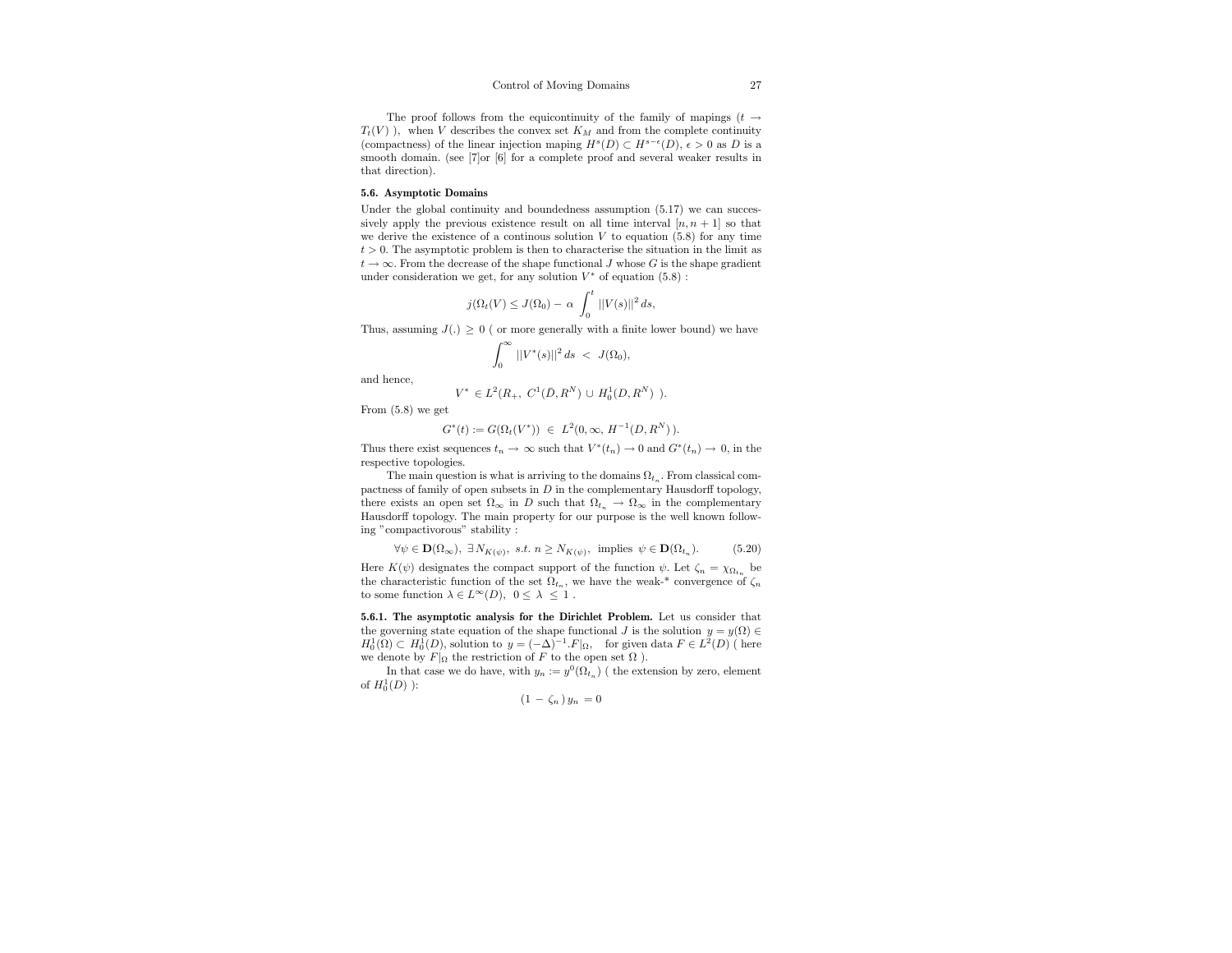So that in the limit ( as  $||y_n||_{H_0^1(D)} \leq 1/\sqrt{\lambda_1(D)} ||F||_{L^2(D)}$  we assume, after extraction of a new subsequence, that  $y_n$  weakly converges in  $H_0^1(D)$ , then strongly in  $L^2(D)$ , to some element  $y_\infty \in H_0^1(D)$  ):

$$
(1 - \lambda(x)) y_{\infty}(x) = 0 \text{ a.e.} x \in D.
$$

Now, as  $y_{\infty} \in H_0^1(D)$ , we consider

$$
\tilde{\Omega}_{\infty} := \{ x \in D \text{ s.t. } y_{\infty}(x) > 0 \},
$$

is a quasi open subset in  $D$  ( open up to a zero capacity subset ) and then we get

$$
\lambda \ge \chi_{\bar{\Omega}_{\infty}}.\tag{5.21}
$$

from the definition of  $y_n$  we get :

$$
\forall \phi \in \mathbf{D}(\Omega_{t_n}),\ \int_D (<\nabla y_n, \nabla \psi > -F\,\psi\,) \ dx \ = \ 0.
$$

(This integral should be taken over the smooth open set  $\Omega_{t_n}$ , but as  $\psi$  is compactly supported in  $\Omega_{t_n}$  we can write it over the larger domain D). From (5.20) this equality can be extended to any element  $\psi \in \mathbf{D}(\Omega_{\infty})$  as soon as  $N \geq N_{K(\psi)}$ . Then, in the limit we derive :

$$
\forall \phi \in \mathbf{D}(\Omega_{\infty}), \int_{D} \left( \langle \nabla y_{\infty}, \nabla \psi \rangle - F \psi \right) dx = 0. \tag{5.22}
$$

Now we must pay attention to the fact that the open sets  $\Omega_{\infty}$  and  $\tilde{\Omega}_{\infty}$  are not known to have smooth boundaries (not even with  $N$  dimensional zero measures) so we have to distinguish between the two main definitions for the Sobolev space  $H_0^1$ . Let us consider

$$
H_0^1(\Omega_\infty) := \{ \phi \in H_0^1(D) \text{ s.t. } \phi(x) = 0 \text{ q.e.} x \in D \setminus \Omega_\infty \}
$$

And the smaller linear subspace :

$$
\mathbf{H}_0^1(\Omega_\infty) = \text{closure of } \mathbf{D}(\Omega_\infty)
$$

$$
\text{ in } H^1_0(D) = \ cl_{\{H^1_0(D)\}} \big( \ \mathbf{D}(\Omega_{\infty}) \ \big) \ \subset \ H^1_0(\Omega_{\infty}) \ \subset \ H^1_0(D).
$$

A priori we do have  $y_{\infty} \in H_0^1(\Omega_{\infty})$  verifying the weak equation (5.22) for any test functions  $\psi$  in the *smaller* space  $\mathbf{H}_0^1(\Omega_\infty)$ . A sufficient condition in order to derive the equality of these two subspaces of  $H_0^1(D)$  is a Wiener condition on the local capacity on the complementary of  $\Omega_{\infty}$  see [41], [42], [43]. In dimension 2 these conditions are fullfield , see [45] and the original 2D result in [44]. The idea is that the initial domain  $\Omega_0$  being smooth is such that its complementary in D has a finite number of connected components. ( which we denote by  $#(D \setminus \Omega_0)$  ). Now, this number is lower semi continuous for the Hausdorff complementary convergence of open subset of D, that is  $\#(D \setminus \Omega_{\infty}) \leq \liminf \#(D \setminus \Omega_{t_n}) = \#(D \setminus \Omega_0)$ . In 2D the non connectivity of two closed subsets implies that there exist a linear segment reaching these sets and give a lower bound on the local relative capacity which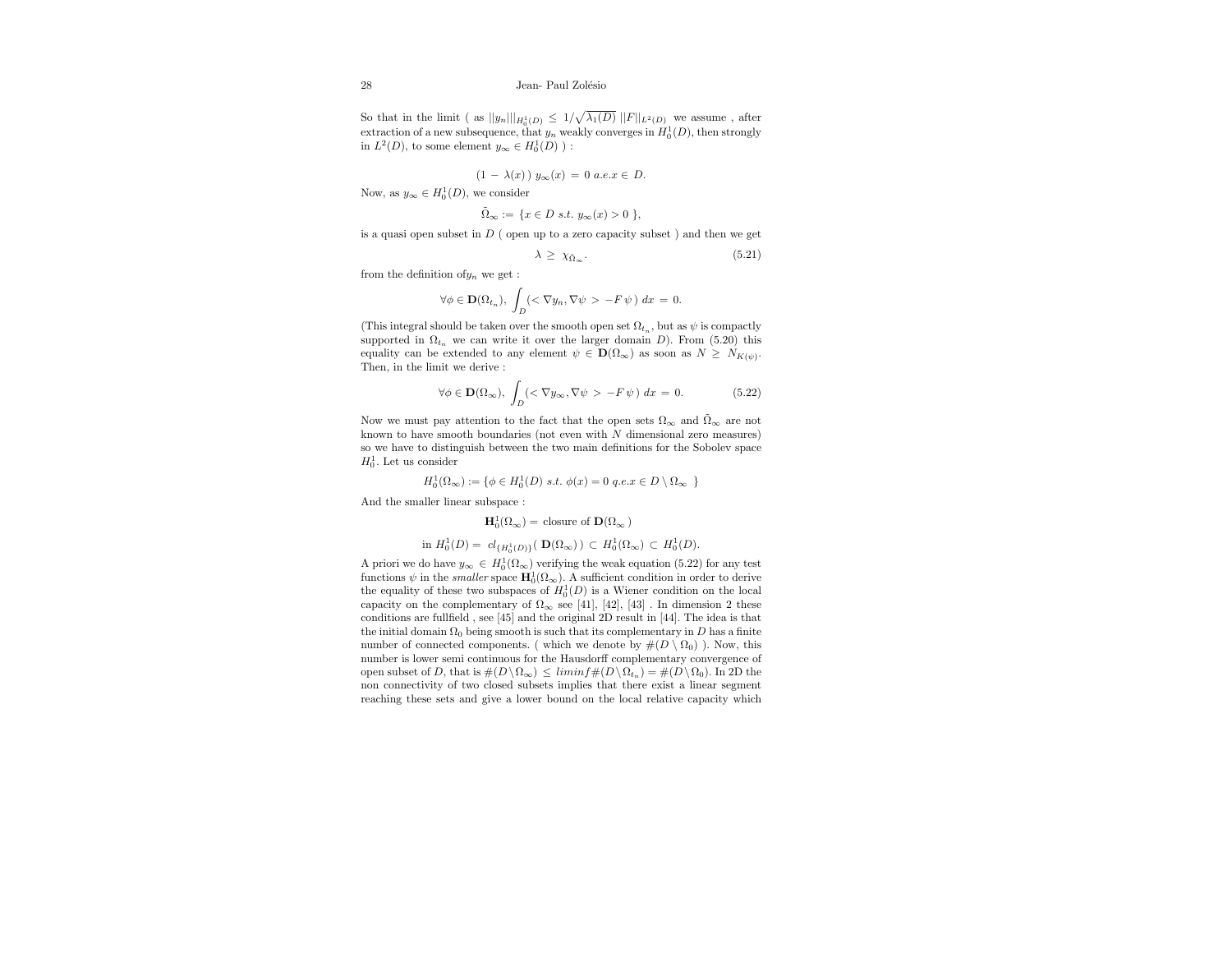enables us to conclude and we get the shape gradient asymptotic stability : As we have the following convergences in  $H_0^1(D)$ :

$$
y_n \to y(\Omega_{\infty})
$$
  
\n
$$
p_n \to p(\Omega_{\infty})
$$
  
\n
$$
\langle G(\Omega_{t_n}), W \rangle = \int_{\Omega_{t_n}} \langle A'(W). \nabla y_n, \nabla p_n \rangle dx
$$
  
\n
$$
+ \int_{\Omega_{t_n}} (\langle \nabla f, W \rangle p_n - \chi_E (y_n - Y_d) \langle \nabla y_n, W \rangle) dx
$$
(5.23)  
\n
$$
= \int_D \langle A'(W). \nabla y_n, \nabla p_n \rangle dx
$$
  
\n
$$
+ \int_D (\langle \nabla f, W \rangle p_n - \chi_E (y_n - Y_d) \langle \nabla y_n, W \rangle) dx
$$
(5.24)  
\n
$$
\longrightarrow \int_D \langle A'(W). \nabla y_\infty, \nabla p_\infty \rangle dx
$$
  
\n
$$
+ \int_D (\langle \nabla f, W \rangle p_\infty - \chi_E (y_\infty - Y_d) \langle \nabla y_\infty, W \rangle) dx
$$
(5.25)

 $\frac{J_D}{J_B}$  As the elements are zero a.e. in  $D \setminus \Omega_{\infty}$  we get :

**Proposition 5.2.** The shape gradient  $G(\Omega_{t_n})$  defined by (13.1) (weakly) converges as element of  $(F^1)'$  to a Distribution  $G(\Omega_\infty) \in W_0^{1,\infty}(D,R^N)'$  characterised by :

$$
\forall W \in W_0^{1,\infty}(D, R^N), \langle G(\Omega_{\infty}), W \rangle = \int_{\Omega_{\infty}} \langle A'(W). \nabla y_{\infty}, \nabla p_{\infty} \rangle dx
$$

$$
+ \int_{\Omega_{\infty}} (\langle \nabla f, W \rangle p_{\infty} - \chi_E (y_{\infty} - Y_d) \langle \nabla y_{\infty}, W \rangle) dx \qquad (5.26)
$$

#### 5.7. Topological change in finite time

The previous asymptotic analysis when  $t \to \infty$  can be brought back at time  $s = 1$ by the following change of ("time" variable) :

Let  $s = 1 - (t+1)^{-1}$  so that  $t = \frac{s}{1-s}$  and  $\frac{\partial t}{\partial s} = \frac{1}{(1-s)^2}$ . When t describes the line  $[0 + \infty]$ , the variable s describes the interval  $[0, 1]$ . We set

$$
\tilde{V}(s) := V(\frac{s}{1-s}), \ \tilde{\Omega}_s := \Omega_{\frac{s}{1-s}}, \ \tilde{y}_s := y(\Omega_{\frac{s}{1-s}}), \dots
$$

Let  $\Phi(t, x)$  be a solution to

$$
\forall t, t > 0 , \frac{\partial}{\partial t} \Phi + \langle \nabla_x \Phi, V \rangle = 0, \Phi(0, .) = \Phi_0(.).
$$

We also set  $\tilde{\Phi}(s,x)=\Phi(\frac{s}{1-s},x)$  and this function solves the problem

$$
\forall s \in [0, 1[, \frac{\partial}{\partial s} \tilde{\Phi}(s, x) + \langle \nabla_x \tilde{\Phi}(s, x), \frac{1}{(1 - s)^2} \tilde{V}(s, x) \rangle = 0, \ \tilde{\Phi}(0, .) = \Phi_0(.).
$$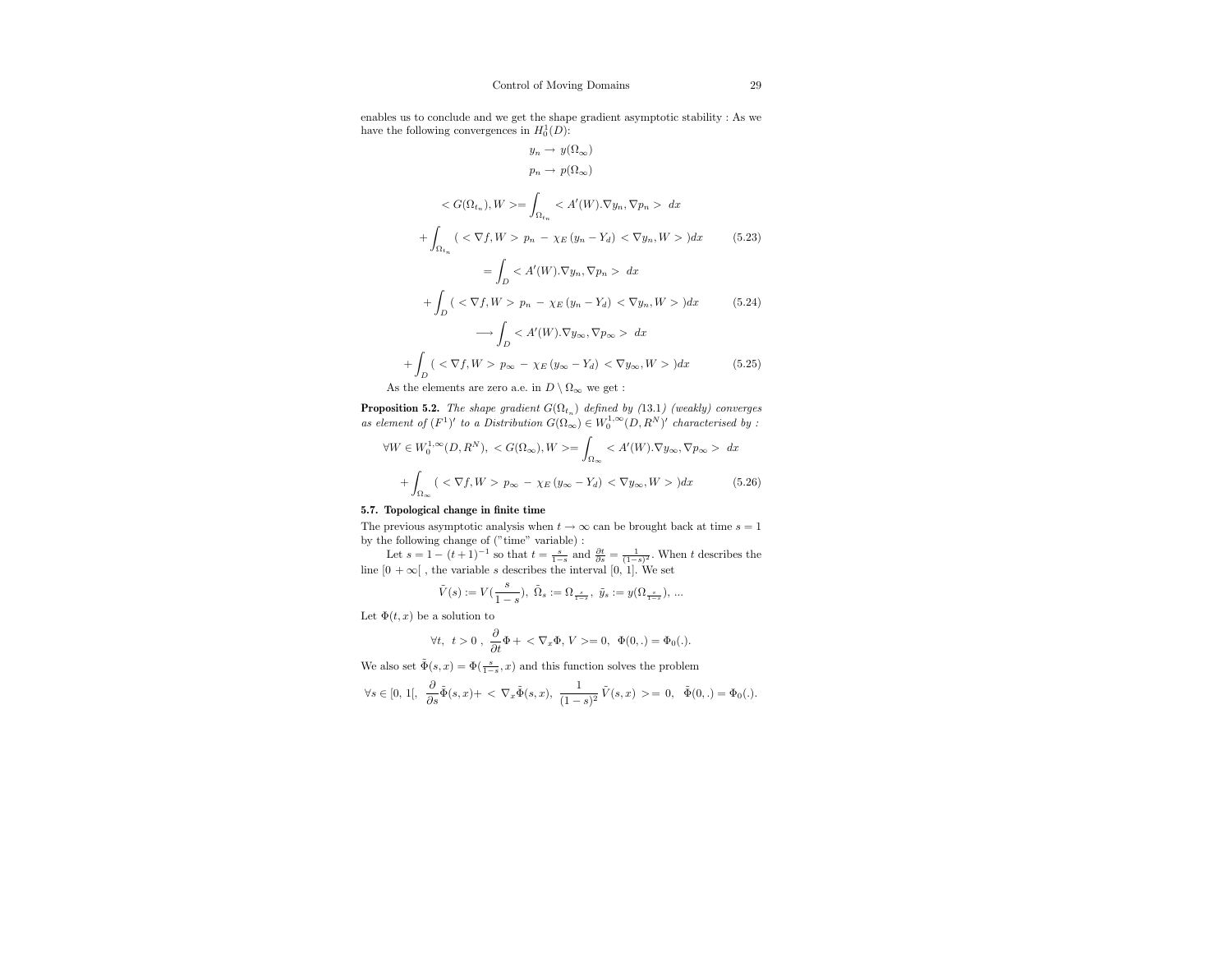Consider

$$
\mathbf{V}(s,x) := \frac{1}{(1-s)^2} \,\tilde{V}(s,x).
$$

Then  $\tilde{\Phi}$  solves the **V**-convection problem

$$
\forall s \in [0, 1[, \frac{\partial}{\partial s} \tilde{\Phi} + \langle \nabla_x \tilde{\Phi}(s, x), \mathbf{V} \rangle = 0, \quad \tilde{\Phi}(0, .) = \Phi_0(.). \tag{5.27}
$$

If **V** was smooth enough on the finite interval  $s \in [0, 1]$  we would have, as previously for V the convected unique solution to  $(5.27)$ :  $\tilde{\Phi}(s) = \Phi_0 \sigma T_s(\mathbf{V})^{-1}$ . But now the field  $V$  is non smooth on the closed interval  $[0, 1]$ . Effectively from  $(5.17)$ we see that  $||V(t)||$  is bounded so that

$$
||\mathbf{V}(s, .)||_{_{H^2(D, R^N)\cap H^1_0(D, R^N)}} = \mathbf{O}(\frac{1}{(1-s)^2}), \ \ s \to 1.
$$

Moreover we get:

$$
\tilde V(s)/(1-s) \ \in \ L^2(0,\, 1, H^2(D,R^N) \cap H^1_0(D,R^N)\,),
$$

so that we cannot conclude for  $\mathbf{V}(s,.)$  to be in  $L^p(0, 1, H^2(D, R^N) \cap H_0^1(D, R^N)),$ for some  $p \geq 1$ , which would be necessary in order to derive existence and also uniquiness to the solution of the Hamilton Jacobi-like equation (5.15) using the results derived in [33] ( based on the use by L. Ambrosio [22] of Alberti rank one theorem) . One way to get an existence result is to modify the choice of the speed vector field in the previous fixed point construction as follows :

5.7.1. Existence result for the Hamilton Jacobi eq. with possible topological changes. Let us consider a solution  $V^{**}$  to the following fixed point problem :

$$
t \leq 0
$$
,  $V^{**}(t) := -(t+1)^{-2} A^{-1} \cdot G(\Omega_t(V^{**}))$ .

We get

$$
\int_0^\infty (t+1)^2 \, ||V^{**}(t)||^2 \, dt \, \leq \, \frac{1}{\alpha} \, J(\Omega_0).
$$

0 Then by change of variable :

$$
\int_0^1 ||V^{**}(\frac{s}{1-s})||^2 \frac{1}{(1-s)^4} ds \le \frac{1}{\alpha} J(\Omega_0)
$$

We set

$$
\bar{\mathbf{V}}(s,x) := \frac{1}{(1-s)^2} \, V^{**}(\frac{s}{1-s}) \, \in \, L^2(0,\,1,\,L^2(0,\,1,H^2(D,R^N)\cap H^1_0(D,R^N)\,)
$$

Again with

$$
\Phi(t,.) := \Phi_0 o T_t(V)^{-1}
$$

 $\Phi$  solves the convection problem in strong form over  $[0, \infty[$ 

$$
\Phi(0,.) = \Phi_0, \ \frac{\partial}{\partial t} \Phi + \nabla \Phi.V(t) = 0.
$$

Let

$$
\Phi^*(s,x):=\Phi(\frac{s}{1-s},x).
$$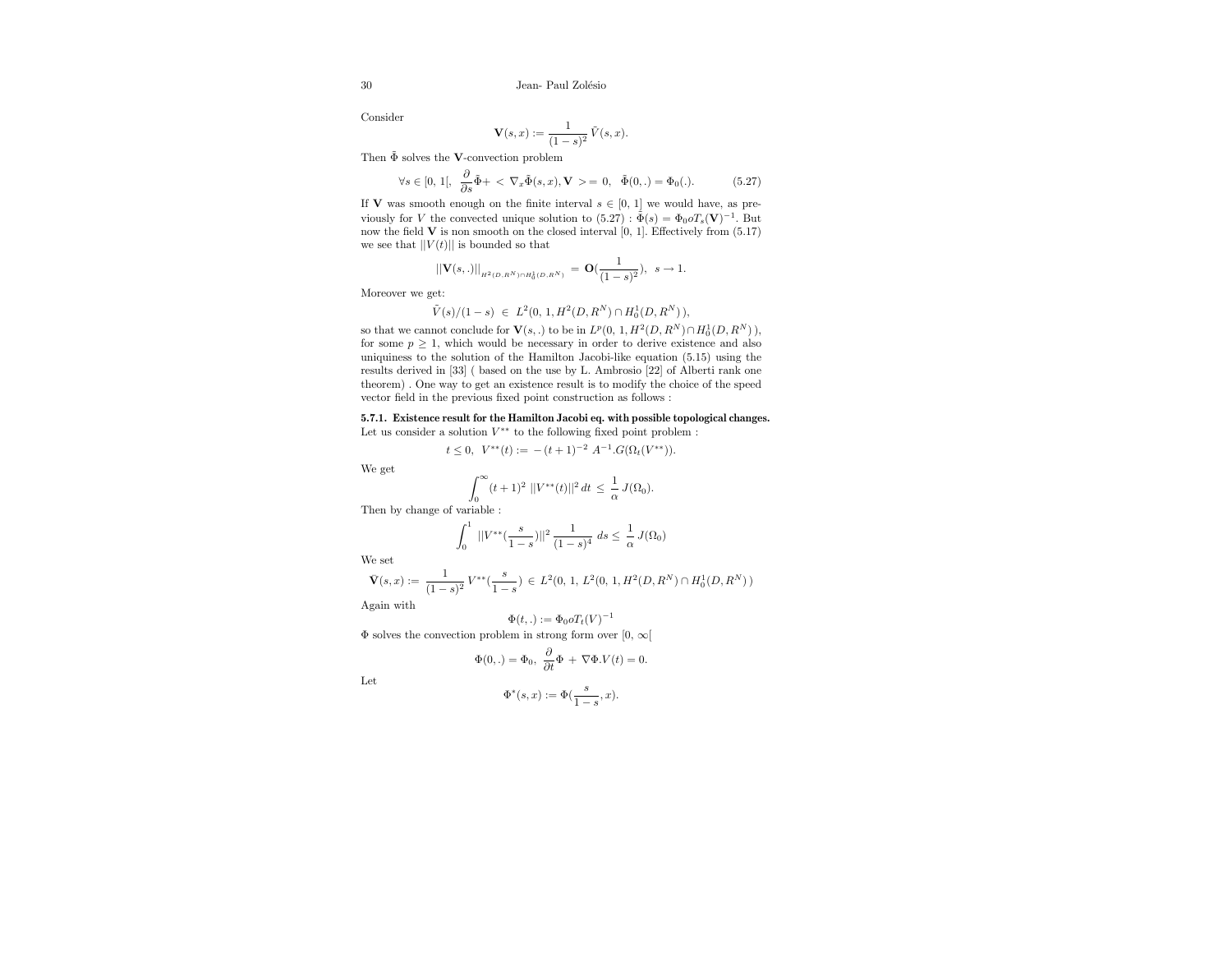Then it also solves the convection problem in strong form for  $0 \leq s < 1$ :

$$
\Phi(0,.) = \Phi_0, \ \frac{\partial}{\partial s} \Phi + \nabla \Phi . \bar{\mathbf{V}}(s) = 0.
$$

With the vector field  $\bar{\mathbf{V}} \in L^2(0, \tau, H)$  we get existence and uniquiness of solution on any interval  $(0, \tau)$  hence this solution can be extended for larger values of s so that we obtain solution through the possible topological change.

#### 6. Tubes associated to BV vector fields

Let  $V \in \mathbf{E}^p$ . Equipped with the graph norm  $\mathbf{E}^p$  is a Banach space.

**Proposition 6.1.** Let  $1 \leq p < \infty$ , then  $H_0^1(D)$  is a dense subspace in  $\mathbf{E}^p(D)$ .

The proof is done in three steps.

**Lemma 6.2.** For any  $V \in \mathbf{E}^p(D)$  let  $V^0$  designate the extension by zero outside of D. Then we have  $div V^0 = (div V)^0$  and  $V^0 \in \mathbf{E}^p := \{ V \in L^p(R^N, R^N), \ div V \in$  $L^p(R^N)$  }.

Let b designate the oriented distance function to the bounded domain  $D$ . For given  $h > 0$ , a small enough parameter, consider the "cut oriented distance function " with support in the narrow band  $h, b_h := \rho ob$  where the cutting function  $\rho$  is smooth, positive, with support in the interval  $[-2h, +2h]$  and taking the value  $\rho = 1$  on the subinterval  $[-h, +h]$ . We introduce the flow mapping  $T_h := T_h(\nabla b_h)$ and consider the following mapping

$$
\mathbf{T}_h: V \in \mathbf{E}^p(D) \longrightarrow V_h := det(DT_h) DT_h V^0 \circ T_h.
$$

**Lemma 6.3.**  $div(V_h) = detDT_h \ div(V^0) \circ T_h$ .

It follows that  $div V_h = detDT_h (div V)^0 \dot{v}$  $T_h \in L^2(R^N)$ . Moreover, as  $h > 0$ , we have  $V_h.n = 0$ , so that

 $V_h \in \mathbf{E}^p(D).$ 

We consider a mollifier  $r_h \to \delta_0$  as  $h \to 0$  with support of  $r_h \subset B(0, h/2)$  so that the support verifies (for  $h > 0$ ) supt $\{r_h * (T_h, V)\}\subset D$ . Thus

$$
V^h := r_h * (\mathbf{T}_h.V) \in \mathbf{D}(D, R^N) \subset H_0^1(D, R^N).
$$

It is now immediate to verify that  $V^h \to V$  strongly in  $\mathbf{E}^p(D)$ , which establishes the density result without any geometrical assumption on the domain D. Then we may restrict to the boounded domain  $D$  the results from [22]:

**Theorem 6.4.** Let  $V \in \mathbf{E}^{1,1} \cap L^1(0,\tau,BV(D,R^N))$ . Assume that  $(\text{div}V)^+$  (resp.  $div V)^-$ )is in  $L^1(0,\tau,L^{\infty}(D,R^N))$ , then problem (7.5) (resp. (7.2)) has a unique solution  $\zeta$  such that  $(\zeta, V) \in {\bf T}_{\Omega_0}^1$ .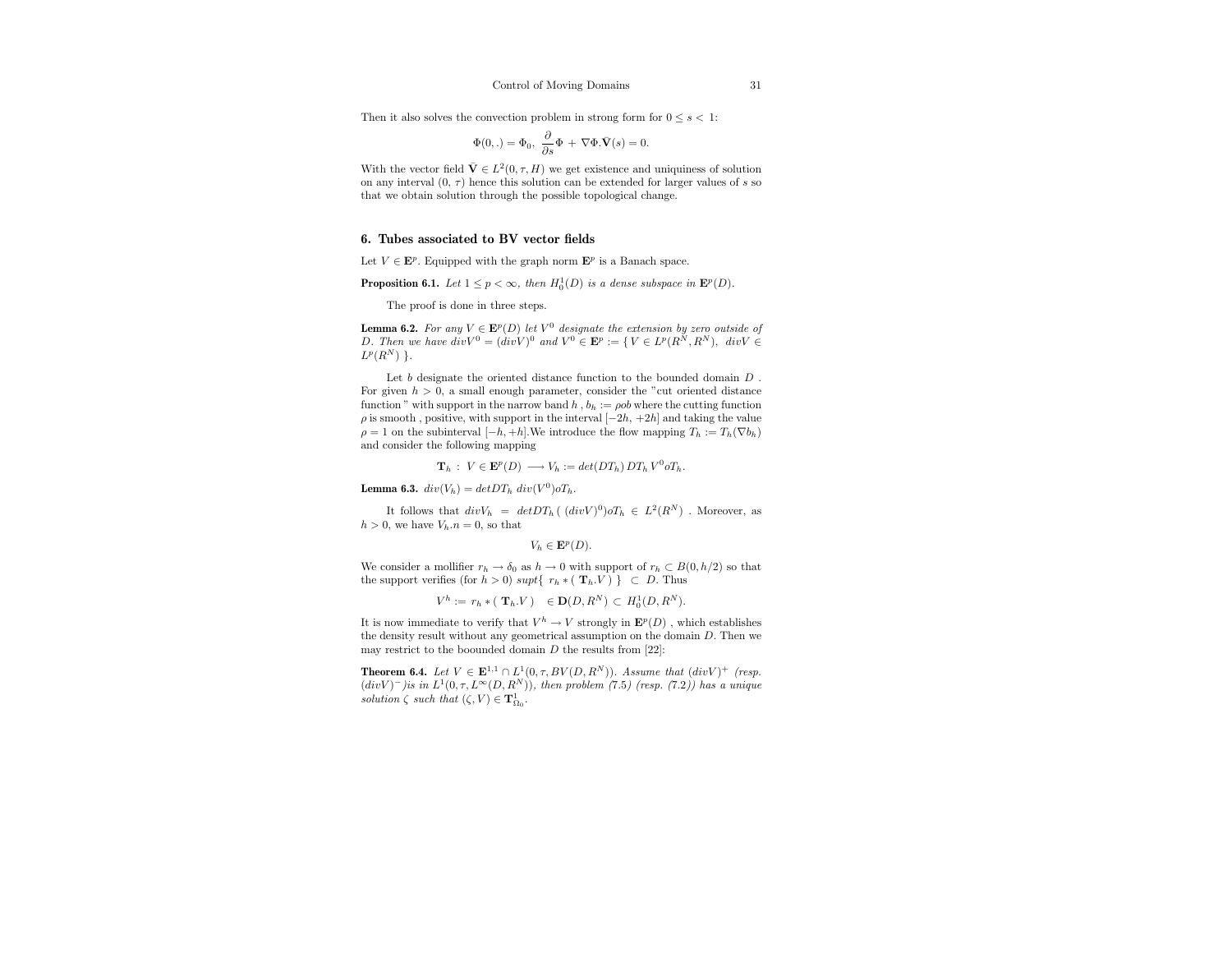#### 32 Jean- Paul Zolésio

Then we see that some regularity on  $V$  implies that, for given  $V$ , the characteristic solution is unique. We denote it by  $\zeta_V.$  The converse is false: for given  $\zeta$ the set of V such that  $(\zeta, V) \in \mathbf{T}_{\Omega}^{p,q}$  is a closed convex set that we denote by  $\mathbf{K}(\zeta)$ . For  $1 < p, q < \infty$ , In that convex set we can find a *minimal* element  $V_{\zeta}$  (which minizes the ssociated normes in  $\mathbf{K}(\zeta)$ .

#### 6.1. Tube Energy - Variational Problem.

For any given positive constants  $a > 0$ ,  $\sigma \ge 0$ ,  $\mu \ge 0$  and  $\nu \ge 0$  we shall consider the minimization associated to the following functionals:

$$
J^{a}(V) = 1/2 \int_{I} \int_{D} (a + \xi_{V}) \left( |V(t, x)|^{2} + (div V(t, x))^{2} \right) dxdt, \qquad (6.1)
$$

$$
J^{a}_{\sigma, \mu, \nu}(V) = J^{a}(V)
$$

$$
+ \sigma \int_{0}^{\tau} ||\nabla(\xi_{V}(t))||_{M^{1}(D)} dt + \mu \Theta(V, \Omega_{0}) + \nu \int_{0}^{\tau} \int_{D} DV. DV dxdt. \qquad (6.2)
$$

We shall consider the three situations associated with  $\sigma + \mu + \nu > 0$  and  $\sigma \mu \nu = 0$ . When  $\nu$  is zero the terms  $\sigma$  and  $\mu$  will play a surface tension role at the dynamical interface while the case  $\sigma + \mu = 0$  should be considered as a mathematical regularisation, as in the non usual variational interpretation developed in the previous section  $\nu > 0$  does not lead to the usual viscosity term (i.e. does not lead to the Navier Stoke equations)

**Theorem 6.5.** Assuming  $V \in \mathbf{E}^2$ ,  $a > 0$ ,  $\sigma \eta \nu > 0$ , there exists  $V \in \mathbf{E}^2$  such that,  $\forall W \in \mathbf{E}^2$ :

$$
J^{a}_{\sigma,\eta,\nu}(V) \leq J^{a}_{\sigma,\eta,\nu}(W).
$$

#### 7. Saddle points

Let us consider the following more general situation :

$$
\phi(0) = \phi_0, \ \frac{\partial}{\partial t}\phi + \nabla\phi.V = f,\tag{7.1}
$$

$$
\psi(0) = \psi_0, \ \frac{\partial}{\partial t}\psi + div(\psi V) = g \tag{7.2}
$$

Let two real numbers  $(p, q)$  be given, with  $1 < p \leq \infty$ ,  $1 \leq q < \infty$ , and the linear space for speed vector fields:

$$
E^{p,q} = \{ V \in L^p(0, \tau, L^q(D, R^N)) \text{ s.t. } div V \in L^p(0, \tau, L^q(D)) \},
$$

$$
\mathbf{E}^{p,q} = \{ V \in E^{p,q}, \, s.t. \, V.n = 0 \text{ in } W^{-1,1}(\partial D) \}.
$$
 (7.3)

The null condition on the normal component of the vector filed at the boundary can be weakly written as

$$
\forall \phi \in L^2(I, C^1(\bar{D})), \int_I \int_D (\operatorname{div} V \, \phi + \nabla \phi. V) \, dtdx = 0. \tag{7.4}
$$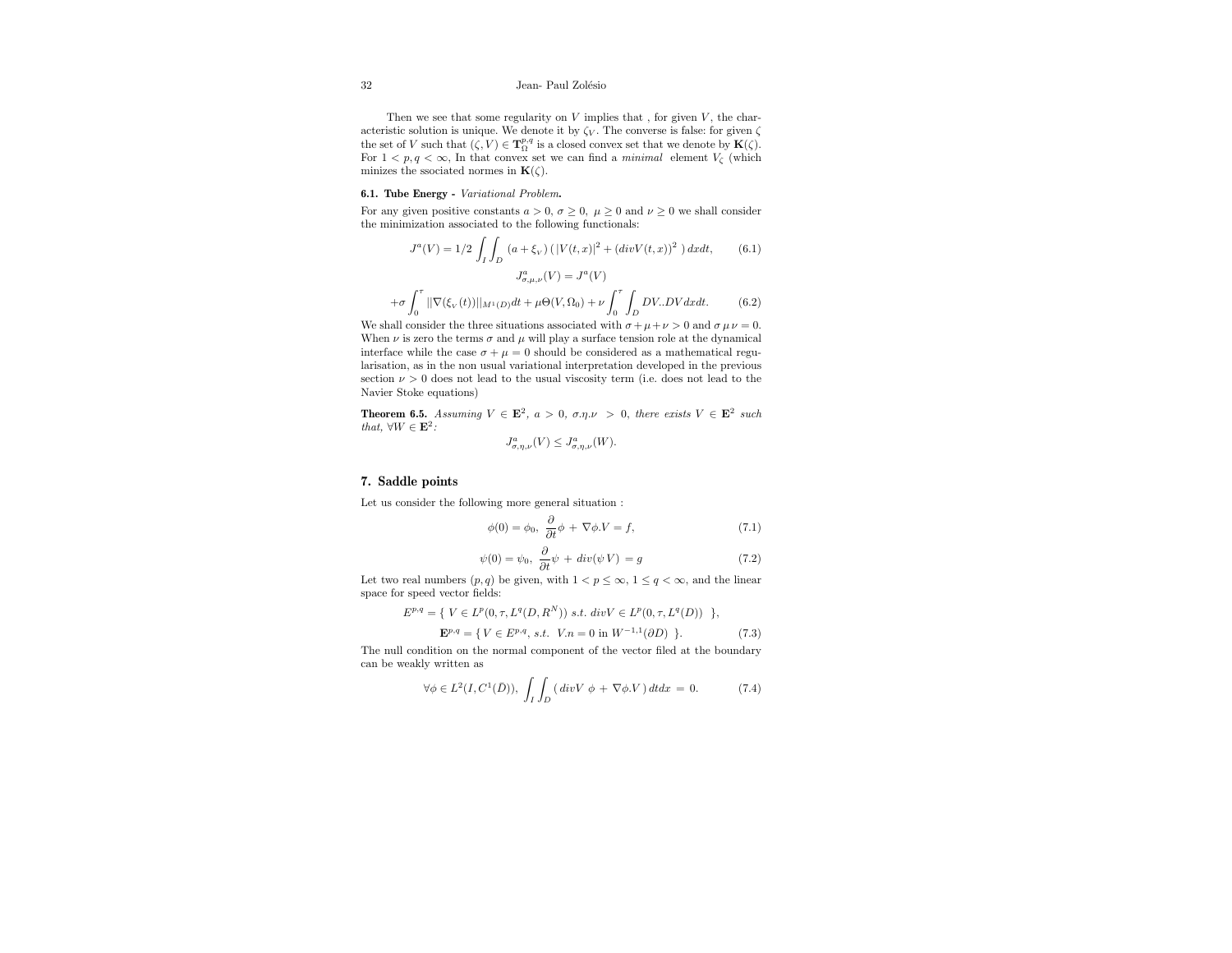**Proposition 7.1.** ([13]) Assume  $V \in \mathbb{E}^{2,2}$ . If  $\left(\text{div}V\right)^{+} \in L^{1}(0,\tau,L^{\infty}(D))$ , problem (7.1) has solutions

$$
\phi \in L^{\infty}(0, \tau, L^2(D)) \cap H^1(0, \tau, H^{-1}(D)) \subset C^0([0, \tau], H^{-1/2}(D)).
$$

If  $div V)^- \in L^1(0, \tau, L^{\infty}(D))$  problem (7.2) has solutions

 $\psi \in L^{\infty}(0, \tau, L^2(D)) \cap H^1(0, \tau, H^{-1}(D)) \subset C^0([0, \tau], H^{-1/2}(D)).$ 

The first idea would be to consider  $divV \in L^1(0, \tau, L^{\infty}(D))$ . Then both problems have solutions. They are, formally, adjoints problems of each other, and we could be tempted to conclude uniqueness to both problems. That argument does not apply as one of the two solutions  $\phi$  or  $\psi$  should be smooth in order to be "put in duality". Then under previous poor regularity on  $V$  we will not get existence nor uniquiness for shape convection problem (7.5):

$$
\zeta(0) = \zeta_{\Omega_0}, \ \frac{\partial}{\partial t}\zeta + \nabla \zeta.V = 0, \ \zeta = \zeta^2 \tag{7.5}
$$

Functional setting: To give sense to the product  $\nabla \zeta$ . *V* in (7.5), we write it as

$$
\nabla \zeta.V = div(\zeta V) - \zeta div V.
$$

Then, as soon as  $\zeta \in L^{\infty}((0, \tau) \times D)$ , that term makes sense in  $L^1(0, \tau, W^{-1,1}(D))$ when V and its divergence  $div V$  are in  $L^1(0, \tau, L^1(D))$ , we consider a vector fields V in  $\mathbf{E}^{2,2}$  and any function  $G \in L^{\infty}(D)$  verifying  $G \geq \alpha > 0$ . We consider the Lagrangian expression for the functional

$$
g(V) = Inf_{\zeta \in \mathbf{U}_V} \, Sup_{\phi \in \mathbf{H}_V} \, \mathbf{L}_V(\zeta, \phi),
$$

with

$$
\mathbf{L}_V(\zeta,\phi)=\int_0^\tau\,\int_D\left\{\ 1/2\ \zeta^2\ G\ +\ \zeta\,(\frac{\partial}{\partial t}\phi+\,div(\phi\,V)\,)\right\}dxdt-\int_{\Omega_0}\,\phi(0)dx\,,
$$

$$
\mathbf{H}_V = \{ \phi \in L^2(0, \tau, L^2(D)) \text{ s.t. } \frac{\partial}{\partial t} \phi + div(\phi V) \in L^2(I \times D), \phi(\tau) = 0 \},
$$

$$
\mathbf{U}_V = \{ \zeta \in L^2(I \times D), \text{ s.t. } \frac{\partial}{\partial t} \zeta + \nabla \zeta V \} \in L^2(I \times D), \ \zeta(0) = \chi_{\Omega_0} \}.
$$

Notice that the elements of  $\mathbf{H}_V$  are continuous  $(\phi \in C^0([0, \tau], W^{-1/2,1}(D))$  so that  $\phi(\tau)$  makes sense.

The Lagrangian  $\mathbf{L}_V$  is concave-convex on  $\mathbf{U}_V \times \mathbf{H}_V$ .  $L^2(I \times D) \times \mathbf{E}^{2,2}$ .

Saddle points  $(\xi, \lambda)$  are solution to the system composed of equation (7.1) (with  $\Phi_0 = \chi_{\Omega_0}$ ,  $f = 0$ ) and the following backward "adjoint equation"

$$
\frac{\partial}{\partial t}\lambda + \operatorname{div}(\lambda V) = -\xi_V G, \quad \lambda(\tau) = 0. \tag{7.6}
$$

The converse is true when we have an extra density condition on  $V$  and  $divV$ :

Assumption on V:  $\{\phi \in C^{\infty}(I \times D) \cap \mathbf{E}^{2,2} \}$  is dense in  $\mathbf{H}_V$ . (7.7)

The weakly coupled system (7.1), (7.6) posesses solutions when

 $(divV)^+ \in L^1(I, L^{\infty}(D))$ . We derive the following uniqueness results for the convection problem (7.1):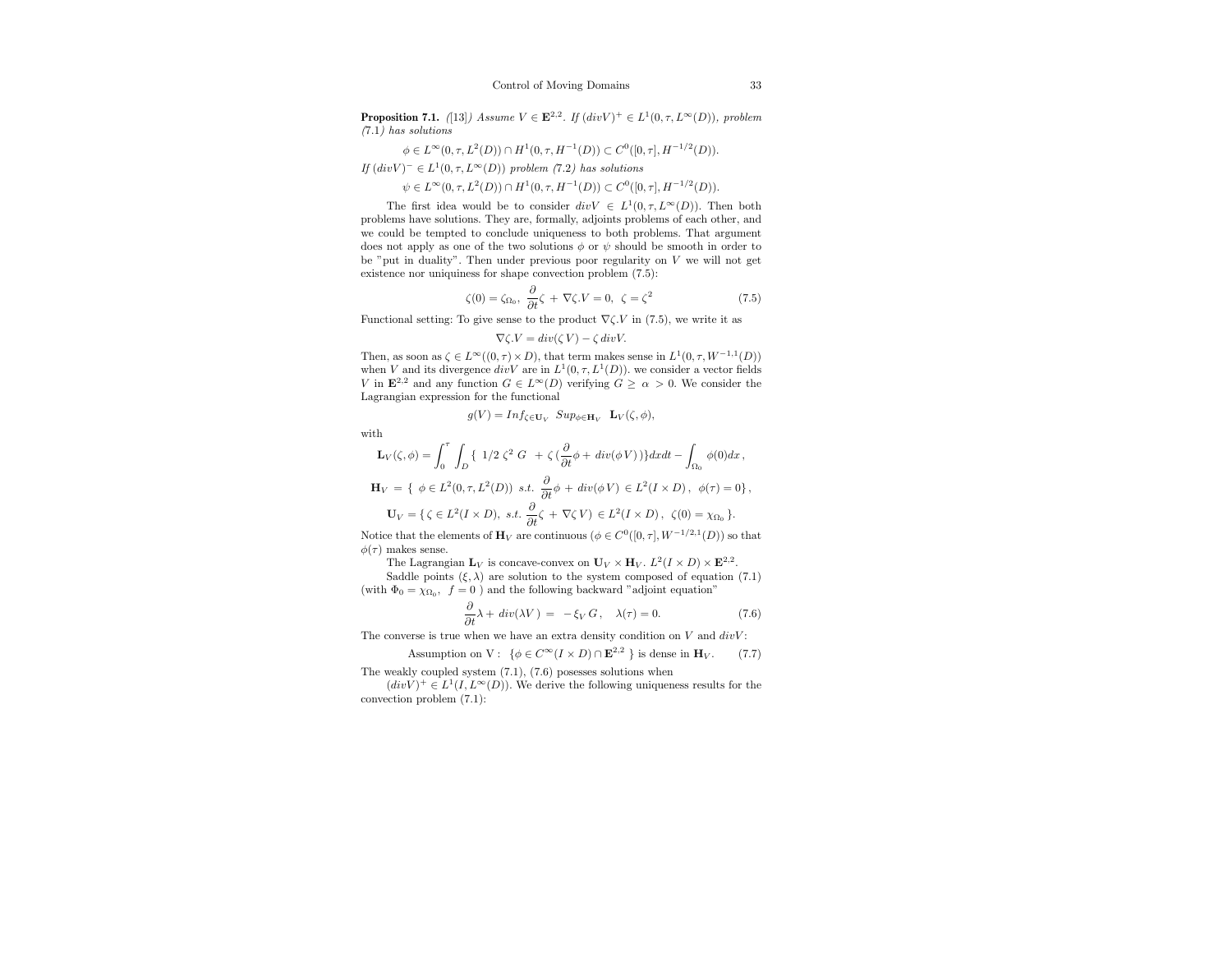**Proposition 7.2.** Assume  $V \in \mathbf{E}^{2,2}$ , verifying (7.7) and

 $(divV)^+ \in L^1(I, L^{\infty}(D)).$ 

Then, with  $f = 0$  and  $\Phi_0 = \chi_{\Omega_0}$  (convection problem), or more generally  $\Phi_0 \in L^{\infty}(D)$ , the problem (7.1) posesses a unique solution  $\zeta_V$  verifying

 $0 \le \zeta_V \le 1$  a.e. $(t, x) \in I \times D$ 

or (in the more general setting)

$$
Infess \ \Phi_0 \leq \zeta_V \leq \textit{Supess} \ \Phi_0.
$$

We have the monotonicity :  $\Omega_0^1 \subset \Omega_0^2$  (or, in the more general setting  $\Phi_0^1 \leq \Phi_0^2$ ) implies  $\zeta_V^1 \leq \zeta_V^2$ .

Proof : from the strong assumption  $(7.7)$  the set of saddle-points is not empty and is completely characterized by the system (7.1)-(7.6). let us denote by  $\mathbf{S}_V$  the set of saddle-points. We know that it can be written as  $S_V = A_V \times B_V$ , which means that if  $(\zeta^i, \lambda^i)$ ,  $i = 1, 2$  are saddle points then  $\zeta^1, \lambda^2$  and  $\zeta^2, \lambda^1$  are also saddle points. We infer that equation (7.6) with right hand side  $G\zeta^i$  has solutions and we derive uniqueness of  $\zeta_V$  (from the fact that  $G > 0$ ), being the single element in  $A_V$ . From uniqueness we know that  $0 \le \zeta \le 1$ .

#### 7.1. Derivative with respect to the speed field V.

Functionals J in form of min max have a well known Gateaux derivative with respect to  $V$ . Now, it is important to notice that in the present saddle point formulation the linear vector spaces depend on the parameter V.

With  $div \in L^1(I, L^{\infty}(D))$  the Ambrosio results apply as we have  $H^1(D) \subset$  $W^{1,1}(D) \subset BV(D).$ 

Applying the results from [2] and [18] for differentiation under uniqueness of the saddle point, and assuming

$$
V\in{\cal B}:={\cal L}^2(0,\tau,H^1_0(D,R^N)),\ \ {\bf L}_V^\nu:={\bf L}_V+\nu/2\,\int_0^\tau\int_D\,DV..DVdxdt,
$$

we have

$$
J'(V,W) = \langle (a+\zeta)V - \nabla(\zeta div V) - \nu \Delta V - \lambda \nabla \zeta, W \rangle_{F' \times F}.
$$

We shall give now a sense to the term  $\lambda \nabla \zeta$ , using the concept of a *transverse field* Z which has been introduced in [12] and further developed in [11], [13], [25], [5],  $[17], [26]$ . Indeed we have

$$
\lambda \nabla \zeta = \nabla(\zeta \lambda) - \zeta \nabla \lambda.
$$

We give a sense to that last term  $\zeta \nabla \lambda$  through the *transverse field* problem and its adjoint .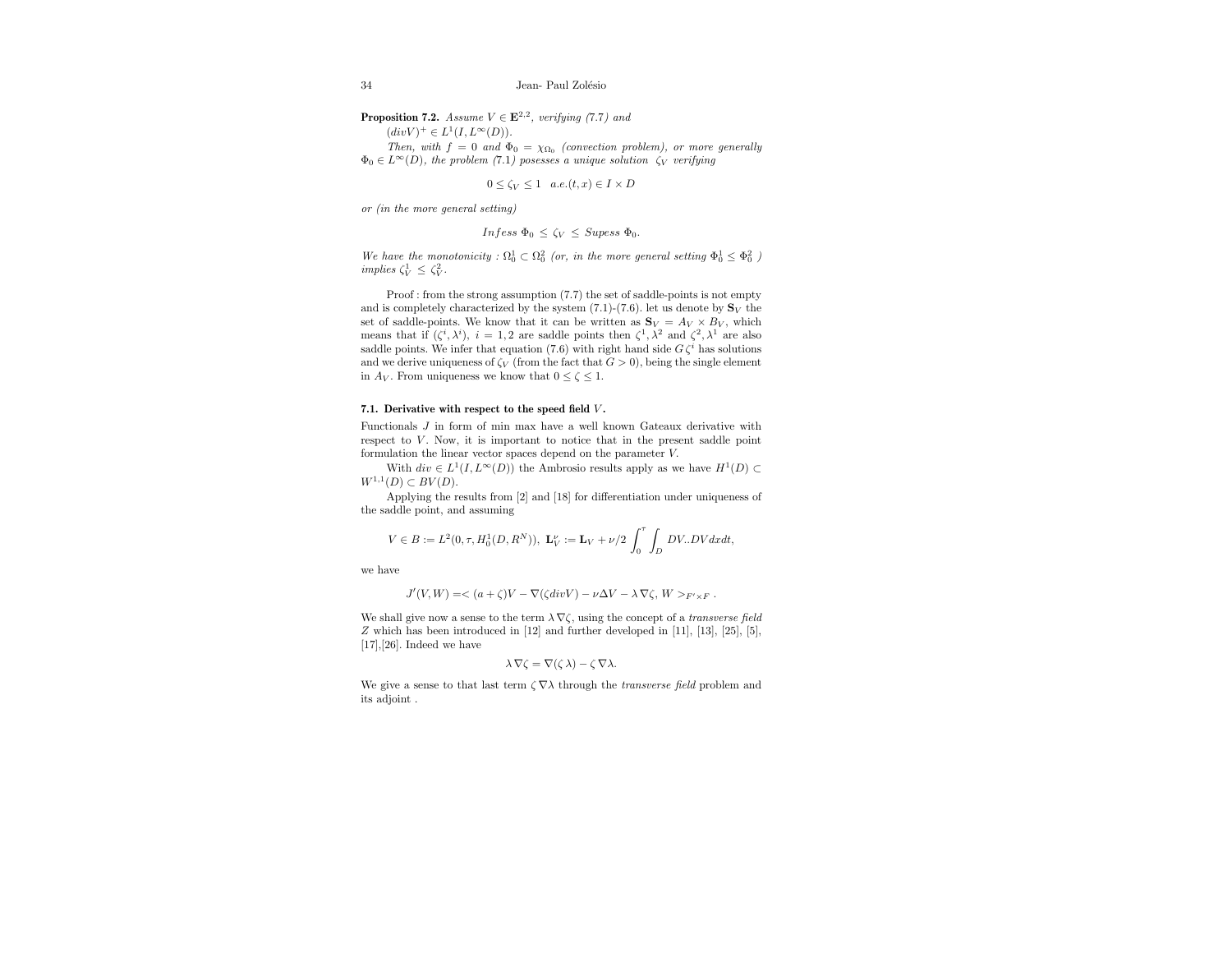#### 7.2. Transverse derivative

For two given vector fields  $V$  and  $W$  the *transverse* field  $Z$  is the solution to the Lie bracket evolution

$$
H_V.Z = W, H_V.Z := \frac{\partial}{\partial t} Z + [Z, V], [Z, V] := DZ.V - DV.Z \tag{7.8}
$$

For avoiding some technicalities we assume now ( as it will be the cas in the first example associated with modeling of arteris) that  $V$  and  $W$  are free divergence vector fields:  $divV = divW = 0$ . The adjoint oprator is then :

$$
H_V^* \Lambda := -\frac{\partial}{\partial t} \Lambda - D\Lambda V - D^* V \Lambda \tag{7.9}
$$

Lemma 7.3.

$$
H_V.(\zeta \, \vec{e}) = \left(\frac{\partial}{\partial t} \zeta + \nabla \zeta. V\right) \vec{e} + \zeta \, H_V. \vec{e} \tag{7.10}
$$

$$
H_V^*(\zeta \vec{f}) = -(\frac{\partial}{\partial t}\zeta + \nabla \zeta.V)\vec{f} - \zeta H_V^*, \vec{f}
$$
\n(7.11)

We see that if  $(\zeta, V)$  is a tube then the two previous expressions simplifies as the first term vanishes from 7.5. Specifiqueley we have

$$
H_V^*\left(\zeta\,\nabla\lambda\right)=-\zeta\left(\frac{\partial}{\partial t}\nabla\lambda+D\nabla\lambda.V+D^*V\cdot\nabla\lambda\right)=-\zeta\nabla\big(\,\frac{\partial}{\partial t}\lambda+\nabla\lambda.V\,\big)
$$

Then, if we set the "scalar" operator  $h_V$  by:

$$
h_V.\psi := \frac{\partial}{\partial t}\psi + \nabla\psi.V
$$

we get,  $(\zeta, V)$  being any tube:

$$
H_V^*(\zeta \nabla \lambda) = -\zeta \nabla (h_V \lambda). \tag{7.12}
$$

Notice that here, as  $div V = 0$ , the adjoint operator verifies  $h_V^* = -h_V$ . By "reversing" the time, that operator  $h_V$  is then self adjoint. Nevertheless, it is not maximally defined in the admissible setting so that it is not possible to use same classical abstract setting of evolution linear system in order to solve (7.1) and/or (7.2).

## 8. Shape tube metric for smooth sets

Assuming the domain  $\Omega_0$  to be smooth, i.e its boundary being a  $C^k$  manifold, for  $k \geq 1$ , we consider the subfamily

 $\mathbf{O}_{\Omega_0}^k = \{ \Omega \in \mathbf{O}_{\Omega_0}, \Omega = \zeta(1), \; \; \zeta \; \text{ having lateral boundary } \; \Sigma \; \text{piecewise } \; C^k \}.$ 

Let  $\Omega_1$ ,  $\Omega_2$  be given in  $\mathbf{O}_{\Omega_0}^k$ , we consider

 $T_k(\Omega_1, \Omega_2) = \{ \zeta \in T(\Omega_1, \Omega_2) \text{ s.t. } \Sigma \text{ is piecewise } C^k \}$ 

and introduce the metric

 $\delta(\Omega_1,\Omega_2):=Inf_{\{\zeta\in T_k(\Omega_1,\Omega_2)\}}\ ||v||_{L^1(I,L^1(\Gamma_t))}.$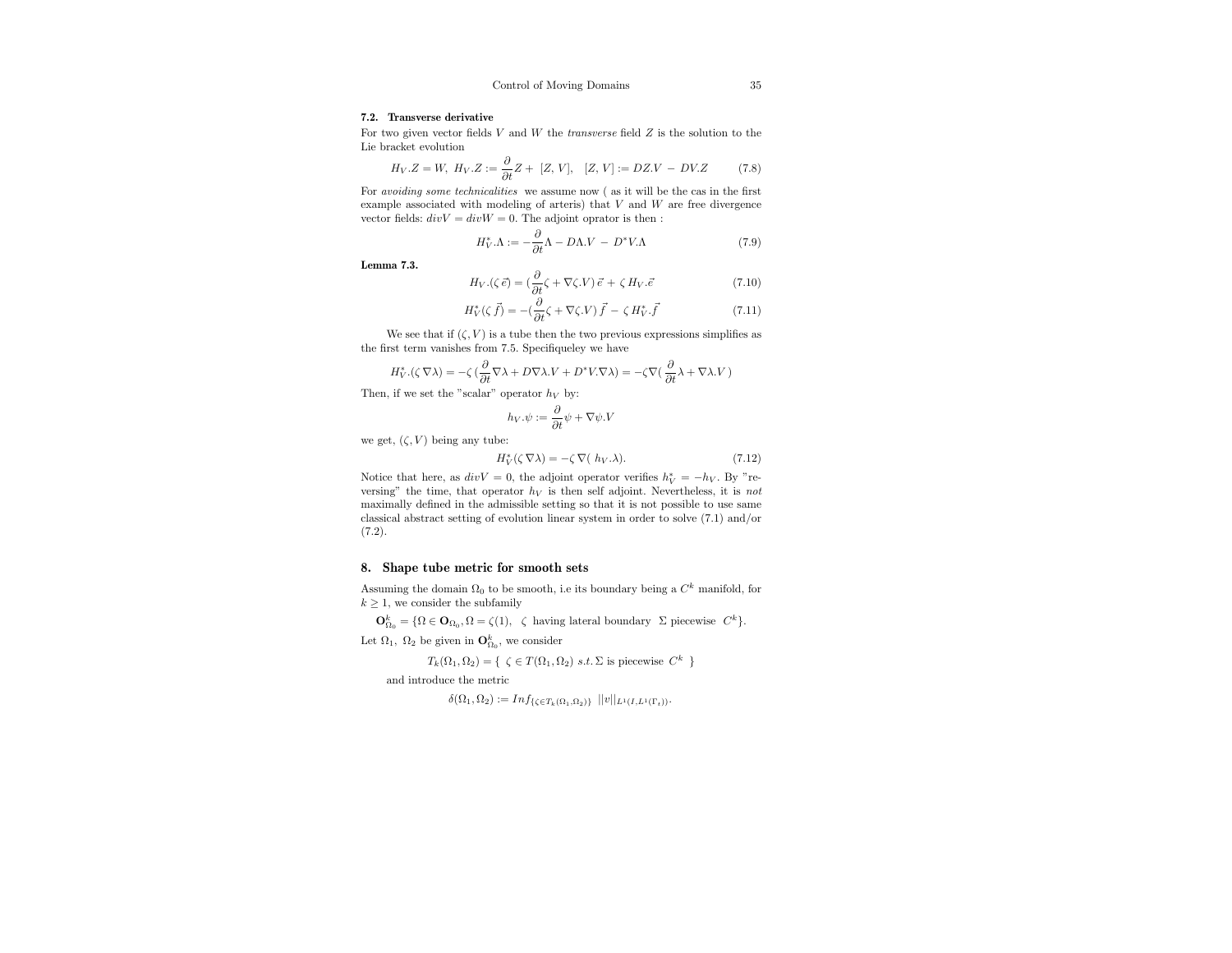In general the infimum is not a minimum. Notice also that, as for any  $F \in C^0(\overline{D})$ :

$$
\int_{\Sigma} f d\Sigma = \int_0^1 dt \int_{\Gamma_t} f(t, x) \sqrt{1 + v^2} d\Gamma_t(x),
$$

and we have

$$
\delta(\Omega_1, \Omega_2) = Inf_{\{\zeta \in T_k(\Omega_1, \Omega_2)\}} \int_{\Sigma} \frac{|v|}{\sqrt{1 + v^2}} d\Sigma
$$
  

$$
\leq Min \{ Inf_{\{\zeta \in T_k(\Omega_1, \Omega_2)\}} \int_{\Sigma} |v| d\Sigma, Inf_{\{\zeta \in T_k(\Omega_1, \Omega_2)\}} \int_{\Sigma} d\Sigma \}.
$$

It can be verified that the two majorant terms to be a metric. The first one does not verify the triangle axiom and the second does not verify the first metric axiom (as it cannot be zero with  $\tau = 1$ ).

**Proposition 8.1.** Let  $k \geq 1$ , then, equipped with  $\delta$ ,  $\mathbf{O}_{\Omega_0}^k$  is a metric space.

Obviously  $\delta$  is non negative. Assume that  $\delta(\Omega_1, \Omega_2) = 0$ , then  $\forall t \in I$ ,  $v(t, x) =$ 0 on  $\Gamma_t$ ; then the time space normal vector field satisfies

 $\nu(t,x) = \frac{1}{\sqrt{1+v(t,x)^2}}\left(-v(t,x), \vec{n_t}(t,x)\right) = (0, \vec{n_t}(x)).$ 

When the tube is a cylinder and the domain  $\Omega_t$  does not depend on t, then  $\Omega_1 = \Omega_2$ . The symmetry of  $\delta$  is immediate by taking the backward tube :  $\zeta'(t,.) := \zeta(1-t,.)$ .

Concerning the triangle inequality, assume three domains  $\Omega_i$  in D and tubes  $\zeta^1$  connecting  $\Omega_1$ ,  $\Omega_2$ ,  $\zeta^2$  connecting  $\Omega_2$ ,  $\Omega_3$  with both of them realizing the infimum in the  $\delta$  definition up to some given  $\epsilon > 0$ .

Let us consider the following new piecewise  $C^1$ -tube defined (through its characteristic function  $\zeta$ ) as follows :

$$
\zeta(t, x) = \zeta^1(2t, x), \quad 0 \le t \le 1/2
$$
  

$$
\zeta(t, x) = \zeta^2(2t - 1, x), \quad 1/2 \le t \le 1
$$

It can be easily verified that its normal speed  $v$  is given by

$$
v(t,x) = 2v^{1}(2t,x), \ 0 \leq t \leq 1/2
$$

$$
v(t, x) = 2v^2(2t - 1, x), \quad 1/2 \le t \le 1
$$

Now by construction  $\zeta$  connects  $\Omega_1$  to  $\Omega_3$ ,  $\in \mathbf{\bar{T}}_k(\Omega_1, \Omega_3)$ , hence we get

$$
\delta(\Omega_1, \Omega_3) \le \int_0^1 ||v(t)||_{L^1(\Gamma_t)} dt
$$
  
= 
$$
\int_0^{1/2} ||v(t)||_{L^1(\Gamma_t)} dt + \int_{1/2}^1 ||v(t)||_{L^1(\Gamma_t)} dt
$$
  
= 
$$
\int_0^{1/2} ||2v^1(2t)||_{L^1(\Gamma_{2t}^1)} dt + \int_{1/2}^1 ||2v^2(2t-1)||_{L^1(\Gamma_{2t-1})} dt
$$
  
= 
$$
\int_0^1 2||v^1(r)||_{L^1(\Gamma_t^1)} 1/2 dr + \int_0^1 2||v^2(u)||_{L^1(\Gamma_u)} 1/2 du,
$$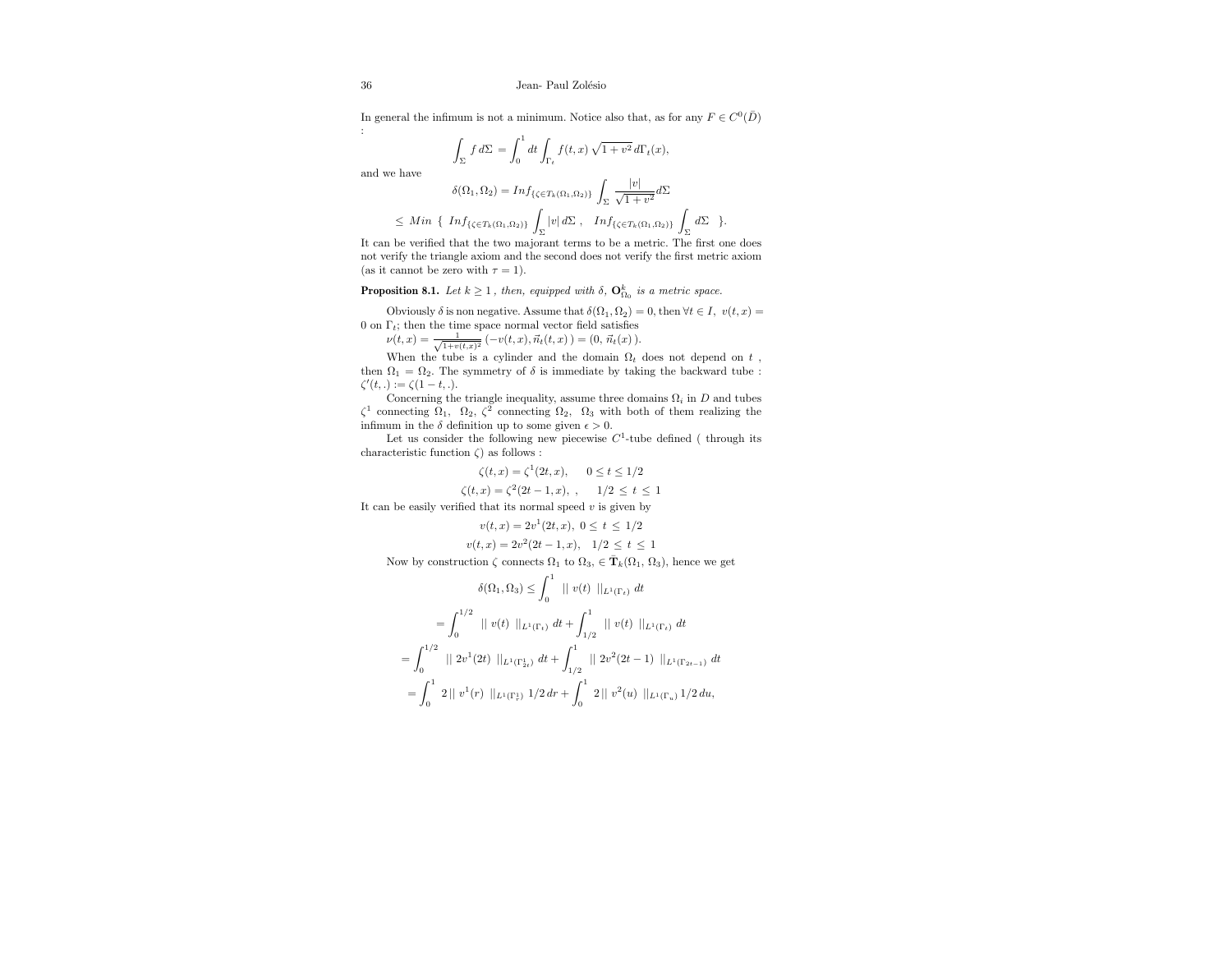as  $v^1$  (resp.  $v^2$ ) realises the infimum (in the definition of  $\delta(\Omega_1, \Omega_2)$  (resp.  $\delta(\Omega_2, \Omega_3)$ ) ) up to  $\epsilon > 0$ . Then  $\forall \epsilon > 0$  we get

$$
\delta(\Omega_1,\Omega_3)\leq\,\delta(\Omega_1,\Omega_2)+\delta(\Omega_2,\Omega_3)+2\,\epsilon
$$

#### 9. Geodesic for the metric  $\bar{\delta}$

#### 9.1. Derivative of the metric terms

9.1.1. Admissibles variations for the godesic: transverse fields Z preserving the extremities of the tube. Let us assume that a tube  $(\zeta, V) \in \mathbb{C}_{\Omega_1, \Omega_2}$  is a minimizer for  $\delta_2(\Omega_1, \Omega_2)$ . Let  $\mathbf{Z}(s; t, x) \in R^{N+1}$  be a "horizontal vector field"  $\mathbf{Z}(s; t, x) =$  $(0, Z(s; t, x))$ , where  $Z(s; t, x) \in R^N$ . The variable s will be the (tube) perturbation parameter while the time  $t$  is an independant parameter in the horizontal (transverse) flow mapping  $T_s(Z(t))$  (here  $Z(t) = Z(s; t, x) := Z(t)(s, x)$ ). The  $R^{N+1}$  flow mapping is

$$
T_s(\mathbf{Z})(t,x)=(t,x)+~(0,\,\int_0^s\,Z(\sigma;\,t,T_\sigma(Z(t))(x)d\sigma~)
$$

that is  $T_s(\mathbf{Z})(t, x) = (t, T_s(Z(t))(x))$ . We are looking for necessary optimality conditions solved by the vector field V ( or at least by its normal component  $v(t,.) = \langle V(t,.) , n_t(.) \rangle$  on the lateral boundary. Consider any Z such that  $Z(s; 0, x) = Z(s; 1, x) = 0$ . Then if Q is a tube which connect the two sets  $\Omega_1$  and  $\Omega_2$ , as  $T_s($ ,  $Z(0)$   $) = T_s(Z(1)) = 0$ , the tubes

$$
Q^s := T_s(\mathbf{Z})(Q) \text{ connects the two sets } \Omega_1, \Omega_2.
$$

Let  $v^s$  be the normal speed of  $\Sigma^s$ . As usual

$$
\nu^s o T_s(\mathbf{Z}) = ||cof(\left.D_{t,x} T_s(\mathbf{Z}).\nu||_{R^{N+1}}^{-1} \;cof(\left.D_{t,x} T_s(\mathbf{Z}).\nu, \right.\right.
$$

where the cofactor is given by  $\omega f A := \det A (A^*)^{-1}$ . From that expression we get the explicit representation for

$$
\nu^s o T_s = \frac{1}{\sqrt{1+(v^soT_s)^2}} \ (-voT_s, \, \vec{n}^s_t).
$$

We will be interested in the expression for  $v^s o T_s$  and its (material) derivative

$$
\dot{v}(t,s) := \frac{d}{ds}(v^s \circ T_s(\mathbf{Z}))|_{s=0} \text{ on } \Gamma_t
$$

Then the *shape boundary derivative* is implicitly given through  $Z$  as:

$$
v(t)_{\Gamma_t}' := \dot{v} - \nabla_{\Gamma_t} v(t).Z(t)_{\Gamma_t}
$$

 $($  see the books  $[9]$ ,  $[24]$ ,  $[10]$ ,  $[26]$  ). We shall prove the

Theorem 9.1.

$$
v(t) (v(t)^s)_{\Gamma_t}^{\prime} = v(t) \frac{\partial}{\partial t} ()
$$
\n(9.1)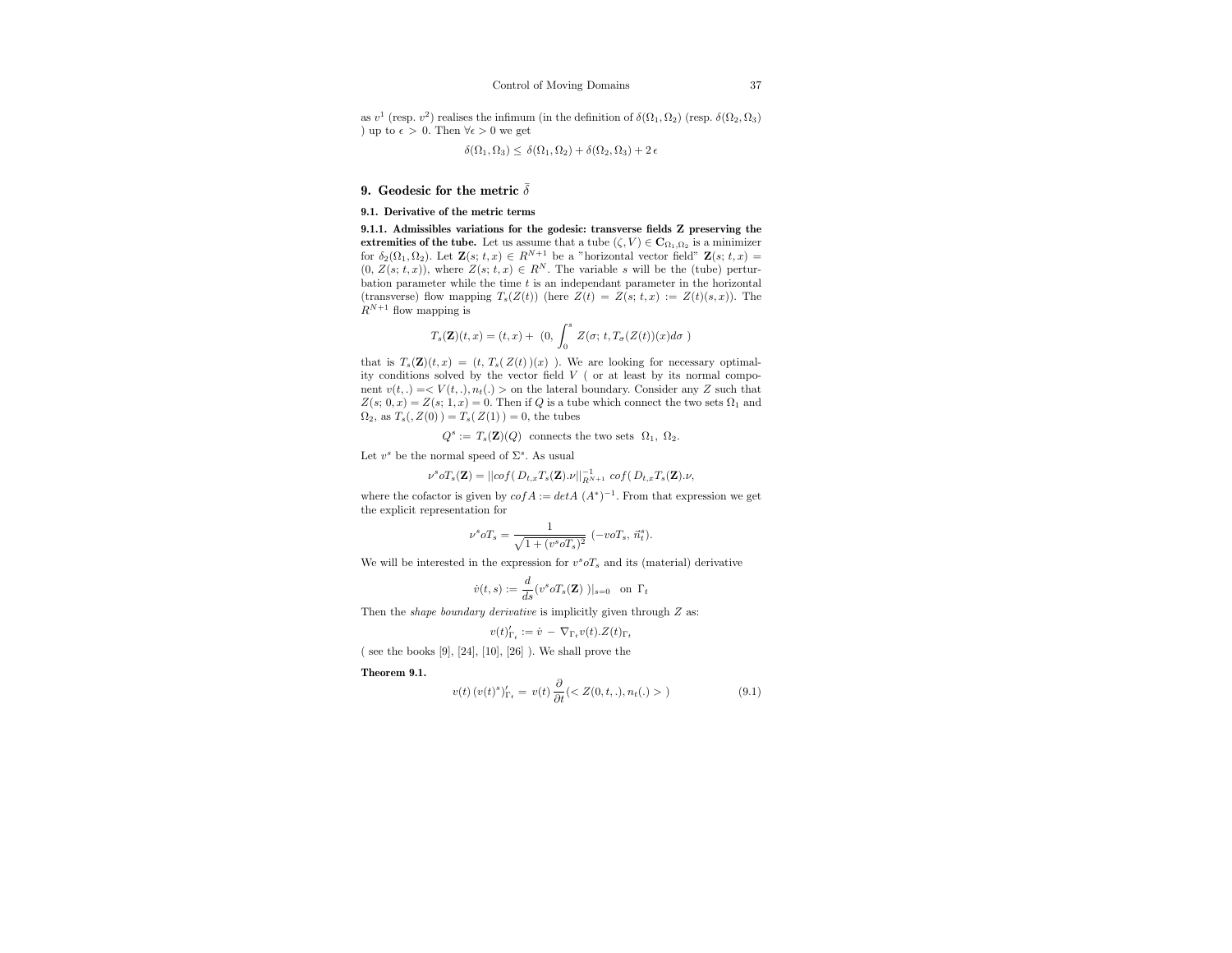## 9.2. Optimality condition for the vector field  $V$ .

Let  $p \geq 1$ , and consider that the tube  $Q_V$  minimizes the term

$$
J:=\int_0^1 (\int_{\Gamma_t(V)} ||d\Gamma_t|)^p\,dt,
$$

Then, considering a "transverse horizontal" field  $\mathbf{Z} = (0, Z(s; t, x))$ , we get  $j(0) \leq$  $j(s)$ , with

$$
j(s):=\int_0^1 (\int_{T_s({\bf Z})(\Gamma_t(V))} |v^s|\, d\Gamma_t^s\ \ )^p\ \, dt,\ \ J=j(0),
$$

where of course  $\Gamma_t^s = T_s(\mathbf{Z})(\Gamma_t)$ ,  $\Sigma^s = T_s(\mathbf{Z})(\Sigma) = \bigcup_{0 \le t \le 1} \{t\} \times \Gamma_t^s$  and  $\nu^s$  is the normal field on  $\Sigma^s$  in the form  $\nu^s = \frac{1}{\sqrt{1 + (v^s)^2}}(-v^s, n_t^s)$  where  $n_t^s$  is the Ndimensional (horizontal) normal filed to  $\Gamma_t^s$ . With

$$
a(t):=p\,(\int_{\Gamma_t(V)}||d\Gamma_t|)^{p-1},
$$

we have:

$$
j'_{+}(0) = \int_{0}^{1} a(t) \{ \int_{\Gamma_{t}} sgn(v) v(t)'_{\Gamma_{t}}(Z) d\Gamma_{t} \} dt + \int_{0}^{1} a(t) \{ \int_{\Gamma_{t} \cap \{v(t)^{-1}(0)\}} |v(t)'_{\Gamma_{t}}(Z)| d\Gamma_{t} \} dt.
$$

Hence from theorem (9.1) we obtain :

**Theorem 9.2.** Let  $\zeta$  be a minimizer of  $d(\Omega_1, \Omega_2)$ . Then for any smooth vector field Z such that  $Z(0,.) = Z(1,.) = 0$ , we have

$$
\int_0^1 a(t) \{ \int_{\Gamma_t} sgn \, v(t) \, \frac{\partial}{\partial t} \left( \langle Z(t,.) , n_t(.) \rangle \right) d\Gamma_t
$$

$$
+ \int_{\Gamma_t \cap \{v(t)^{-1}(0)\}} |v(t)'_{\Gamma_t}(Z)| d\Gamma_t \, dt \ge 0
$$

Formal calculus ( fro  $p = 1$ ) would lead to

$$
j'(0) = -\int_0^1 \{ \int_{\Gamma_t} \left[ \frac{\partial}{\partial t} sgnv(t) \left( \langle Z(0, t, .), n_t(.) \rangle \right) \right. \\ \left. + H(t) \, sgn \, v(t) \, v(t) \, \langle Z(0, t, .), n_t \rangle \right] d\Gamma_t \} \, dt \\ + \int_0^1 \{ \int_{\Gamma_t \cap \{v(t)^{-1}(0)\}} |v(t)'_{\Gamma_t}(Z)| \, d\Gamma_t \} dt
$$

(as we already assumed that  $Z$  is chosen such that  $\frac{\partial}{\partial n_t}()=0$  on  $\Gamma_t$  (as well as the same for  $v(t) = \langle V(t), n_t \rangle$ . As  $sgnv(t) v(t) = |v(t)|$ , the necessary condition leads to the following geodesic condition: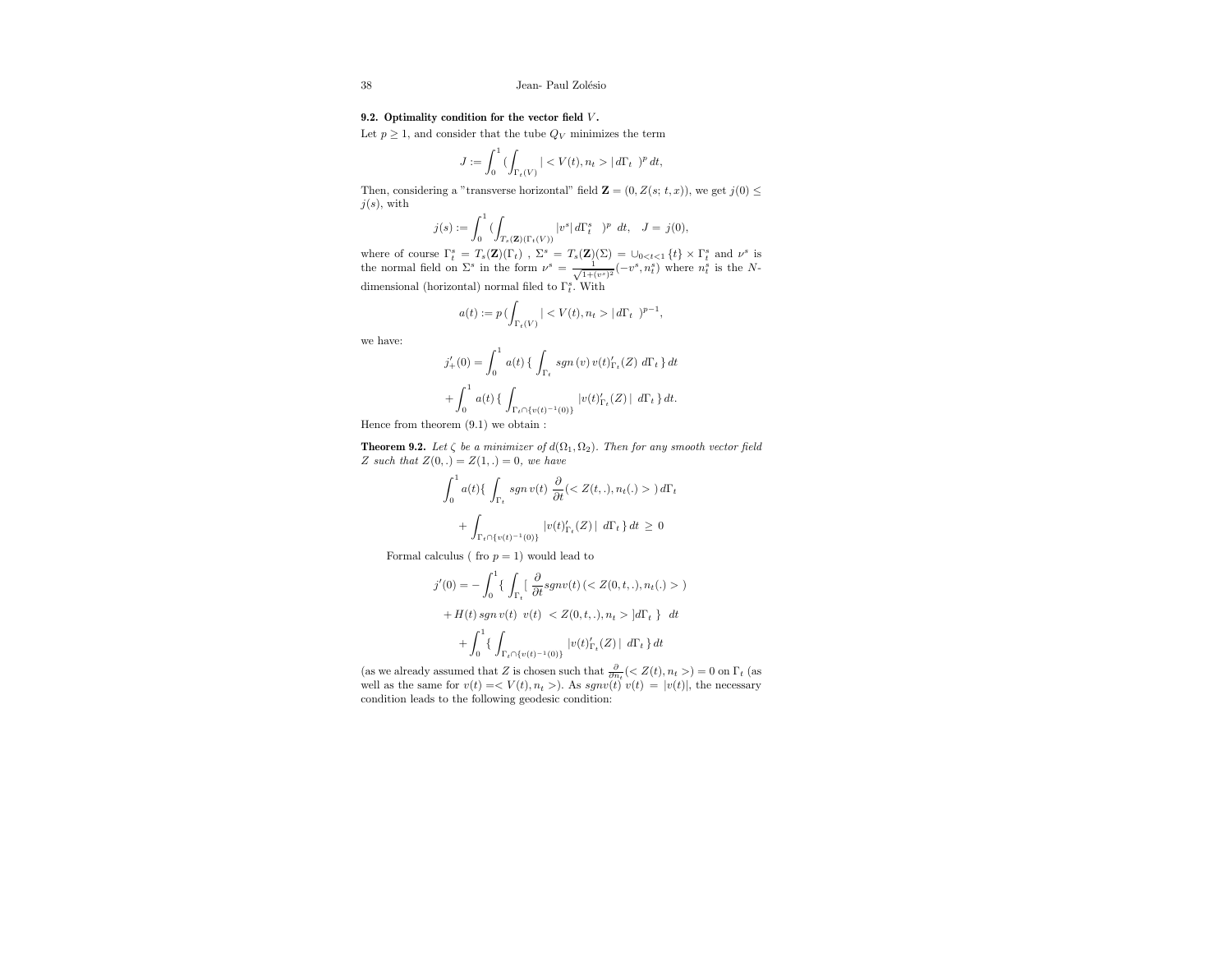**Proposition 9.3.** Let  $(\zeta, V) \in \mathbf{T}(\Omega_1, \Omega_2)$  be a smooth minimizer of  $d(\Omega_1, \Omega_2)$ . Then the time-space normal field  $\nu$  verifies

$$
\exists c(t), s.t. \forall t, \ 0 < t < 1, \ -\frac{\partial}{\partial t}(sgnv(t)op_t)
$$

$$
+ (H(t) |v(t)|)op_t = c(t) H(t)op_t on \Gamma_t
$$
(9.2)

Of course the derivative  $\frac{\partial}{\partial t}(sgn v(t)op_t)$  is a problem, even assuming the boundaries to be smooth . The idea is to generalise definition of the metric, the easiest case being to replace the  $L^1$  norm by the  $L^2$  norm such that

$$
d_2(\Omega_1, \Omega_2) = \inf \, \int_0^1 \int_{\Gamma_t} \, 1/2 \, v(t, x)^2 \, d\Gamma_t(x) \, dt.
$$

Then the same calculus would lead to a nice necessary condition (where  $sgnv$ is replaced by  $v(t)$ ). But now the theoritical basement of the metric partially vanishes;  $d_2$  remains a metric but is not a complete one.

## **9.3.** Explicit expression for  $v(t)_{\Gamma_t}$  (proof of theorem 9.1)

The direct calculation of that representation is rather complicate due to the term  $cofD_{t,x}T_s(\mathbf{Z})$  (mainely because of the time derivatives in  $D_{t,x}$ ...). We proceed in a more intrinsic way: making the calculus of the derivative

$$
\frac{d}{ds} \int_{\Sigma^s} F(s, t, x) d\Sigma(t, x)
$$

by two different techniques: the  $N + 1$  boundary integral derivative and the  $N$ dimensional one. From the proposition 9.6 and theorem 9.5 below, we have :

$$
\frac{d}{ds}(\int_{\Sigma^s} F(s, t, x) d\Sigma(t, x))_{s=0} = \int_0^1 \int_{\Gamma_t} {\{\frac{1}{\sqrt{1 + v^2}}(-v\partial_t F + \partial_{n_t} F) + \left[ -\frac{1}{\sqrt{1 + v^2}}( \langle \partial_t V(t), n_t \rangle - \langle \nabla_{\Gamma_t} v(t), V_{\Gamma_t} \rangle) + \frac{H(t)}{\sqrt{1 + v^2}} \right] F} + \frac{H(t)}{\sqrt{1 + v^2}} \Big| F \Big|
$$
\n
$$
< Z(t), n_t > d\Gamma_t dt \qquad (9.3)
$$

On the other hand we may consider

$$
\frac{d}{ds}(\int_{\Sigma^s} F(s,t,x) d\Sigma(t,x))_{s=0}
$$
\n
$$
= \int_0^1 (\frac{d}{ds} \int_{T_s(Z(t))(\Gamma_t)} F(s,t,x) \sqrt{1 + (v^s)^2} d\Gamma_t^s)_{s=0} dt
$$
\n
$$
= \int_0^1 \int_{\Gamma_t} \{ (F(s,t,x) \sqrt{1 + (v^s)^2})'_{\Gamma_t} + F(0,t,x) \sqrt{1 + v(t,x)^2} t \} H(t)
$$
\n
$$
< Z(t), n_t > \} d\Gamma_t(x) dt,
$$

where  $H(t, x)$  is the mean curvature of the boundary  $\Gamma_t$ ,  $H(t) = div_{\Gamma_t}(n_t)$ . Also we have:

$$
(F(s,t,x)\sqrt{1+(v^{s})^2})'_{\Gamma_t} = F(s,t,x)_{\Gamma_t}'\sqrt{1+v^2} + F(s,t,x)\left(\sqrt{1+(v^{s})^2}\right)'_{\Gamma_t}
$$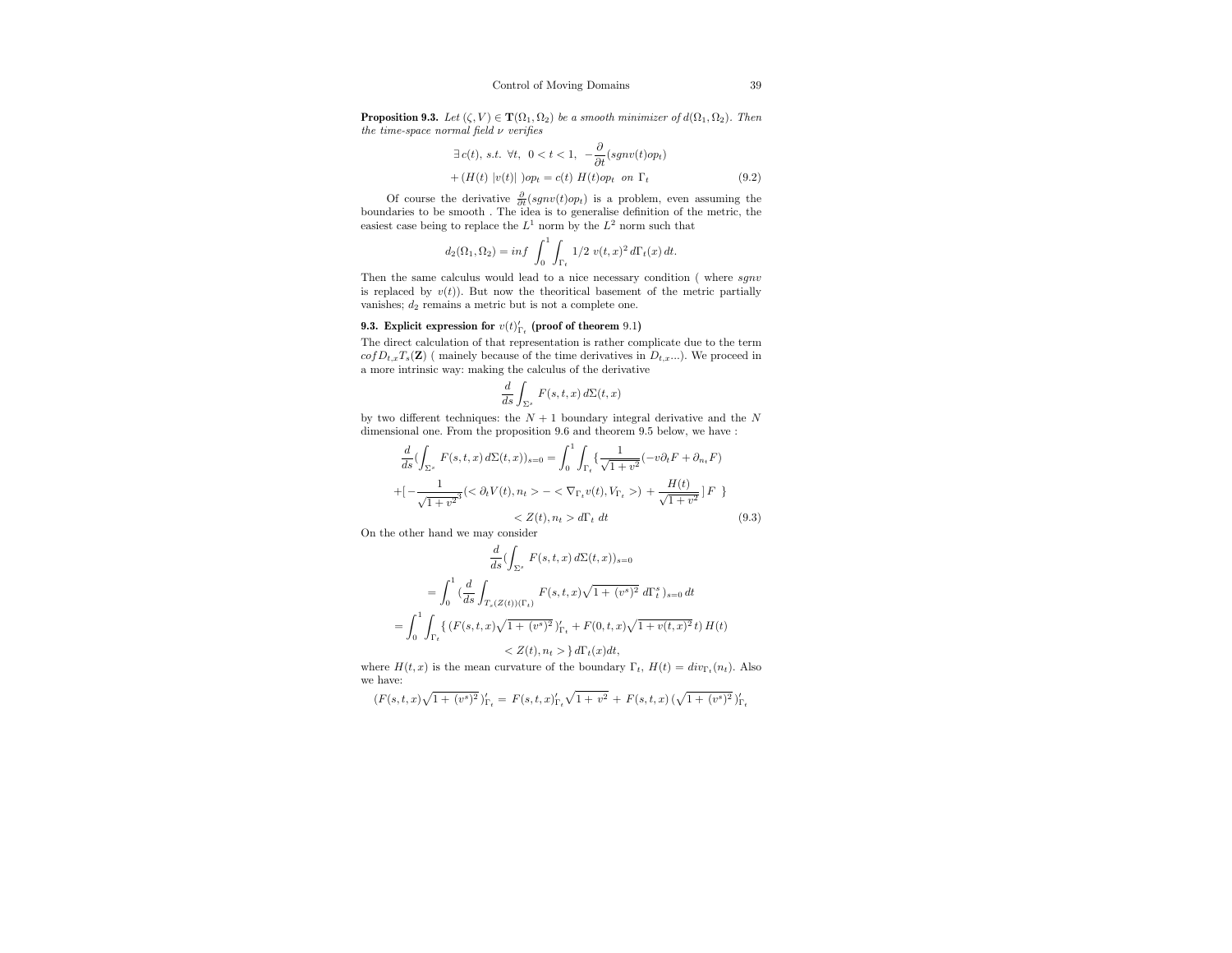Let us consider specific functions  ${\cal F}$  such that  ${\cal F}$  is independent of the pertubation parameter s and  $F(t, x) = F(t, op_{\Gamma_t}(x))$  in a neibourhood of the unperturbed lateral boundary Σ, where  $p_t$  is the horizontal N-dimensional projection mapping onto the boundary Γ<sub>t</sub>. Then we have  $\frac{\partial}{\partial n_t} F = 0$  and

$$
F(t)_{\Gamma_t}' = \frac{\partial}{\partial s} F(t) + \frac{\partial}{\partial n_t} F(t) \, < Z(t), n_t > = \frac{\partial}{\partial s} F(t) = 0.
$$

In these expressions  $V(t, x) \in R^N$  is any vector field bulding the tube Q. We choose

$$
V(t,x) = v(t)op_{\Gamma_t} \nabla b_{\Omega_t},
$$

so that on  $\Gamma_t$  we have

$$
<\frac{\partial}{\partial t}V(t),n_t>\frac{\partial}{\partial t}(v(t)op_{\Gamma_t})=0,\,\text{and}\ \ V(t)_{\Gamma_t}=0.
$$

Then  $\left(\frac{d}{ds}\int_{\Sigma^s} F(s)d\Sigma\right)_{s=0}$ 

$$
= \int_0^1 \int_{\Gamma_t} \left\{ -\frac{v(t)}{\sqrt{1+v(t)^2}} \frac{\partial}{\partial t} F(t) \right\} - \frac{1}{\sqrt{1+v^2^3}} \partial_t (v \circ p) + \frac{H(t)}{\sqrt{1+v^2}} F(0, t) \right\}
$$
  

$$
< Z(t), n_t > d\Gamma_t dt
$$
  

$$
= \int_0^1 \int_{\Gamma_t} \left\{ F(0, t) (\sqrt{1+(v(t)^2)})'_{\Gamma_t} + F(0, t) \sqrt{1+v(t)^2} \right\} H(t)
$$
  

$$
< Z(t), n_t > \frac{1}{2} d\Gamma_t(x) dt
$$

We have

$$
(\sqrt{1+(v(t)^s)^2})'_{\Gamma_t} = \frac{v(t)}{\sqrt{1+v(t)^2}} v(t)'_{\Gamma_t}
$$

For general choices of  $F$  we have:

$$
\int_0^1 \int_{\Gamma_t} F(0,t) \left(\sqrt{1 + (v(t)^s)^2}\right)'_{\Gamma_t} d\Gamma_t
$$
\n
$$
= \int_0^1 \int_{\Gamma_t} \left\{ -\left(\frac{v(t)}{\sqrt{1 + v(t)^2}} < z(t), n_t > \right) \frac{\partial}{\partial t} F(t) \right. \\ \left. - F(0,t) \sqrt{1 + v(t)^2} \right) H(t) < Z(t), n_t > \frac{1}{2} d\Gamma_t(x) dt
$$
\n
$$
+ \int_0^1 \int_{\Gamma_t} \left[ -\frac{1}{\sqrt{1 + v^2}^3} \partial_t (v \, op) + \frac{H(t)}{\sqrt{1 + v^2}} \right] F(0,t) < Z(t), n_t > d\Gamma_t dt.
$$

Now we have  $(F$  is independant on the perturbation variable s but not on t)

$$
F'_{\Gamma_t} = \frac{\partial}{\partial t} F + \frac{\partial}{\partial n_t} F \langle V(t), n_t \rangle,
$$

so that we get the following formula ( integration by parts on  $\Sigma$ ):

$$
\int_0^1 \int_{\Gamma_t} \partial_t F \, G d\Gamma_t \, dt = -\int_0^1 \int_{\Gamma_t} F \, \partial_t G d\Gamma_t dt
$$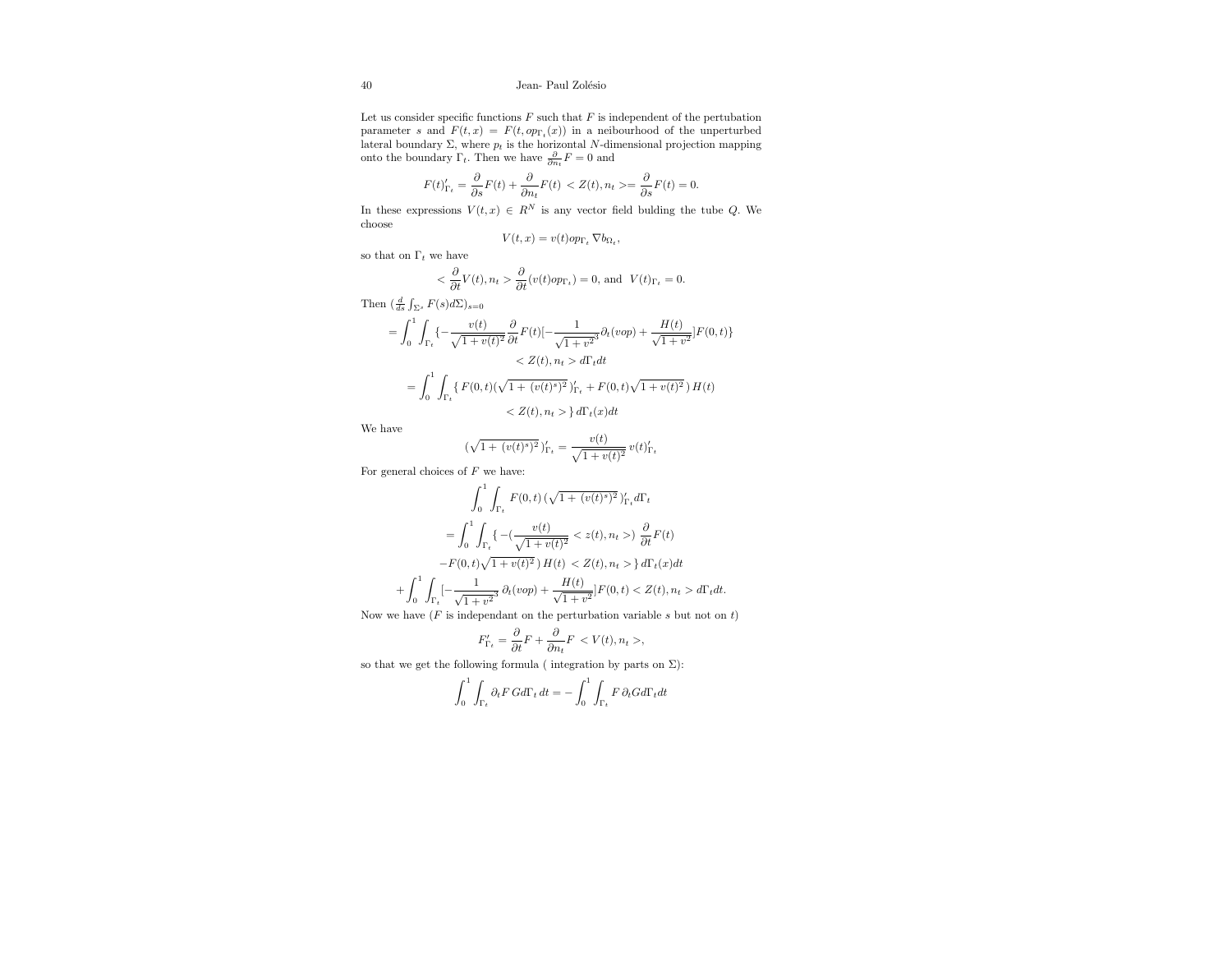$$
-\int_{0}^{1} \int_{\Gamma_{t}} H(t)F(t)G(t) \leq V(t), n_{t} > d\Gamma_{t}dt
$$
  
+  $\int_{\Gamma_{1}} (FG)(1)d\Gamma_{1} - \int_{\Gamma_{0}} (FG)(0)d\Gamma_{0}$   
+  $\int_{\Gamma_{1}}^{1} F(t) \frac{\partial}{\partial n_{t}} G(t) \leq V(t), n_{t} > d\Gamma_{t}dt$   
So that, with  $G = -\frac{v}{\sqrt{1+v^{2}}} \leq Z(t), n_{t} > \frac{1}{2}$   

$$
\int_{0}^{1} \int_{\Gamma_{t}} G(t) \frac{\partial}{\partial t} F(t) d\Gamma_{t}dt
$$
  
=  $-\int_{0}^{1} \int_{\Gamma_{t}} \frac{\partial}{\partial t} \{ \sqrt{1 + v(t)^{2}}^{-1} v(t) \leq Z(t), n_{t} > \} F(t) d\Gamma_{t}dt$   
-  $\int_{0}^{1} \int_{\Gamma_{t}} H(t) \sqrt{1 + v(t)^{2}} v(t) F(t) \leq Z(t), n_{t} > d\Gamma_{t}dt$   
Moreover  

$$
\int_{0}^{1} \int_{\Gamma_{t}} F(0, t) (\sqrt{1 + (v(t)^{s})^{2}})'_{\Gamma_{t}} d\Gamma_{t}
$$
  
=  $-\int_{0}^{1} \int_{\Gamma_{t}} F(0, t) \sqrt{1 + v(t)^{2}} H(t) \leq Z(t), n_{t} > \} d\Gamma_{t}(x)dt$   
+  $\int_{0}^{1} \int_{\Gamma_{t}} \frac{\partial}{\partial t} \{ \frac{v(t)}{\sqrt{1 + v(t)^{2}}} \leq Z(t), n_{t} > \} F(t) d\Gamma_{t}dt$   
+  $\int_{0}^{1} \int_{\Gamma_{t}} \frac{\partial}{\partial t} \{ \frac{v(t)}{\sqrt{1 + v(t)^{2}}} F(t) \leq Z(t), n_{t} > d\Gamma_{t}dt$   
+  $\int_{0}^{1} \int_{\Gamma_{t}} [-\frac{1}{\sqrt{1 + v^{2}}} \frac{\partial}{\partial t} (vop) + \frac{H(t)}{\sqrt{1 + v^{2}}}] F(0, t) \leq Z(t), n_{t} > d\Gamma_{t}dt$   
+  $\int_{0}^{1} \int_{\Gamma_{t}} \frac{\partial}{$ 

The last term is zero as we have chosen  $\frac{\partial}{\partial n_i}v(t) = \frac{\partial}{\partial n_i}z(t) = 0$ . That is

$$
(\sqrt{1 + (v(t)^s)^2})'_{r_t} =
$$
  

$$
\{-\sqrt{1 + v(t)^2}\} H(t) + H(t) \frac{v(t)^2}{\sqrt{1 + v(t)^2}}
$$
  

$$
+[-\frac{1}{\sqrt{1 + v^2}^3} \partial_t (vop) + \frac{H(t)}{\sqrt{1 + v^2}}]\} < Z(t), n_t >
$$
  

$$
+ \frac{\partial}{\partial t} \{\frac{v(t)}{\sqrt{1 + v(t)^2}} < Z(t), n_t >\}
$$
  

$$
= -\frac{1}{\sqrt{1 + v^2}^3} \partial_t (vop) < Z(t), n_t > + \frac{\partial}{\partial t} \{\frac{v(t)}{\sqrt{1 + v(t)^2}} < Z(t), n_t >\}.
$$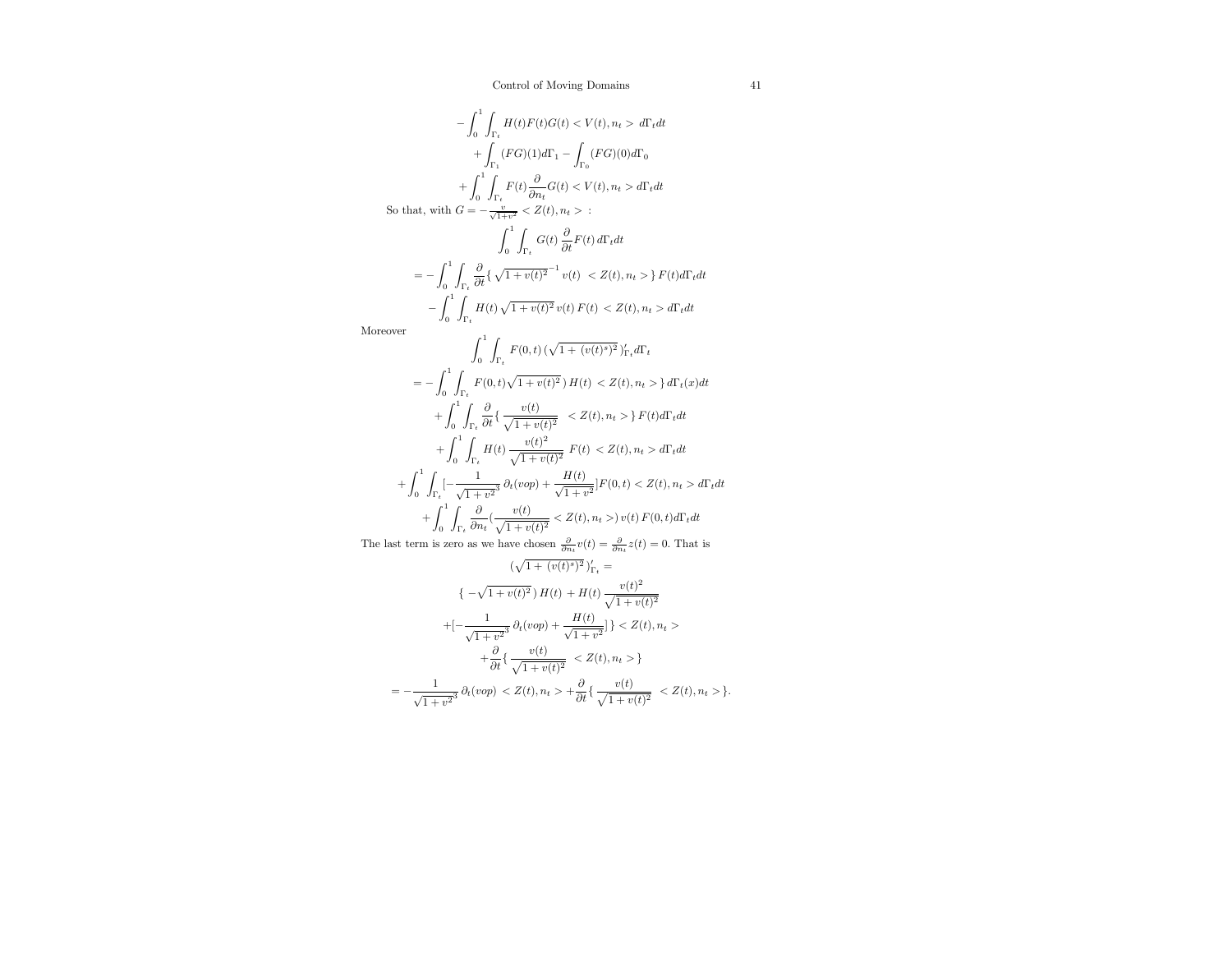42 Jean- Paul Zolésio

We obtain

$$
(\sqrt{1+(v(t)^s)^2})'_{\Gamma_t} = \frac{v(t)}{\sqrt{1+v(t)^2}} \frac{\partial}{\partial t} (Z(t), n_t>) \tag{9.4}
$$

Hence theorem (9.1) is proved.

We turn now to the proof of proposition 9.6 below that we used at 9.3, in the beginning of that section : we have to compute in theorem 9.5 the time-space mean curvature **H** of the lateral surface  $\Sigma$  in  $R^{N+1}$  and then the  $N+1$  dimensional boundary derivative concept  $f'_{\Sigma}$ .

## 9.4. Mean curvature H of the lateral time-space boundary.

Assuming the moving domain "smooth enough", we consider the normal speed v chosen as  $v=< V(t), \nabla b_{\Omega_t(V)} >$  and

$$
\frac{\partial}{\partial t}(\frac{v}{\sqrt{1+v^2}})=\frac{1}{(\sqrt{1+v^2})^3}\;\;\frac{\partial}{\partial t}v.
$$

But

$$
\frac{\partial}{\partial t}v = \langle \frac{\partial}{\partial t}V, \nabla b \rangle + \langle \frac{\partial}{\partial t} \nabla b, V \rangle.
$$

Now, we have

$$
\frac{\partial}{\partial t}b_{\Omega_t(V)} = - \langle V(t), n_t \rangle \langle \overline{v_t},
$$

where  $p_t$  is the projection onto the boundary  $\Gamma_t(V) = \partial \Omega_t(V)$ . Moreover,

$$
\frac{\partial}{\partial t}\nabla b_{\Omega_t(V)}=-(\nabla_{\Gamma_t})op_t
$$

and hence,

$$
\frac{\partial}{\partial t}v = <\frac{\partial}{\partial t}V(t), n_t> - <(\nabla_{\Gamma_t} < V(t), n_t>)\rho_t, V_{\Gamma_t}>.
$$

we obtain

**Proposition 9.4.**  
\n
$$
\frac{\partial}{\partial t}(\frac{v}{\sqrt{1+v^2}}) = \frac{1}{(\sqrt{1+v^2})^3} (<\frac{\partial}{\partial t}V(t), n_t> - <(\nabla_{\Gamma_t} < V(t), n_t>)\text{op}_t, V_{\Gamma_t}>.
$$
\n(9.5)

On the other hand we have :

$$
div_{\Gamma_t}\left(\frac{1}{(\sqrt{1+v^2})}n\right) = -\langle \nabla_{\Gamma_t}\left(\frac{1}{(\sqrt{1+v^2}},n\rangle + \frac{1}{(\sqrt{1+v^2})^3}div_{\Gamma_t}n.\right)
$$

so that we get

$$
div_{\Gamma_t}\left(\frac{1}{\sqrt{1+v^2}}n\right) = -\frac{1}{(\sqrt{1+v^2})^3} < \epsilon(V).n_t, n_t > +\frac{H_t}{\sqrt{1+v^2}},
$$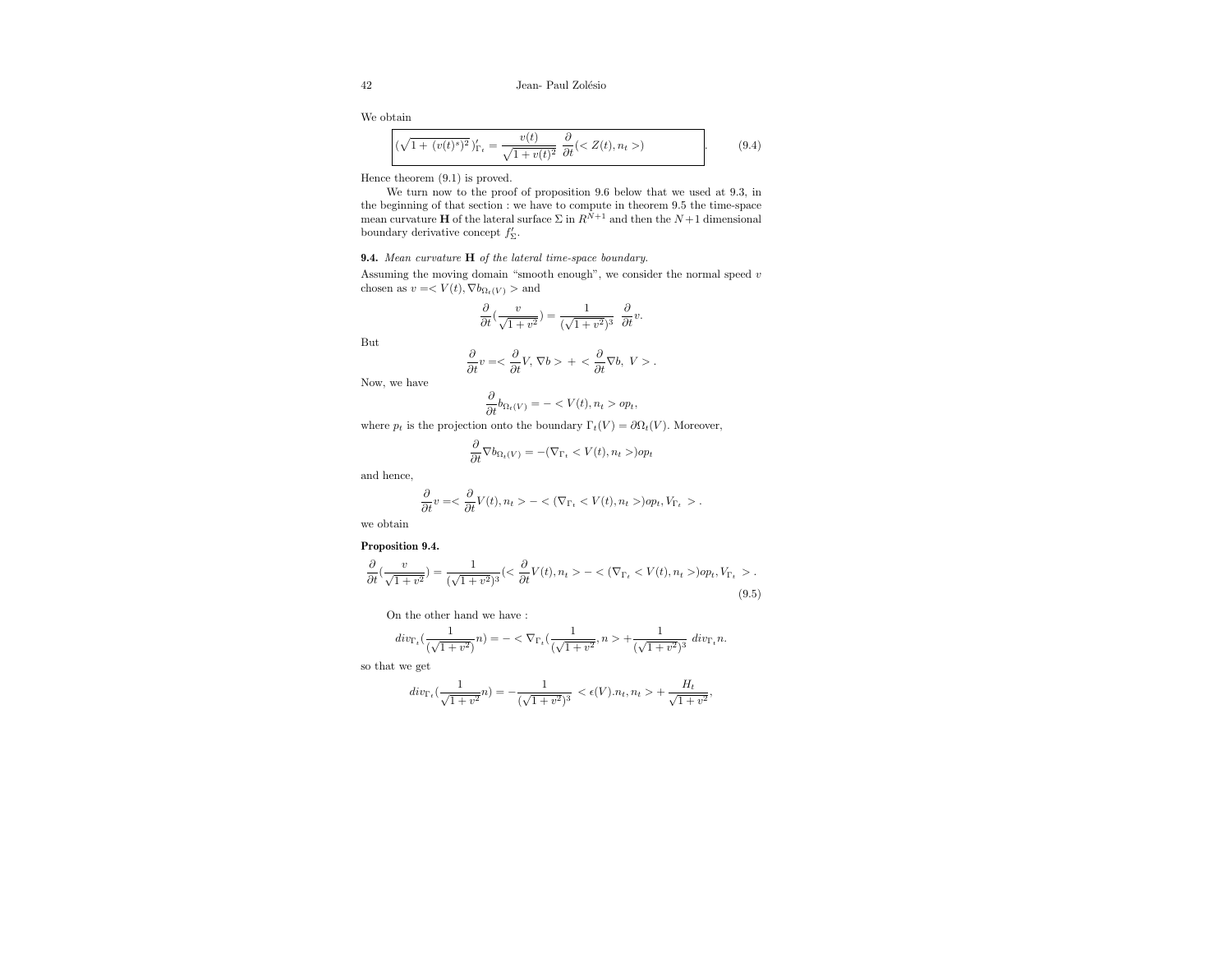where  $\epsilon(V) = 1/2 (DV + DV^*)$  is the deformation tensor. We consider the situation in which the field V verifies the following property:

$$
V(t) = V(t)op_t
$$
 in a neighbourhood of  $\Gamma_t$ , (9.6)

where  $p_t$  is the  $R^N$  projection mapping onto  $\Gamma_t$  ("horizontal" projection). Then we get :

$$
p_t = I_d - b_{\Omega_t(V)} \nabla b_{\Omega_t(V)},
$$

and

$$
\frac{\partial}{\partial t}p_t = -\frac{\partial}{\partial t}b_{\Omega_t(V)}\nabla b_{\Omega_t(V)} - b_{\Omega_t(V)}\nabla \big(\frac{\partial}{\partial t}b_{\Omega_t(V)}\big).
$$

The restriction to the boundary  $\Gamma_t$  leads to the distance  $b_{\Omega_t(V)} = 0$  so the expressions simplify as follows (also we shall now denote by  $b_t$  that distance function) :

$$
\frac{\partial}{\partial t}p_t|_{\Gamma_t} = \langle V(t), n_t > n_t,
$$

and on the boundary  $\Gamma_t(V)$  we get  $DV(t).n_t = 0$ .

#### 9.4.1. Time-space mean curvature of the lateral boundary  $\Sigma$ :

**Theorem 9.5.** Assume that the field V verifies for each  $t: V(t) = V(t)op_t$ . Then, on the boundary  $\Gamma_t(V)$  the mean curvature  $\mathbf{H} := \mathbf{D}iv_{\Sigma}\nu$  is given by:

$$
\mathbf{H} = -\frac{1}{(\sqrt{1+v^2})^3} \left( \langle \frac{\partial}{\partial t} V, n_t \rangle - \langle \nabla_{\Gamma_t} (\langle V(t), n_t \rangle), V(t)_{\Gamma_t} \rangle \right) + \frac{1}{\sqrt{1+v^2}} H_t.
$$

#### 9.5. Lateral Boundary Derivative

9.5.1. Transverse horizontal vector field. The normal component of any horizontal field  $\tilde{Z} = (0, Z(t, x))$  is given by :

$$
\langle \tilde{Z}, \nu \rangle = \frac{1}{\sqrt{1+v^2}} \langle Z, n_t \rangle.
$$

If  $f(\Sigma)$  is the restriction to the lateral boundary  $\Sigma$  of a function  $F(t, x)$  defined over  $R^{N+1},$  we get the (lateral) shape  $N+1$  -dimensional boundary derivative  $f_\Sigma'(\tilde Z)$  in the direction of the horizontal field  $\tilde{Z}$  as follows :  $f'_{\Sigma}(\tilde{Z}) = \frac{\partial}{\partial \nu} F$ 

**9.5.2.** Lateral shape derivative  $f'_{\Sigma}$ . We recall that (see [9],[24])

$$
f'_{\Sigma}(\tilde{Z})=(\frac{d}{ds}(f(\Sigma_{s})o\mathbf{T}_{s}(\tilde{Z}))_{s=0}-<\nabla_{\Sigma}f(\Sigma),\tilde{Z}_{\Sigma}>
$$

Notice that the operator  $\nabla_{\Sigma}$ , as a tangential differential operator of the space time surface  $\Sigma$ , is itself a time-space manifold, and we get

$$
f'_{\Sigma}(\tilde{Z}) = \dot{f}(\Sigma, \tilde{Z}) - \frac{vz}{1+v^2} \frac{\partial}{\partial t} f - \langle Z - \frac{z}{1+v^2} n_t, \nabla f \rangle.
$$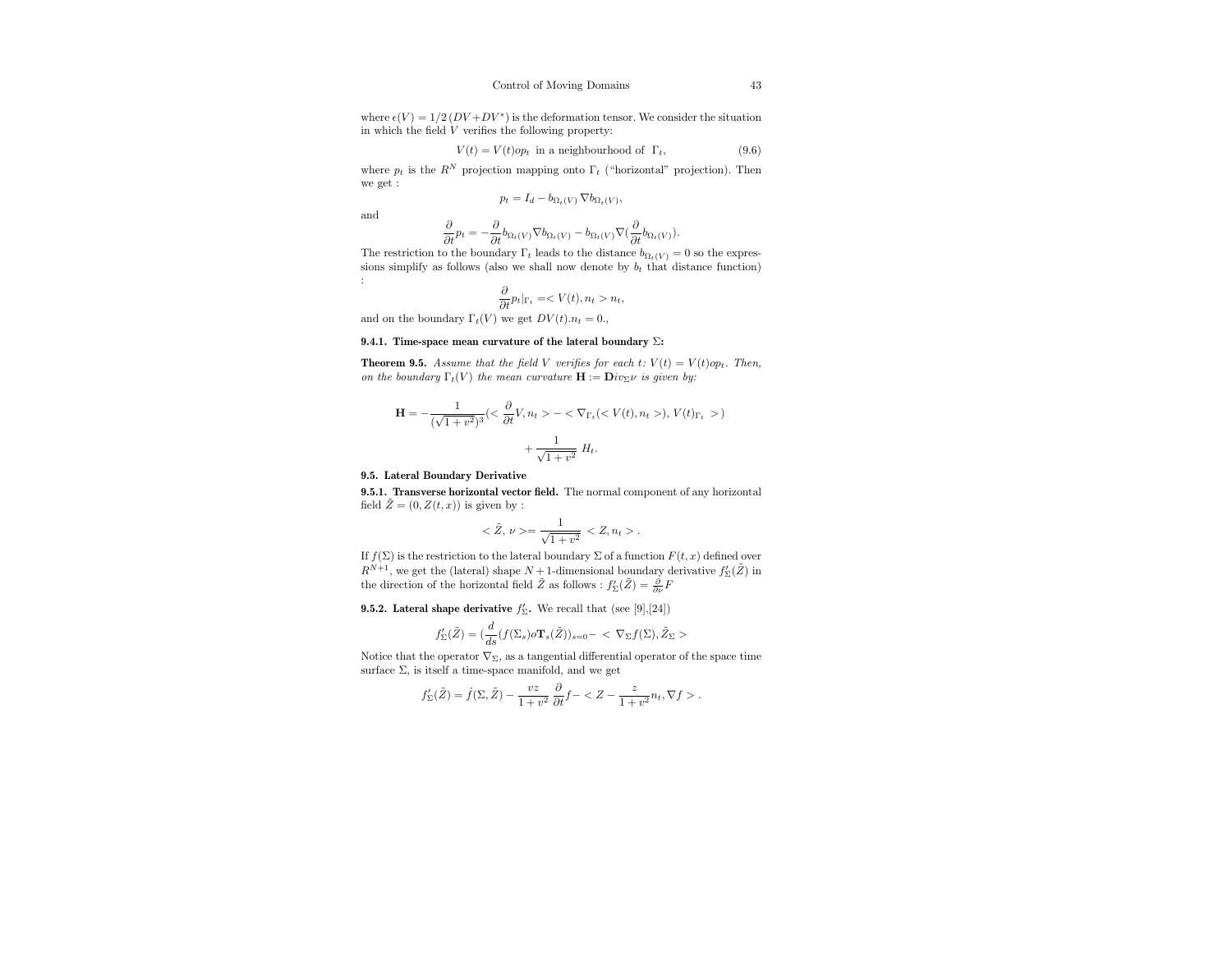## 44 Jean- Paul Zolésio

Consider a given function  $F \in C^1([0, \tau] \times \overline{D})$ . In a first step we assume that F is zero in the neighbourhood of  $t = \tau$  so that the following derivative of the lateral boundary integral could be considered as derivative of the integral on the total boundary of the tube (as it will generate no term on the top  $t = \tau$  of the tube). Then the usual derivative expressions apply : we consider the derivative of the lateral integral.

$$
\Sigma^s = \{ (t, T_t(V + sW)(x)) \mid x \in \partial \Omega_0 \},
$$
  

$$
\frac{\partial}{\partial s}_{s=0} (\int_{\Sigma^s} F d\Sigma^s) = \int_{\Sigma} (\frac{\partial}{\partial \nu} F + \mathbf{H}_{\Sigma} F) < \mathbf{Z}, \nu >_{R^{N+1}} d\Sigma,
$$

where  $\mathbf{H}_{\Sigma}$  is the mean curvature of the lateral boundary of the tube. At each point  $(t, x) \in \Sigma$  we have :

$$
<{\bf Z}(t,x),\nu(t,x)>_{R^{N+1}}=\frac{1}{\sqrt{1+^2}}\,.
$$

Moreover,

$$
\frac{\partial}{\partial \nu} F = \frac{1}{\sqrt{1 + (< V(t), n_t >)^2}} (-< V(t), n_t > \frac{\partial}{\partial t} F + \frac{\partial}{\partial n_t} F).
$$

Then,

$$
\frac{\partial}{\partial s}_{s=0} \left( \int_{\Sigma^s} F \ d\Sigma^s \right) = \int_{\Sigma} \left[ \frac{1}{\sqrt{1+v^2}} \left( -v \ \frac{\partial}{\partial t} F + \frac{\partial}{\partial n_t} F \right) \right] \tag{9.7}
$$
\n
$$
\left( -\frac{1}{(\sqrt{1+v^2})^3} \left( \langle \frac{\partial}{\partial t} V, n_t \rangle - \langle \nabla_{\Gamma_t} v, V(t)_{\Gamma_t} \rangle \right) \right) + \frac{1}{\sqrt{1+v^2}} H_t \right) F \left[ \frac{1}{\sqrt{1+v^2}} \langle Z, n \rangle_{R^N} d\Sigma. \right]
$$

**Proposition 9.6.** Assume the vector field V in the canonical form  $V(t) = V(t)op_t$ in a neigbourhood of the lateral boundary  $\Sigma$  and let  $v = \langle V(t), n_t \rangle$  on  $\Gamma_t$ , then we have :

$$
\frac{\partial}{\partial s}_{s=0} \left( \int_{\Sigma^s} F \, d\Sigma^s \right) = \int_0^{\tau} \int_{\Gamma_t} \left[ \frac{1}{\sqrt{1+v^2}} \left( -v \, \frac{\partial}{\partial t} F + \frac{\partial}{\partial n_t} F \right) \right] \tag{9.8}
$$
\n
$$
+ F \left( -\frac{1}{(\sqrt{1+v^2})^3} \left( \langle \frac{\partial}{\partial t} V, n_t \rangle - \langle \nabla_{\Gamma_t} v, V(t) \rangle \right) \right) + \frac{1}{\sqrt{1+v^2}} H_t \right) \left( \langle Z, n \rangle_{R^N} \right) d\Gamma_t dt.
$$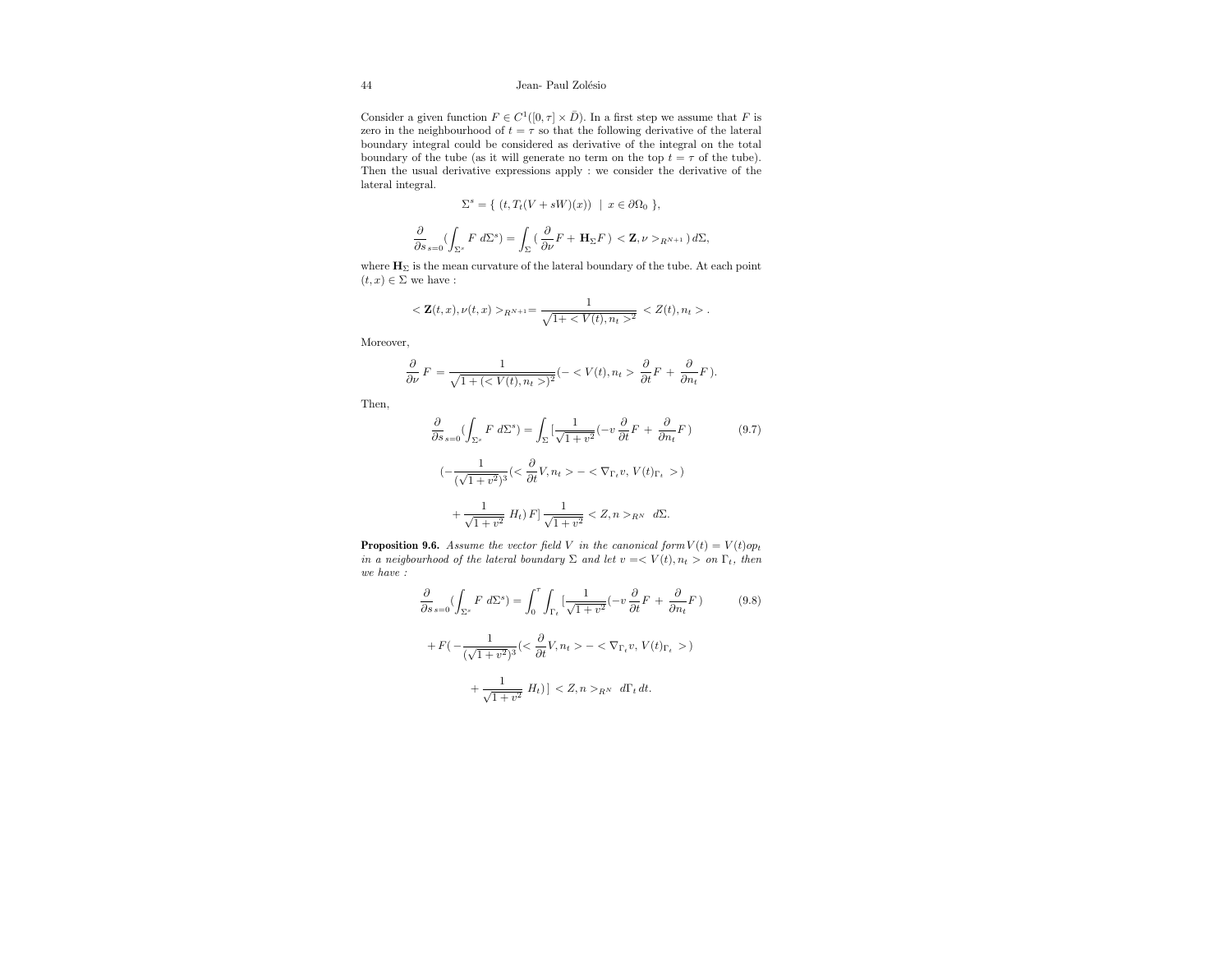**9.5.3. Tube with minimal lateral boundary.** In the specific case where  $F = 1$  all the derivatives of  $F$  cancel and we have the derivative of the lateral surface of the tube :

$$
\frac{\partial}{\partial s}_{s=0} \left( \int_{\Sigma^s} d\Sigma^s \right) = \int_{\Sigma} \left[ -\frac{1}{(1+v^2)^2} \left( \langle \frac{\partial}{\partial t} V, n_t \rangle - \langle \nabla_{\Gamma_t} v, V(t)_{\Gamma_t} \rangle \right) \right] (9.9) + \frac{1}{1+v^2} H_t \right] \langle Z, n \rangle_{RN} d\Sigma.
$$

The optimality condition for a minimal surface tube is easily obtained via the adjoint problem solution  $\lambda$  as

$$
\frac{\partial}{\partial s}_{s=0} \left( \int_{\Sigma^s} d\Sigma^s \right) = \int_{\Sigma} \lambda \langle W, n_t \rangle \, d\Sigma, \tag{9.10}
$$

where  $\lambda$  solves :

$$
\lambda(\tau) = 0, \quad -\frac{\partial}{\partial t}\lambda - div(\lambda V) \tag{9.11}
$$

$$
= -\frac{1}{(1+v^2)^2} \left( \langle \frac{\partial}{\partial t} V, n_t \rangle - \langle \nabla_{\Gamma_t} v, V(t)_{\Gamma_t} \rangle \right) + \frac{1}{1+v^2} H_t.
$$

The optimality condition for a tube with minimal lateral surface is be

$$
-\frac{1}{(1+v^2)} \left( < \frac{\partial}{\partial t} V, n_t > - < \nabla_{\Gamma_t} v, V(t)_{\Gamma_t} \right) + H_t = 0. \tag{9.12}
$$

## 10. Non smooth tubes analysis

We denote by  $\mathbf{H}^k$  the family of tubes  $\zeta$  having a lateral boundary  $\Sigma$  piecewise  $C^k$  (in the precise sense of the previous section), with  $\zeta = \chi_Q$ . Let  $\zeta \in \mathbf{H}^k$ , we consider the  $N+1$  dimensional perimeter

$$
P_{I\times D}(Q) = ||\nabla_{t,x}\zeta||_{M^1(I\times D)}
$$
  
=  $\int_0^1 \int_{\Gamma_t} \sqrt{1+v^2} d\Gamma_t dt \le \int_0^1 P_D(\Omega_t) dt + \int_0^1 \int_{\Gamma_t} |v(t)| d\Gamma_t dt$ .  
der also the fact that

Consid

$$
\langle \frac{\partial}{\partial t} \zeta, \ g \rangle_{\mathbf{M}(I \times D) \times C^0_{comp}(I \times D)} = \int_0^1 \int_{\Gamma_t} v \, g \, d\Gamma_t \, dt = \int_0^1 \int_{\Omega_t} div(g \, V) dx dt.
$$

( Where  $V$  is any smooth extension to  $I \times D$  of  $v$  )  $A \subseteq$ 

$$
\mathbf{A}\mathbf{s}
$$

$$
\int_0^1 \int_{\Gamma_t} |v| d\Gamma_t dt = ||\frac{\partial}{\partial t} \zeta||_{M^1(I \times D)}, \ P_D(\Omega_t) = ||\nabla_x \zeta(t)||_{M^1(D, R^N)}
$$

we have :

$$
\|\nabla_{t,x}\zeta\|_{M^1(I\times D)} \leq \|\frac{\partial}{\partial t}\zeta\|_{M^1(I\times D)} + \int_0^1 \|\nabla_x\zeta(t)\|_{M^1(D,R^N)} dt. \tag{10.1}
$$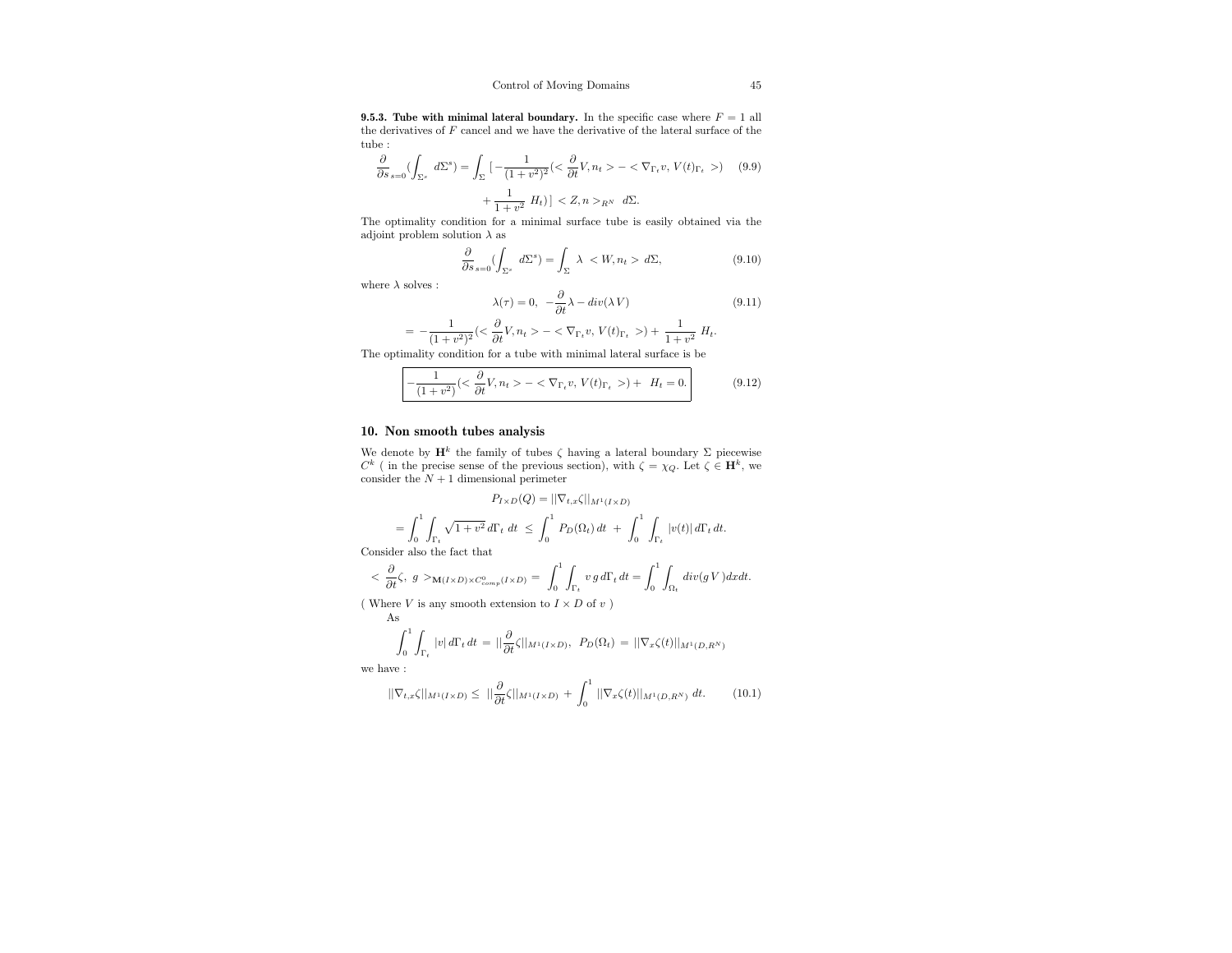We shall consider the weak closure of such smooth tubes  $\zeta$  and verify that the estimate (10.1) still holds true on the closure:

**Proposition 10.1.** let  $\zeta_n \in \mathbf{H}^k$  be a sequence of tubes such that

$$
\|\frac{\partial}{\partial t}\zeta_n\|_{M^1(I\times D)} + \int_0^1 \|\nabla_x\zeta_n(t)\|_{M^1(D,R^N)} dt \le M \tag{10.2}
$$

Then there exists a subsequence ( still denoted  $\zeta_n$  ) and  $\zeta$  such that  $\zeta_n \to \zeta$  stongly in  $L^1(I \times D)$  (so that  $\zeta = \zeta^2$ ) and:

$$
||\nabla_{t,x}\zeta||_{M^{1}(I\times D)} \leq \liminf ||\frac{\partial}{\partial t}\zeta_{n}||_{M^{1}(I\times D)} + \int_{0}^{1} ||\nabla_{x}\zeta_{n}(t)||_{M^{1}(D,R^{N})} dt. (10.3)
$$

Proof : From (10.1) we get :  $||\zeta_n||_{BV(I \times D)} \leq M + meas(D)$ , so that the classical compact embeding of  $BV$  in  $L^1$  leads to

 $||\nabla_{t,x}\zeta||_{M^1(I\times D, R^{N+1})} \leq \liminf ||\nabla_{t,x}\zeta_n||_{M^1(I\times D, R^{N+1})},$ 

$$
\|\frac{\partial}{\partial t}\zeta\|_{M^1(I\times D)} \le \liminf \|\frac{\partial}{\partial t}\zeta_n\|_{M^1(I\times D)},
$$
  

$$
\int_0^1 \|\nabla_x\zeta(t)\|_{M^1(D,R^N)} dt \le \liminf \int_0^1 \|\nabla_x\zeta_n(t)\|_{M^1(D,R^N)} dt.
$$

We introduce the weak closure  $\mathbf{H}^*$  of  $\mathbf{H}^k$  in  $BV(I \times D)$ :

$$
\mathbf{H}^* = \{ \zeta = \zeta^2 \in L^1(I \times D), \ s.t. \ \exists \zeta_n \in \mathbf{H}^k, \ \zeta_n \to \zeta \text{ in } L^1(I \times D) \ ,
$$

$$
\nabla_{t,x}\zeta_n \to \nabla_{t,x}\zeta \text{ (weakly in } M^1(I \times D) \text{ } \}.
$$

In order to extend the metric  $\delta$  to that setting we would like to define the families  $\mathbf{O}^*_{\Omega_0}$  ( resp.  $T^*(\Omega_1,\Omega_2))$  similar to  $\mathbf{O}_{\Omega_0}$  (resp.  $T(\Omega_1,\Omega_2)$  ). But the difficulty is that elements  $\zeta$  in the closure  $\mathbf{H}^*$  are not continuous so that the connection property cannot be defined. In order to recover that continuity on the closure we propose two directions following the two next propositions 11.1 and 11.2.

## 11. Compactness result

**Proposition 11.1.** Consider  $\zeta_n$  bounded in  $L^1(I, BV(D))$  together with  $\frac{\partial}{\partial t} \zeta_n$  bounded in  $L^p(I, M^1(D))$  for some  $p > 1$ . Then there exists a subsequence and an element  $\zeta \in L^1(I, BV(D)) \cap W^{1,1}(I, M^1(D)) \subset C^0(I, M^1(D))$ such that  $\zeta_n$  strongly converges to  $\zeta$  in  $L^1(I, L^1(D))$  with  $\nabla \zeta \in L^p(I, M^1(D, R^N))$ verifying  $||\zeta||_{L^1(I, BV(D))} \leq \liminf ||\zeta_n||_{L^1(I, BV(D))}$ and  $\|\frac{\partial}{\partial t}\zeta\|_{L^p(I,M^1(D))} \leq \liminf \|\frac{\partial}{\partial t}\zeta_n\|_{L^p(I,M^1(D))}.$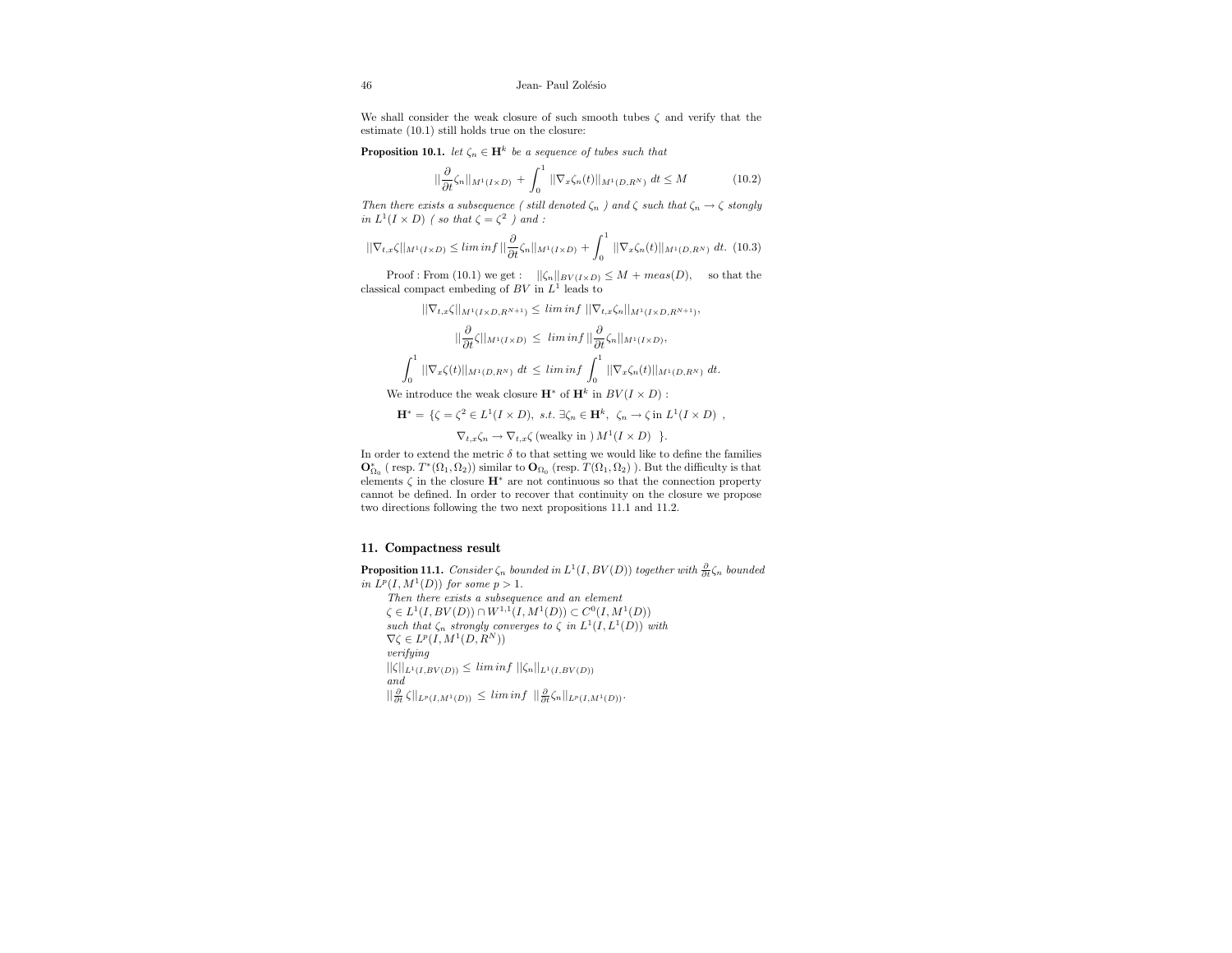**Proposition 11.2.** Consider  $\zeta_n$  bounded in  $L^1(I, BV(D))$  together with  $a.e. t \quad ||\frac{\partial}{\partial t}\zeta_n(t)||_{M^1(D)} \leq \theta(t) \text{ for some } \theta \in L^1_{loc}(0,1).$ Then there exists a subsequence and an element  $\zeta \in L^1(I, BV(D)) \cap W^{1,1}(I, M^1(D)) \subset C^0(I, M^1(D))$ such that  $\zeta_n$  strongly converges to  $\zeta$  in  $L^1(I, L^1(D))$  with  $\nabla \zeta \in L^p(I, M^1(D, R^N))$ verifying  $||\zeta||_{L^1(I, BV(D))} \leq \liminf ||\zeta_n||_{L^1(I, BV(D))}$ and  $\|\frac{\partial}{\partial t}\zeta\|_{L^1(I,M^1(D))} \leq \liminf \|\frac{\partial}{\partial t}\zeta_n\|_{L^1(I,M^1(D))}.$ 

Obviously, if the sequence verifies  $(\zeta_n)^2 = \zeta_n$ , then in the strong limit, we get  $\zeta^2 = \zeta$ .

At that point notice that, in both propositions  $11.1$  and  $11.2$ ,  $\zeta \in W^{1,1}(I, M^1(D))$  implies  $\zeta \in C^0(I, L^1(D))$ , more precisely :

**Proposition 11.3.** Let  $\zeta(t,x) = \zeta^2(t,x)$ , a.e. $(t,x) \in I \times D$ ;  $\zeta \in W^{1,1}(I, M^1(D))$ then  $\zeta \in C^0(I, L^1(D))$  and the mapping:

 $t \in \overline{I} \to p(t) := ||\nabla_x \zeta(t)||_{M^1(D,R^N)}$  is lower semi continuous (11.1)

Proof: Let  $t_k \to t$  as  $k \to \infty$ , as  $W^{1,1}(I, M^1(D)) \subset C^0(I, M^1(D))$  we get  $\zeta(t_k) \to \zeta(t)$  so that:

$$
\forall g \in C_{comp}^{0}(D), \ \int_{D} (\zeta_k(t,x) \, - \, \zeta(t,x) \,) \, g(x) \, dx \to \, 0.
$$

But there exists a subsequence (still denoted  $t_k$ ) with  $\zeta(t_k)$  wealkly  $L^2(D)$  convergent to some  $\mu$ ,  $0 \leq \mu \leq 1$  over D. From the previous convergence it turns out that  $\mu = \zeta(t) = \zeta^2 = \mu^2$ . Then that convergence is also strong in  $L^2(D)$ , hence in  $L^1(D)$  (as  $\zeta^2 = \zeta$ ). Being defined as supremum of continous terms:

 $p(t) = \sup_{\{g \in C_{comp}^1(D, R^N), ||g(x)||_{R^N} \le 1\}}$   $\int_D \zeta(t, x) \, div_x g \, dx$ 

then  $p$  is l.s.c. We introduce the weak closures  $\mathbf{H}^{c, *}_{p}$  and  $\mathbf{H}^{c, *}_{\theta}$  of  $\mathbf{H}^{k}$  :

$$
\mathbf{H}_{p}^{c,*} = \{ \zeta = \zeta^{2} \in \mathbf{H}^{c} \cap \mathbf{H}^{*}, \ s.t. \ \exists \zeta_{n} \in \mathbf{H}^{k}, \ \zeta_{n} \to \zeta \text{ in } L^{1}(I \times D) \ ,
$$

$$
\nabla_{t,x}\zeta_n \to \nabla_{t,x}\zeta, \sigma M^1(I \times D), \text{ with } \frac{\partial}{\partial t}(\zeta_n - \zeta) \to 0, \sigma L^P(I, M^1(D)) \}
$$

$$
\mathbf{H}_{\theta}^{c,*} = \{ \zeta = \zeta^2 \in \mathbf{H}^c \cap \mathbf{H}^*, \ s.t. \ \exists \zeta_n \in \mathbf{H}^k, \ \zeta_n \to \zeta \ \text{in} \ L^1(I \times D) \ ,
$$

 $\nabla_{t,x}\zeta_n \to \nabla_{t,x}\zeta$  (wealky in )  $M^1(I\times D)$ , with  $a.e.t \in I$ ,  $\|\frac{\partial}{\partial t}\zeta_n(t)\|_{M^1(D)} \leq \theta(t)$  }.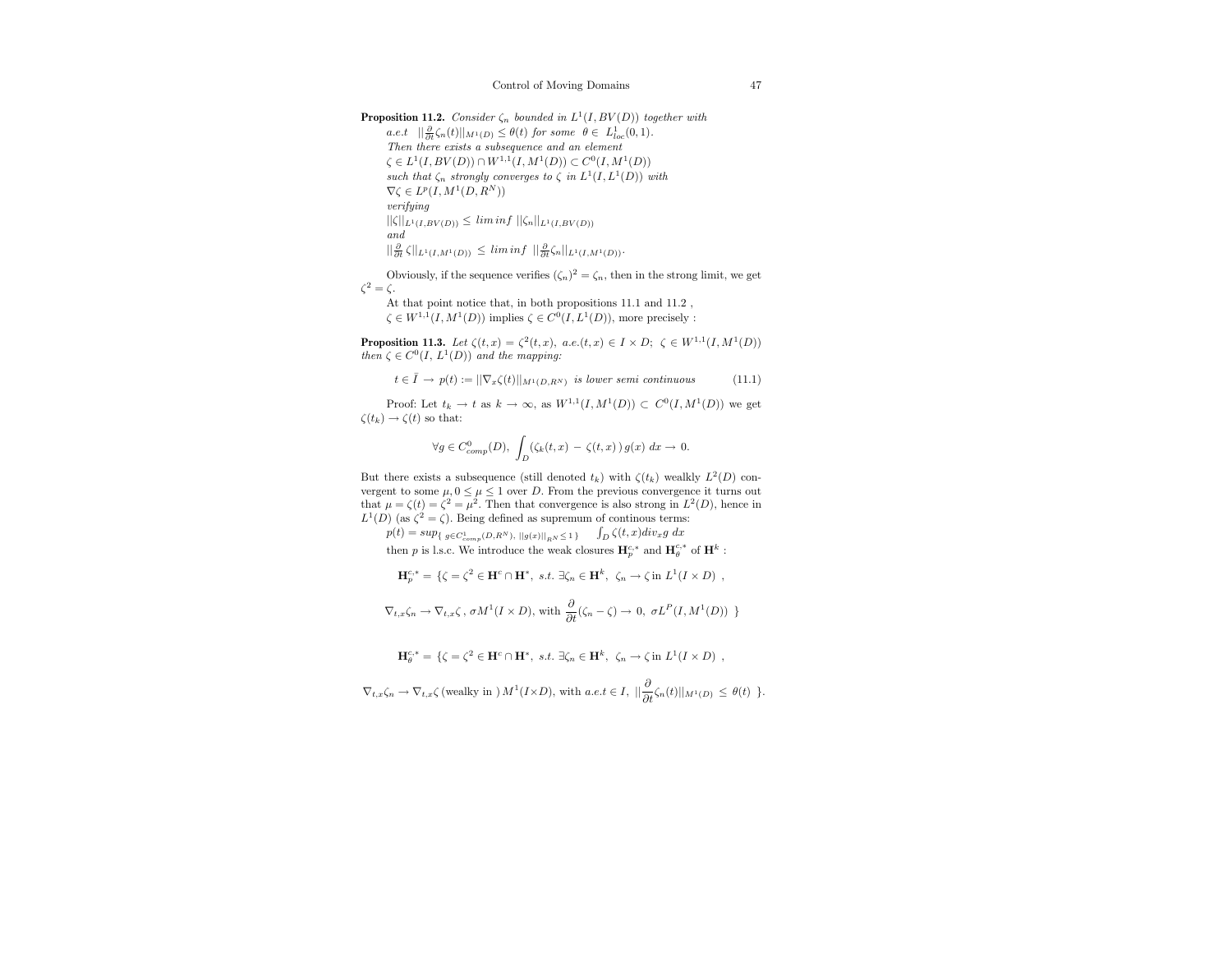## 12. Fully Eulerian metric spaces

As soon as the speed vector field V verifies the assumption of theorem 6.4, there is a unique tube associated to V. Thus then we have an application  $V \to \zeta_V$ , and with such regularity on  $V$  we can revisit the complete metric  $d$ : the non differentiable perimeter and curature terms that we were obliged to introduce in order to apply the compactness theorems are not any more necessary. From the previous tube analysis we consider several interesting choices for the spatial regularity of the speed vector field (together with its divergence field). Let  $E$  be a closed subspace in  $BV(D) \cap \mathbf{E}^{1,1}$  such that any element  $V \in E$  verifies the assumptions of theorem 6.4. A first example is, when working with prescribed volume for the moving domain,

$$
E_0 = \{ V \in BV(D, R^N) \cap \mathbf{E}^{1,1}, \ s.t. \ div V = 0 \ a.e. \ (t, x) \in I \times D \}
$$

V be a free divergence vector field with  $div V = 0, V \in L^1(I, E_0)$ , where  $E =$  $BV(D, R^N)$  or any closed subspace

(for example  $E = \{ V \in H_0^1(D, R^N), \; s.t. \; div V = 0 \; \}$ ). An obvious metric is to consider the set

$$
\mathbf{V}(\Omega_1, \Omega_2) = \{ V \in \mathbf{E}^{1,1} \text{ s.t. } V, \text{ div } V \in L^p(I, E_0), \text{ s.t. } \zeta_0 = \chi_{\Omega_1}, \zeta(1) = \chi_{\Omega_2} \}
$$

$$
\delta_{E_0}(\Omega_1, \Omega_2) = Inf_{V \in \mathbf{V}(\Omega_1, \Omega_2)} \int_0^{\mathbb{I}} |V(t)| |_{E_0} dt.
$$
 (12.1)

As V is divergence free the previous boundedness assumption on the divergence are verified and to each V a tube  $\zeta_V$  is associated trough the convection. Then following the same proof we get the

**Proposition 12.1.** Let E be any subspace of  $BV(D, R^N) \cap \mathbf{E}^{1,1}$ , such that any element V satisfies to assumptions of theorem 6.4. Then equipped with  $\delta_E$  the  $family$   $\mathbf{O}_{\Omega_0}^E$  is a metric space.

$$
d_{E_0}(\Omega_1, \Omega_2) = Inf_{V \in \mathbf{V}(\Omega_1, \Omega_2)} \quad ||V||_{L^1(I, E_0)} \quad + \quad ||\frac{\partial}{\partial t}V||_{L^1(I, M^1(D, R^N))} \quad (12.2)
$$

**Theorem 12.2.** Let E be any subspace of  $BV(D, R^N) \cap \mathbf{E}^{1,1}$ , such that any element V satisfies to assumptions of theorem 6.4. Then equipped with  $d_E$  the family  $\mathbf{O}^E_{\Omega_0}$ is a complete metric space.

#### 12.1. Geodesic

The previous transverse tube perturbation will apply. In that setting we are concerned with vector fields  $Z(s,t,x) \in R^N$  such that  $Z(s,0,x) = Z(s,1,x) =$ 0, so that the extrimities of the perturbed tube are preserved. The previous study for the transverse field implies that for given such a vector filed Z, with  $div_x Z(s, t, x) = 0$  we get the admissible perturbation of the field V in the following form  $V + sW(s, t, x)$  with

$$
W(s,t,x) = \frac{\partial}{\partial t} Z(s,t,x) + [Z, V]
$$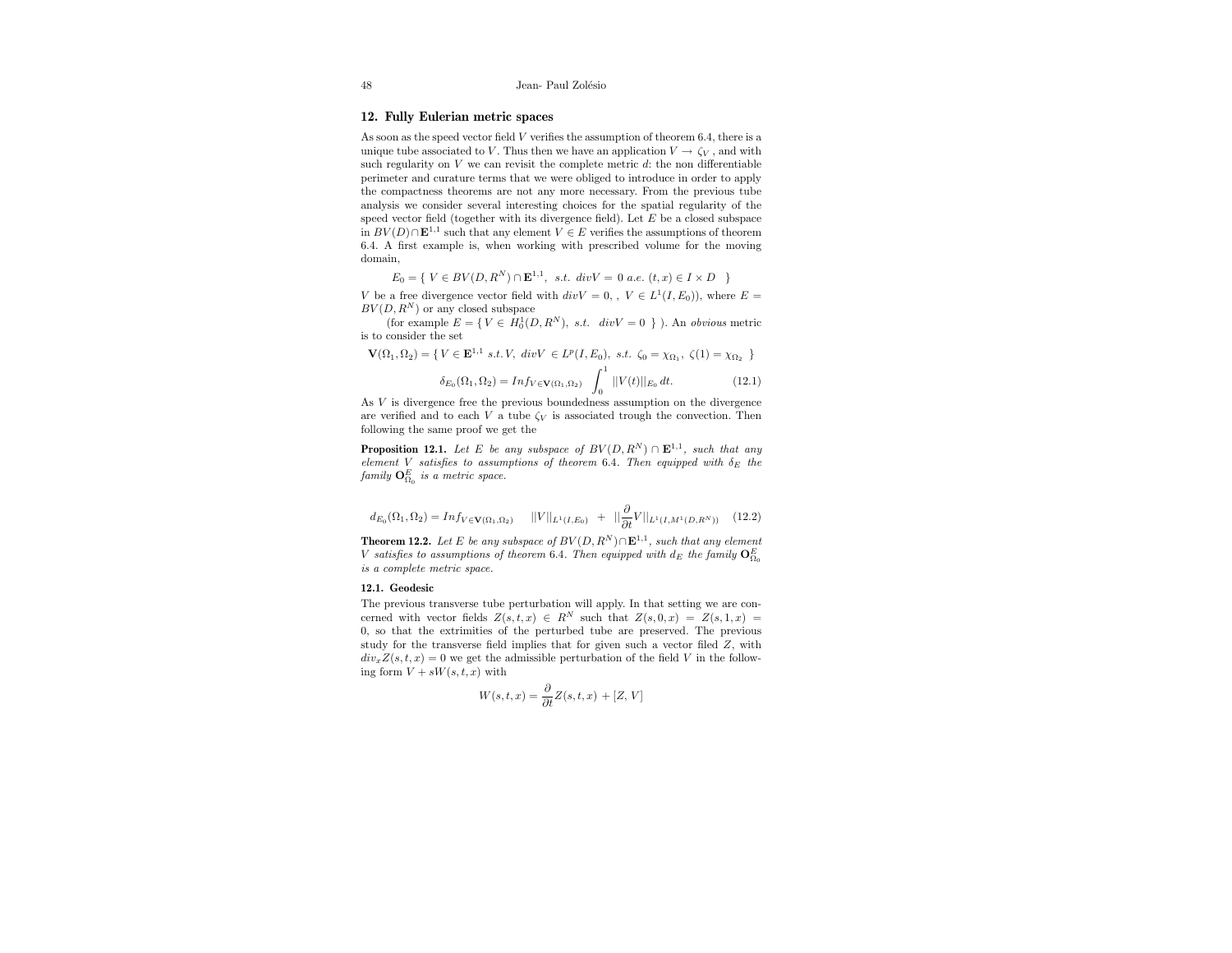more precisely define the Lipschitz-continuous connecting set

 ${\bf V}^{1,\infty}(\Omega_1,\Omega_2) = \{ \ V \in L^1(I,W^{1,\infty}(D,R^N)) \cap {\bf E}^{1,1}, \, s.t. \ \ \zeta_V \ \in \bar{\bf T}(\Omega_1,\Omega_2) \ \ \}.$ 

And the set of smooth transverse vector fields:

$$
\mathbf{Z} = \{ \quad Z(t, x) \in C_{comp}^{\infty}(I \times D, R^N) \quad \}
$$

( Notice that such Z verifies  $Z(0,.) = Z(1,.) = 0$  on D)

**Proposition 12.3.** Let  $V \in V(\Omega_1, \Omega_2)$  and  $Z(t, x) \in \mathbb{Z}$ . The Transformation  $\mathbf{T} = T_s(Z) \circ T_t(V)$  maps  $\Omega_t(V)$  onto  $\Omega_t^s := T_s(Z)(\Omega_t(V))$  so that

$$
\forall s, \ \forall Z, \ V^s(t, x) = \frac{\partial}{\partial t} \mathbf{T} \circ \mathbf{T}^{-1}
$$

$$
= \left(\frac{\partial}{\partial t} T_s(Z(t)) + DT_s(Z(t)).V(t)\right) \circ T_s(Z(t))^{-1} \in \mathbf{V}^{1, \infty}(\Omega_1, \Omega_2)
$$

We obtain :

Lemma 12.4.

$$
\frac{\partial}{\partial s}V^s(t,x)|_{s=0} = \frac{\partial}{\partial t}Z(t) + [Z(t), V(t)].
$$
\n(12.3)

**Corollary 12.5.** Consider a functional  $J(V) = j(\zeta_V)$  and let  $\overline{V}$  be a minimizing element of **J** on  $\mathbf{V}(\Omega_1, \Omega_2)$  then we have

$$
\forall Z \in \mathbf{Z}, \ \frac{\partial}{\partial s} \mathbf{J}(\bar{V}^s)_{s=0} = J'(\bar{V}; \ (\frac{\partial}{\partial s} V^s)_{s=0}) = \mathbf{J}'(\bar{V}; \ \frac{\partial}{\partial t} Z(t) + [Z(t), V(t)] \ ) \geq 0
$$
\n(12.4)

That variational principle extends to vector field  $V \in E$  for which the flow mapping  $T_t(V)$  is poorly defined. The element  $\zeta_V \in \mathbf{H}^c$  is uniquely defined. For any  $Z \in \mathbf{Z}$  we have  $\zeta_V^s := \zeta_V o T_s(Z)^{-1} \in \mathbf{T}(\Omega_1, \Omega_2)$ . Moreover we have

**Proposition 12.6.**  $\zeta_V^s = \zeta_{V^s}$  with

$$
V^{s}(t,.) := -DT_{s}^{-1}(-Z(t)).(V(t)\sigma T_{s}(Z(t))^{-1}) - \frac{\partial}{\partial t}T_{s}(-Z(t))
$$

In other words:

$$
\frac{\partial}{\partial t}\zeta\,+\,\nabla\zeta.V=0\ \, \textit{implies}\,\,\frac{\partial}{\partial t}(\zeta o T_s(Z(t))^{-1})\,+\,\nabla(\zeta o T_s(Z(t))^{-1}).V^s\,=\,0.
$$

It can also be verified that the expression (12.3) for the derivative of the field still holds true so that the variational principle (12.4) is valid for any functional J minimized over the lipschitzian connecting family  $\mathbf{V}^{1,\infty}(\Omega_1,\Omega_2)$ .

And more generally, without assuming  $V$  in  $E$  we have :

**Proposition 12.7.** Let  $(\zeta, V) \in \mathbf{T}^{p,q}(\Omega_1, \Omega_2)$ , then for all  $s > 0$  and  $Z \in \mathbf{Z}$  we have :

$$
(\zeta o T_s(Z)^{-1}, V^s) \in \mathbf{T}^{p,q}(\Omega_1, \Omega_2).
$$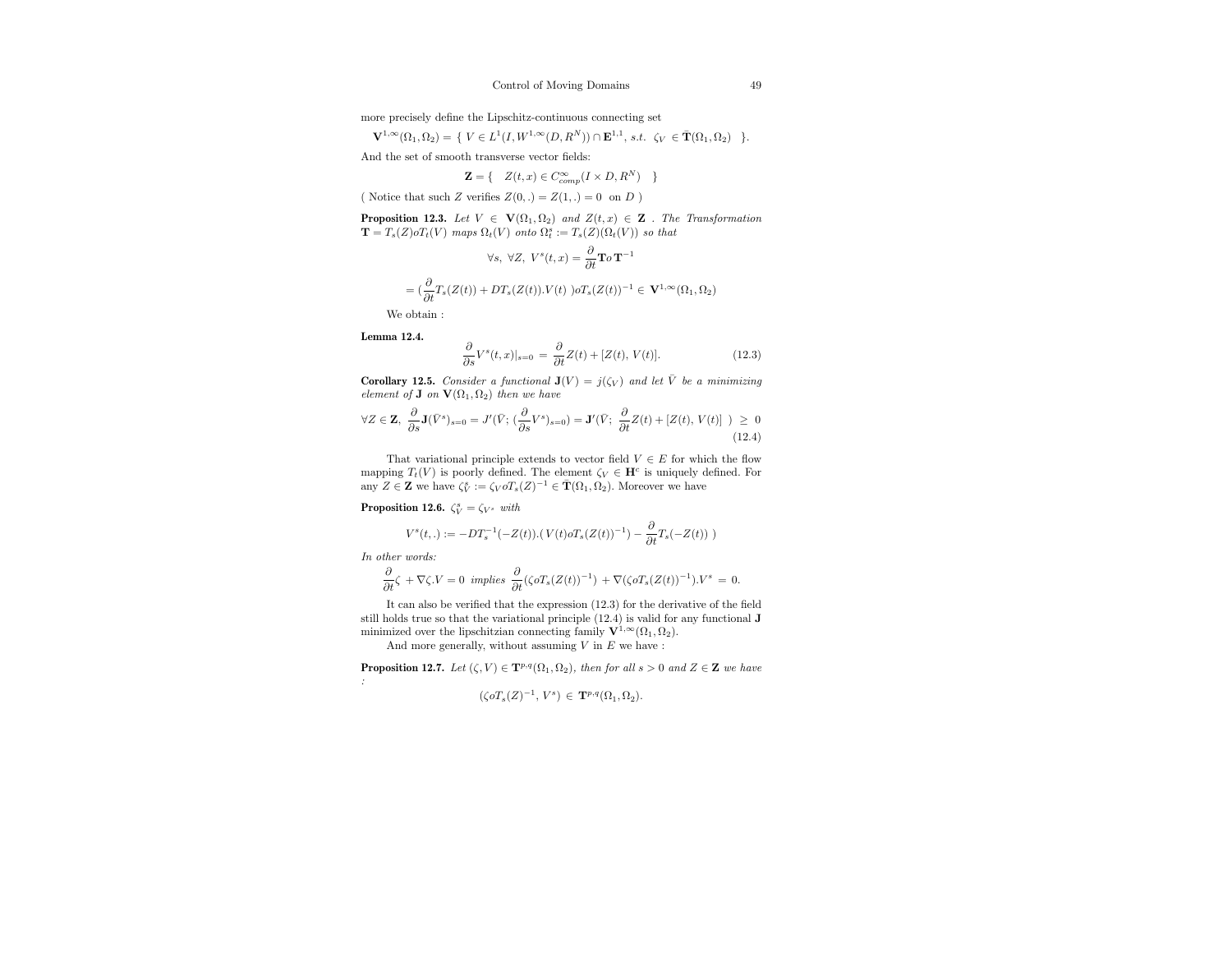Notice that, in order to get a differentiable metric we could consider

$$
\tilde d(\Omega_1,\Omega_2)\,=\,\text{Inf}_{V\in {\bf V}(\Omega_1,\Omega_2)}\quad \int_0^1\left(\,\,||V(t)||_{H^1_0\cap E_0}\,+\,||\frac{\partial}{\partial t}V||_{L^2(D)}\,\,\right)dt.
$$

Equipped with  $\tilde{d},$   $\mathbf{O}_{\Omega_0}$  would be a complete metric space but  $\tilde{d}$  fails to be a metric because of the triangle axiom.

The advantage is that now the associated functional is differentiable with repect to V and we can apply the previous variational principle with transverse vector field Z.

Let  $\bar{V}$  be a minimizer in  $\mathbf{V}(\Omega_1, \Omega_2)$  for  $\tilde{d}(\Omega_1, \Omega_2)$ . Then  $\forall Z \in \mathbf{Z}$  we have

$$
\int_0^1 \{ ||V(t)||^{-1} < V(t), Z_t + [Z, V] > + |V'(t)|^{-1} \left( (V'(t) \left( Z_t + Z, V)' \right) \right) \} dt = 0,
$$

where  $\lt,$  > is the  $H_0^1(D, R^N)$  inner product while  $((,))$  is the  $L^2(D, R^N)$ . In order to recover a differentiable complete metric we introduce again the constraint on the perimeter as in the begining and set

$$
p \ge 1, \ \ \delta_{H^1, p}(\Omega_1, \Omega_2) = \ Im f_{V \in \mathbf{V}(\Omega_1, \Omega_2)} \int_0^1 \ ||V(t)||^p_{H^1_0 \cap E_0} dt. \tag{12.5}
$$

The optimality condition is :

$$
\forall Z \in \mathbf{Z} \ s.t. \ div Z = 0 \ and \ \int_0^1 \int_{\Gamma_t} H(t) < Z(t), n_t > d\Gamma_t \, dt = 0,
$$
\n
$$
p \int_0^1 ||V(t)||^{p-2} < V(t), Z_t + [Z, V] > dt = 0.
$$

From (7.9) , that last condition can be rewitten as

$$
\langle ||V(t)||^{p-2}V(t) \, , \, H_V.Z \, > = \, 0.
$$

The adjoint operator ( for free divergence vector field  $V$ ) is given by:

$$
H_V^*.\Lambda := -\frac{\partial}{\partial t}\Lambda - D\Lambda.V - D^*V.\Lambda
$$
 (12.6)

Finally, the second condition turns to be:

$$
\langle H_V^* . (||V(t)||^{p-2} V(t)) , Z \rangle = 0
$$
  
\n
$$
\exists c(t), P \text{ s.t. } \frac{\partial}{\partial t} (||V(t)||^{p-2} V(t)) + ||V(t)||^{p-2} (DV(t).V + D^* V.V(t))
$$
  
\n
$$
= \nabla P + c \chi_{\Gamma_t} \operatorname{div}_{\Gamma_t}(n_t) n_t.
$$

That is,

$$
(p-2)||V||^{p-4}((V, \frac{\partial}{\partial t}V))V + ||V(t)||^{p-2}(\frac{\partial}{\partial t}V + DV(t).V + D^*VV(t))
$$
  
= c  $\chi_{\Gamma_t} \, div_{\Gamma_t}(n_t) \, n_t,$  (12.7)

which can be written as ( with the notations  $\overline{V} = ||V||^{-1}V$ ,  $\Pi = P - 1/2|V|^2$ ):  $divV = 0$ ,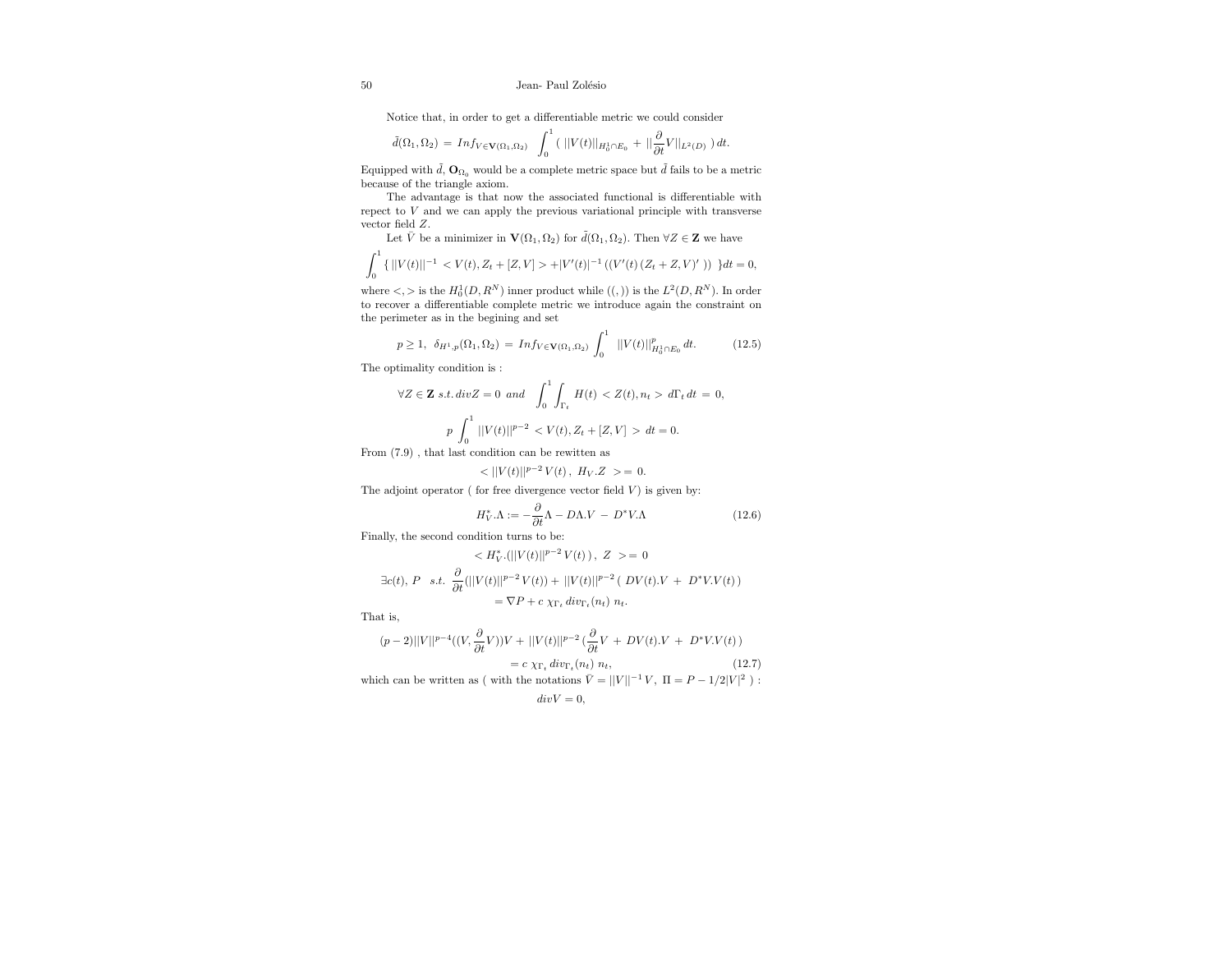$$
\frac{\partial}{\partial t}V + (p-2)((\frac{\partial}{\partial t}V, \bar{V}))\bar{V} + DV.V = \nabla\Pi + c(t)||V||^{2-p} \chi_{\Gamma_t} \operatorname{div}_{\Gamma_t}(n_t) n_t \Bigg]
$$
\n(12.8)

## 13. Level set formulation for the Tube shape metric

#### 13.1. Shape Gradient approximation

From the shape derivative structure theorem, we know that any shape gradient takes the following form

$$
\int_{\partial\Omega} g \langle V(0), n \rangle \, d\Gamma,\tag{13.1}
$$

 $J_{\partial\Omega}$ <br>where g is the socalled *density gradient*, a measure on the boundary, and  $v = \lt$  $V(0), n >$  is the normal componant of the vector field. In the level set setting, assume that  $\Omega = \{x \in D \mid \Phi(t, x) > 0 \}$  then  $V = -\frac{\partial}{\partial t} \Phi \frac{\nabla_x \Phi}{\|\nabla_x \Phi\|}$ , so that obviously,  $v=-\frac{\partial}{\partial t}\Phi/||\nabla_x\Phi||.$  From Federer measure decomposition theorem we have :

$$
\int_{{\bf U}_h(\Gamma)}\, F(x)\, dx = \int_{-h}^{+h} \, (\int_{\Phi^{-1}(z)}\, \frac{F}{||\nabla_x \Phi||}\, d\Gamma\, \big)\, dz,
$$

where

$$
\mathbf{U}_h^{\Phi}(\Gamma) = \{ x \in D \: \mid \: |\Phi(x)| \, < \, h \: \}
$$

Assuming the mapping  $z \in (-h, +h) \to (\int_{\Phi^{-1}(z)} \frac{F}{\|\nabla_x \Phi\|} d\Gamma)$  to be continuous we obtain

$$
\int_\Gamma \frac{F(x)}{||\nabla_x \Phi(x)||} \, d\Gamma(x) = \frac{1}{2h} \, \int_{\mathbf{U}_h(\Gamma)} \, F(x) \, dx \ + \ o(1), \ \ h \to 0.
$$

Applying that approximation in the previous shape derivative we obtain, for any smooth enough extension  $\tilde{g}$  of  $g$  to the neigboorhoud  $\mathbf{U}^{\Phi}_h(\Gamma)$  :

$$
\int_{\partial\Omega}\,g\,\,d\Gamma\,=\,-\,\frac{1}{2h}\,\int_{\{x\in D,\ |\Phi(x)|< h\,\}}\,\tilde g(x)\,\,\left|\frac{\partial}{\partial t}\Phi(t,x)\right|dx\,+o(1),\ \, h\to 0.
$$

The point being that the denominator  $||\nabla_x \Phi(t)||$  has been eliminated.

#### 13.2. *h*-scale metric  $d_h$

Two open subsets  $\Omega_i \subset D$  being given, for  $i = 1, 2$ , (resp. quasi open subsets) we associate two continuous functions (resp. elements of  $H^1(D)$ )  $\phi_i \in C^o(\overline{D})$  such that  $x \in \Omega_i$  iff  $\phi_i(x) > 0, x \in \partial\Omega_i$  iff  $\phi(x) = 0$  (then  $x \in D \setminus \overline{\Omega}$  iff  $\phi_i(x) < 0$ ). We consider the following closed convex set

$$
\mathbf{K}(\Omega_1, \Omega_2) := \{ \ \psi(t, x) \in L^2(0, 1, H^1(D)), \ \int_0^1 \psi(t, x) \, dt = \phi_1(x) - \phi_2(x) \ \}.
$$
\n(13.2)

Then for any element  $\psi \in \mathbf{K}(\Omega_1, \Omega_2)$  we consider the level set function

$$
\Phi(t,x) := \phi_1(x) \, + \, \int_0^t \, \psi(s,x) \, ds,
$$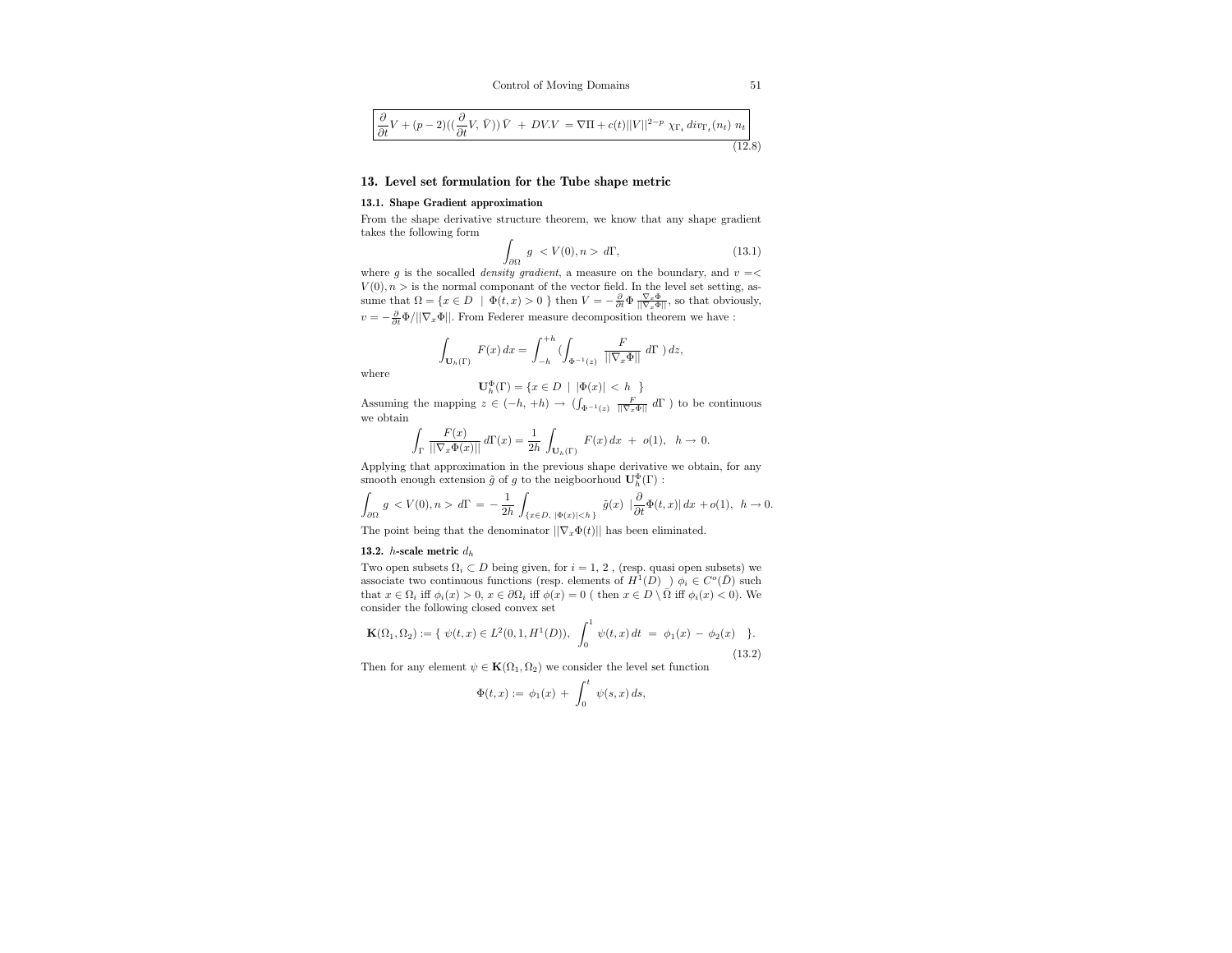And the moving domain

$$
\Omega_t := \{ x \in D, \quad \Phi(t, x) > 0 \} \in \overline{\mathbf{T}}(\Omega_1, \Omega_2)
$$

Then we set

$$
d_h(\Omega_1, \Omega_2) := Inf_{\{\psi \in \mathbf{K}(\Omega_1, \Omega_2)\}} \int_0^1 \left[-\frac{1}{2h} \int_{\{\,|\Phi(t,x)| < h\}} |\psi(t,x)| \, dx + ||\psi(t)||_{H^1(D)}\right] dt \tag{13.3}
$$

That metric turns to be numerically tractable and several experiments are performed at INRIA with J. Picard and L. Blanchard. The choice of h has to be tuned to the pixels density.

#### References

- [1] M.C.Delfour and J.P. Zolésio. Oriented distance function and its evolution equation for initial sets with thin boundary. SIAM J. Control Optim. 42 (2004), no. 6, 2286– 2304
- [2] M. Cuer and J.P. Zolésio. Control of singular problem via differentiation of a min-max. Systems Control Lett. 11 (1988), no. 2, 151–158.
- [3] D. Bucur and J.P. Zolésio. Free Boundary Problems and Density Perimeter. J. Differential. Equations 126(1996),224-243.
- [4] D. Bucur and J.P. Zolésio. Boundary Optimization under Pseudo Curvature Constraint. Annali dela Scuola Normale Superiore di Pisa, IV, XXIII (4), 681-699, 1996.L
- [5] R. Dziri and J.P. Zolésio. Dynamical Shape Control in Non-cylindrical Navier-Stokes Equations. J. convex analysis, vol. 6, 2, 293-318, 1999.
- [6] N. Gomez and J.P. Zolésio. Shape sensitivity and large deformation of the domain for norton-hoff flow. , volume 133 of ,Int. Series of Num. Math., pages 167–176, 1999.
- [7] J.P. Zolésio. Identification de domaine par déformations. Thèse de doctorat d'état., Univerité de Nice , 1979.
- [8] J.P. Zolésio. In Optimization of Distributed Parameter structures, vol.II, (E. Haug and J. Céa eds.), Adv. Study Inst. Ser. E: Appl. Sci., 50, Sijthoff and Nordhoff, Alphen aan den Rijn, 1981.

i)The speed method for Shape Optimization. 1089-1151 . ii)Domain Variational Formulation for Free Boundary Problems, 1152-1194. iii)Semiderivative of reapeted eigenvalues , 1457-1473.

- [9] J. Sokolowski and J.P. Zolésio. Introduction to shape optimization, sci, 16, Springer verlag, Heidelberg, N.Y., 1991
- [10] B. Kawohl, O. Pironneau, L. Tartar, J.P. Zolésio. Optimal Shape Design, (yellow) Lecture Notes in Mathematics , 1740,, Springer verlag, Heidelberg, N.Y., 1998 .
- [11] J.P. Zolésio. Variational Principle in the Euler Flow. In G. Leugering, editor, Proceedings of the IFIP-WG7.2 conference, Chemnitz, volume 133 of Int. Series of Num. Math., 1999.
- [12] J.P. Zolésio. Shape Differential with Non Smooth Field. In Computational Methods for Optimal Design and Control. J. Borggard, j. Burns, E. Cliff and S. Schreck eds., volume 24 of Progress in Systems and Control Theory, pp.426-460, Birkhauser, 1998.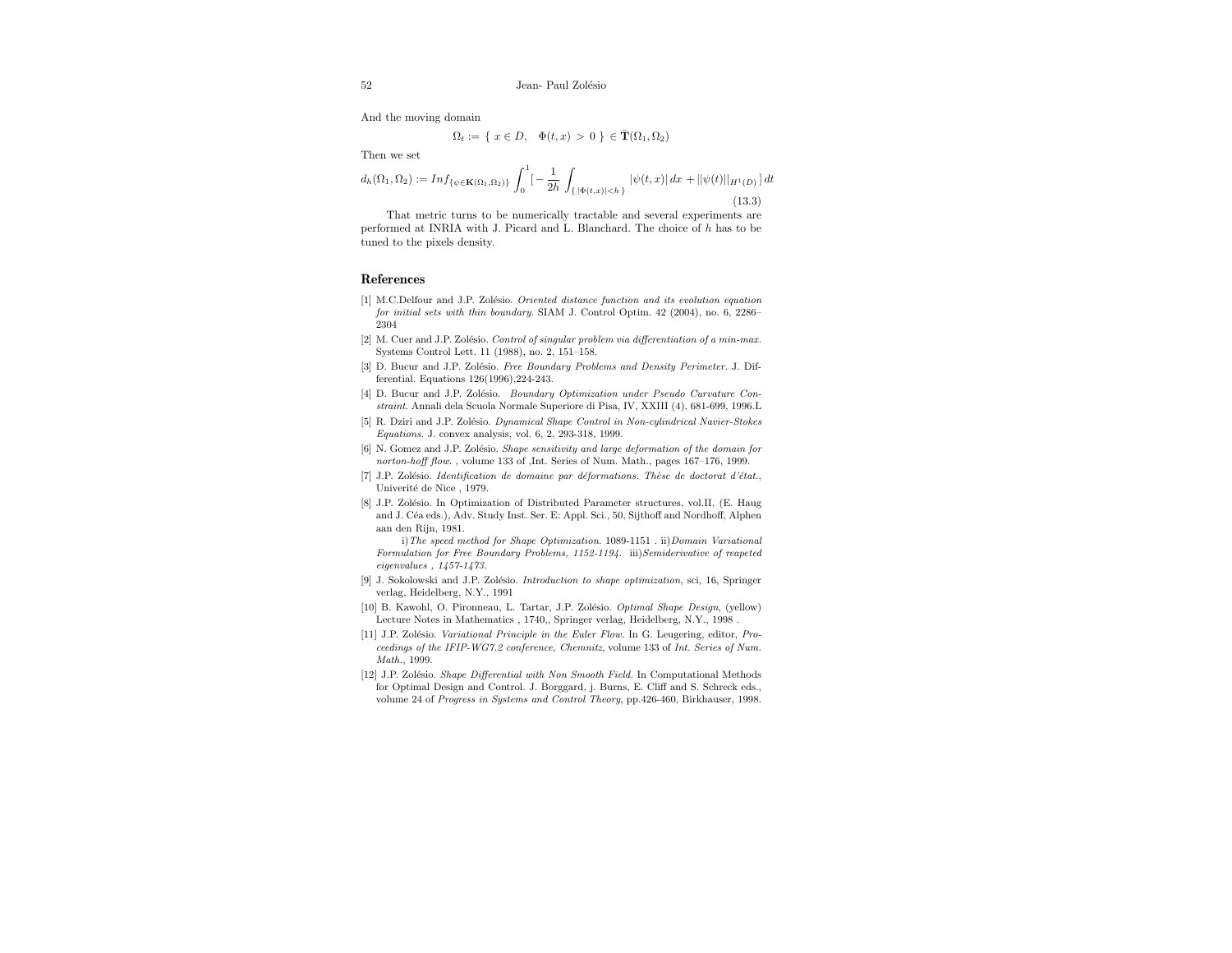- [13] J.P. Zolésio. Weak set evolution and variational applications in Shape optimization and optimal design, lecture notes in pure and applied mathematics, vol. 216,pp.415- 442, Marcel Dekker,N.Y., 2001.
- [14] M.C. Delfour and J.P. Zolésio. Structure of shape derivatives for non smooth domains, Journal of Functional Analysis,1992,104
- [15] P. Cannarsa, G. Da Prato and J.P. Zolésio. The damped wave equation in a moving domain, Journal of Differential Equations,1990,85,1-16.
- [16] M.C. Delfour and J.P. Zolésio. Shape analysis via oriented distance functions, J. Funct. Anal.,1994,123,1-56
- [17] R. Dziri and J.P. Zolésio. Dynamical shape control in non-cylindrical hydrodynamics, Inverse Problem, 1999,15,1,113-122.
- [18] M.C. Delfour and J.P. Zolésio. Shape sensitivity analysis via min max differentiability, SIAM J. Control Optim. ,1988,26,4,834-862.
- [19] G. Da Prato and J.P. Zolésio. Dynamical Programming for non Cylindrical Parabolic Equation , Sys. Control Lett.,11,1988
- [20] G. Da Prato and J.P.Zolésio. Existence and Control for wave equation in moving domain, L.N.C.I.S Springer Verlag, 144,1988
- [21] P. Acquistapace. Boundary control for non-autonomous parabolic equations in noncylindrical domains in Boundary control and variation(Sophia Antipolis, 1992), 1–12, L N P A. Math., 163, Dekker, New York, 1994.
- [22] L. Ambrosio. Lecture notes on optimal transport problems. Mathematical aspects of evolving interfaces (Funchal, 2000), 1–52, Lecture Notes in Math., 1812, Springer, Berlin, 2003. 49Q20 (49-02)
- [23] K. Burdzy, Z. Chen and J. Sylvester. The heat equation and reflected Brownian motion in time-dependent domains. Ann. Probab. 32 (2004), no. 1B, 775–804.
- [24] M. Delfour and J.P. Zolésio. *Shape and Geometry* Advances in Design and Control,04, SIAM, 2001
- [25] J.P. Zolésio. Set Weak Evolution and Transverse Field , Variational Applications and Shape Differential Equation INRIA report RR-464 , 2002.(http://wwwsop.inria.fr/rapports/sophia/RR-464)
- [26] M. Moubachir and J.P. Zolésio. *Moving Shape Analysis and Control: application to* fluid structure interaction. Pure and Applied Mathematics series, CRC, 2006.
- $[27]$  M.C. Delfour and J.P. Zolésio. Structure of shape derivatives for non smooth domains. Journal of Functional Analysis, 104, 1992.
- [28] M.C. Delfour and J.P. Zolésio. Shape analysis via oriented distance functions. Journal of Functional Analysis, 123, 1994.
- [29] F.R. Desaint and J.P. Zolésio. Manifold derivative in the laplace-beltrami equation. Journal of Functionnal Analysis, 151(1): 234, 269, 1997.
- [30] J.P. Zolésio. Introduction to shape optimization and free boundary problems. In Michel C. Delfour, editor, Shape Optimization and Free Boundaries, volume 380 of NATO ASI, Series C: Mathematical and Physical Sciences, pages 397, 457, 1992.
- [31] J.P. Zolésio. Shape Topology by Tube Geodesic. In Information Processing: Recent Mathematical Advances in Optimization and Control. Presses de l'Ecole des Mines de Paris , pages 185-204 , 2004.